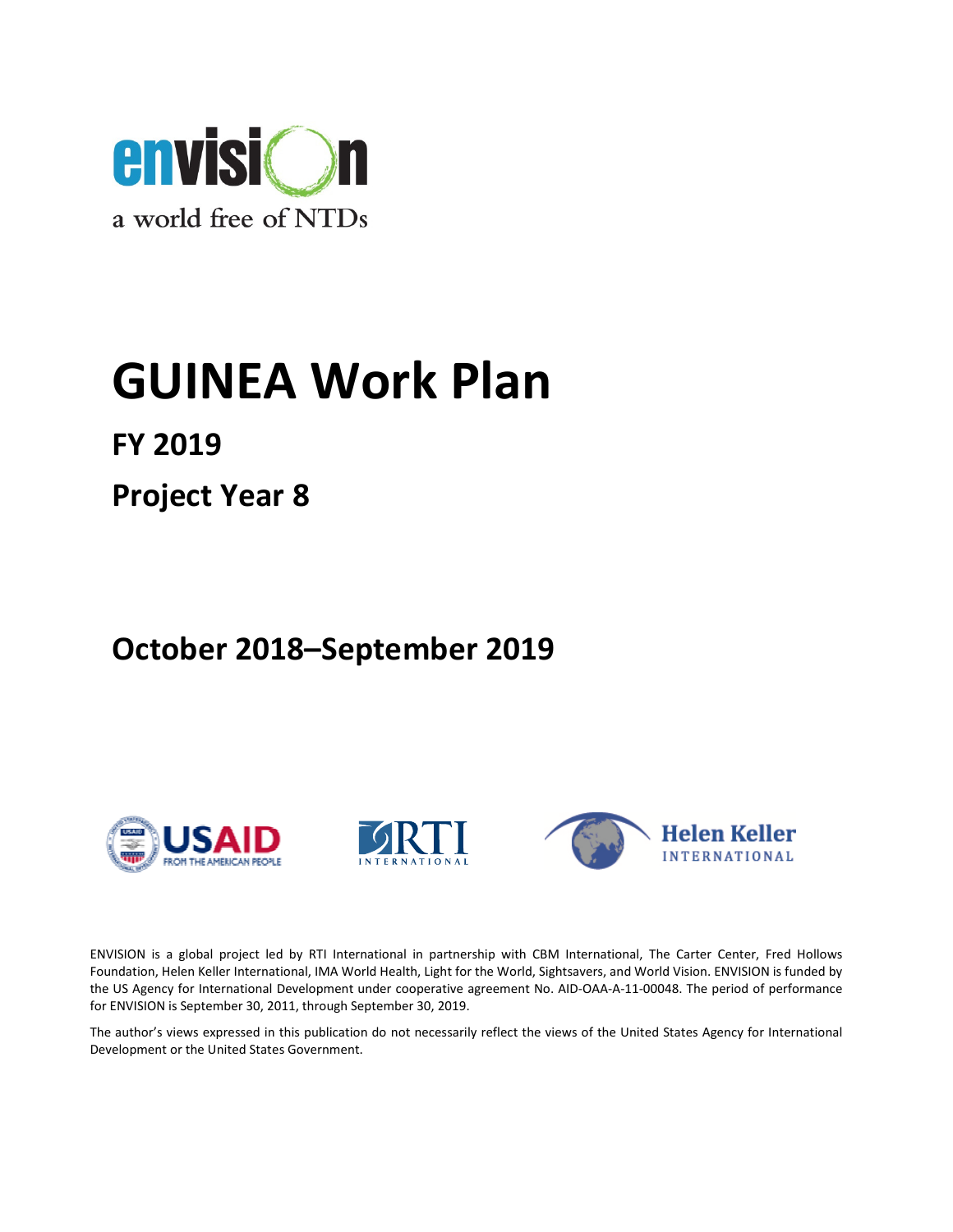## ENVISION PROJECT OVERVIEW

The United States Agency for International Development (USAID) ENVISION project (2011–2019) is designed to support the vision of the World Health Organization (WHO) and its member states by targeting the control and elimination of seven neglected tropical diseases (NTDs), including, lymphatic filariasis (LF), onchocerciasis (OV), schistosomiasis (SCH), trachoma, and three soil-transmitted helminths (STH; roundworm, whipworm, and hookworm). ENVISION's goal is to strengthen NTD programming at the global and country levels and support ministries of health to achieve their NTD control and elimination goals.

At the global level, ENVISION—in close coordination and collaboration with WHO, USAID, and other stakeholders—contributes to several technical areas in support of global NTD control and elimination goals, including the following:

- Technical assistance
- Monitoring and evaluation (M&E)
- Global policy leadership
- Grants and financial management
- Capacity strengthening at global and country levels
- Dissemination

At the country level, ENVISION provides support to national NTD programs in 19 countries in Africa, Asia, and Latin America by providing strategic technical, operational, and financial assistance for a comprehensive package of NTD interventions, including the following:

- NTD program capacity strengthening
- Strategic planning
- Advocacy for building a sustainable national NTD program
- Social mobilization to enable NTD program activities
- Mapping
- Drug and commodity supply management
- Supervision
- M&E

In Guinea, ENVISION project activities are implemented by Helen Keller International.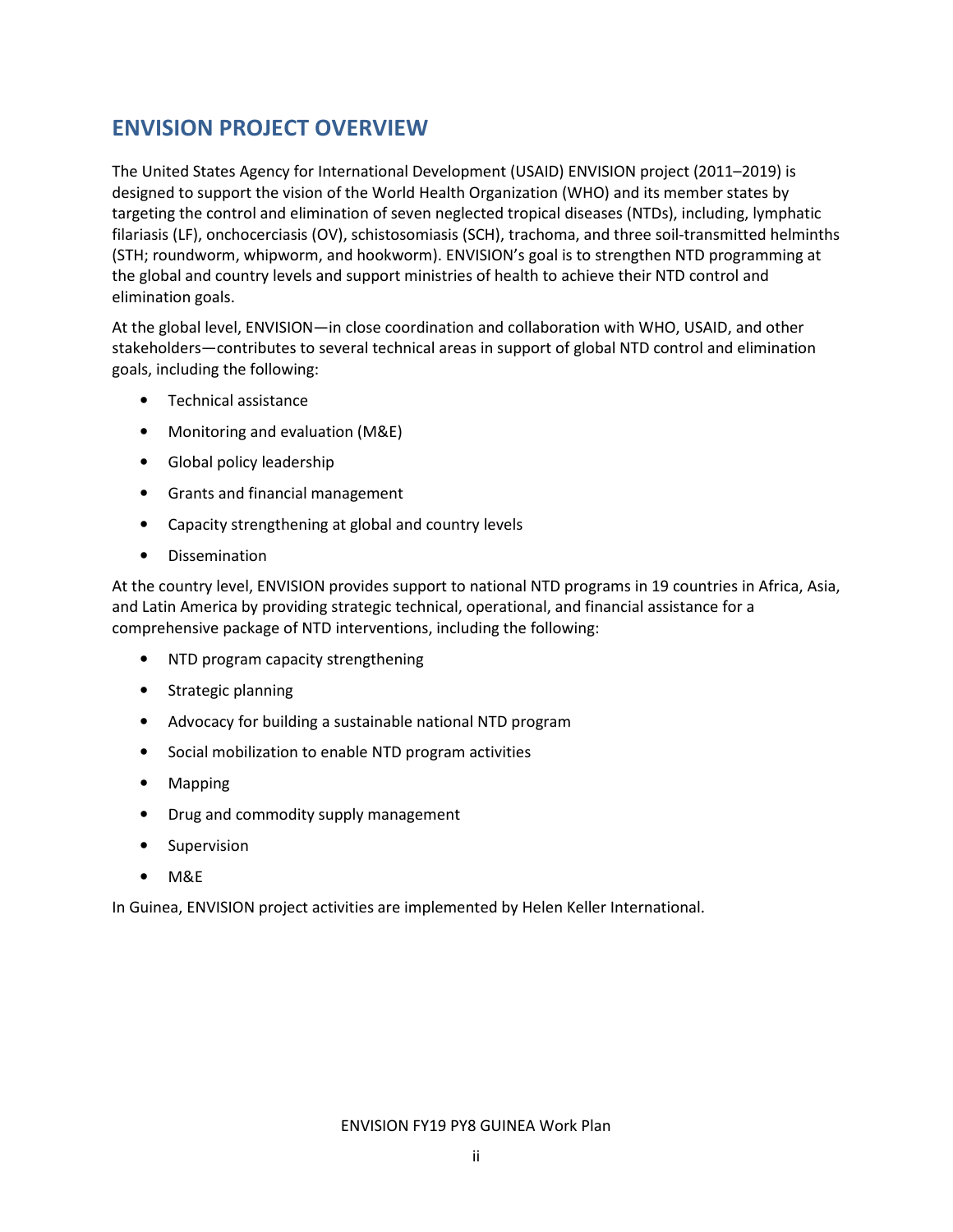## **TABLE OF CONTENTS**

| 1) |              |                                                                             |  |
|----|--------------|-----------------------------------------------------------------------------|--|
|    | a)           |                                                                             |  |
|    | b)           |                                                                             |  |
| 2) |              |                                                                             |  |
|    | a)           |                                                                             |  |
|    | b)           |                                                                             |  |
|    | c)           |                                                                             |  |
|    | d)           |                                                                             |  |
|    | e)           |                                                                             |  |
| 3) |              |                                                                             |  |
|    |              |                                                                             |  |
| 1) |              |                                                                             |  |
|    | a)           |                                                                             |  |
|    | b)           |                                                                             |  |
|    | $\mathsf{C}$ | Monitoring and Evaluating Proposed Capacity Strengthening Interventions  22 |  |
| 2) |              |                                                                             |  |
|    | a)           |                                                                             |  |
|    | b)           |                                                                             |  |
|    | c)           |                                                                             |  |
|    | d)           | . 26                                                                        |  |
|    | e)           |                                                                             |  |
|    | f)           |                                                                             |  |
|    | g)           |                                                                             |  |
|    | h)           |                                                                             |  |
|    | i)           |                                                                             |  |
|    | j)           |                                                                             |  |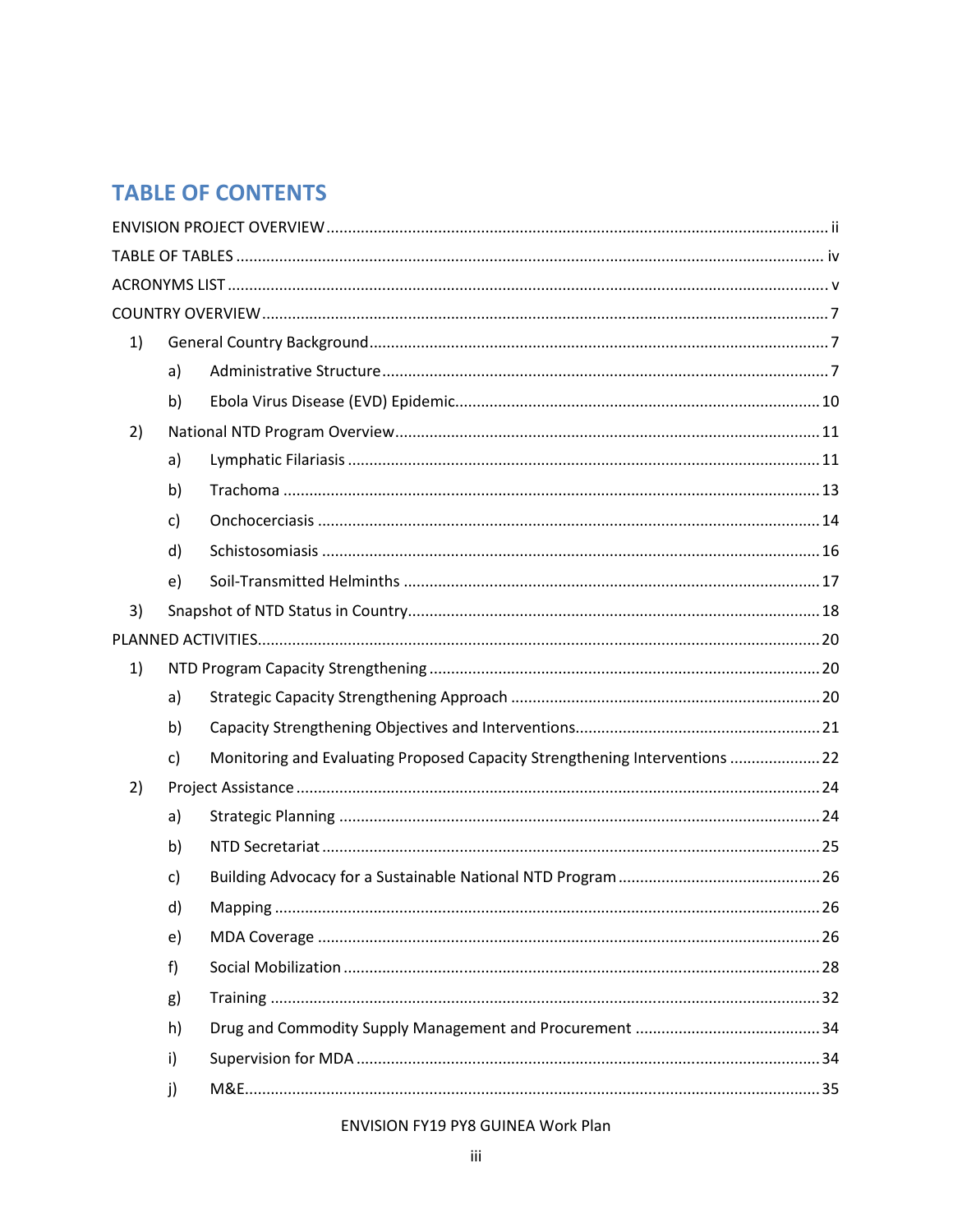## TABLE OF TABLES

| Table 1: | Non-ENVISION NTD partners working in Guinea, donor support, and summarized        |  |
|----------|-----------------------------------------------------------------------------------|--|
| Table 2: |                                                                                   |  |
| Table 3: | Snapshot of the expected status of the NTD program in GUINEA as of September 30,  |  |
| Table 4: |                                                                                   |  |
| Table 5: | USAID-supported districts and estimated target populations for MDA in FY19 27     |  |
| Table 6: | Social mobilization/communication activities and materials checklist for NTD work |  |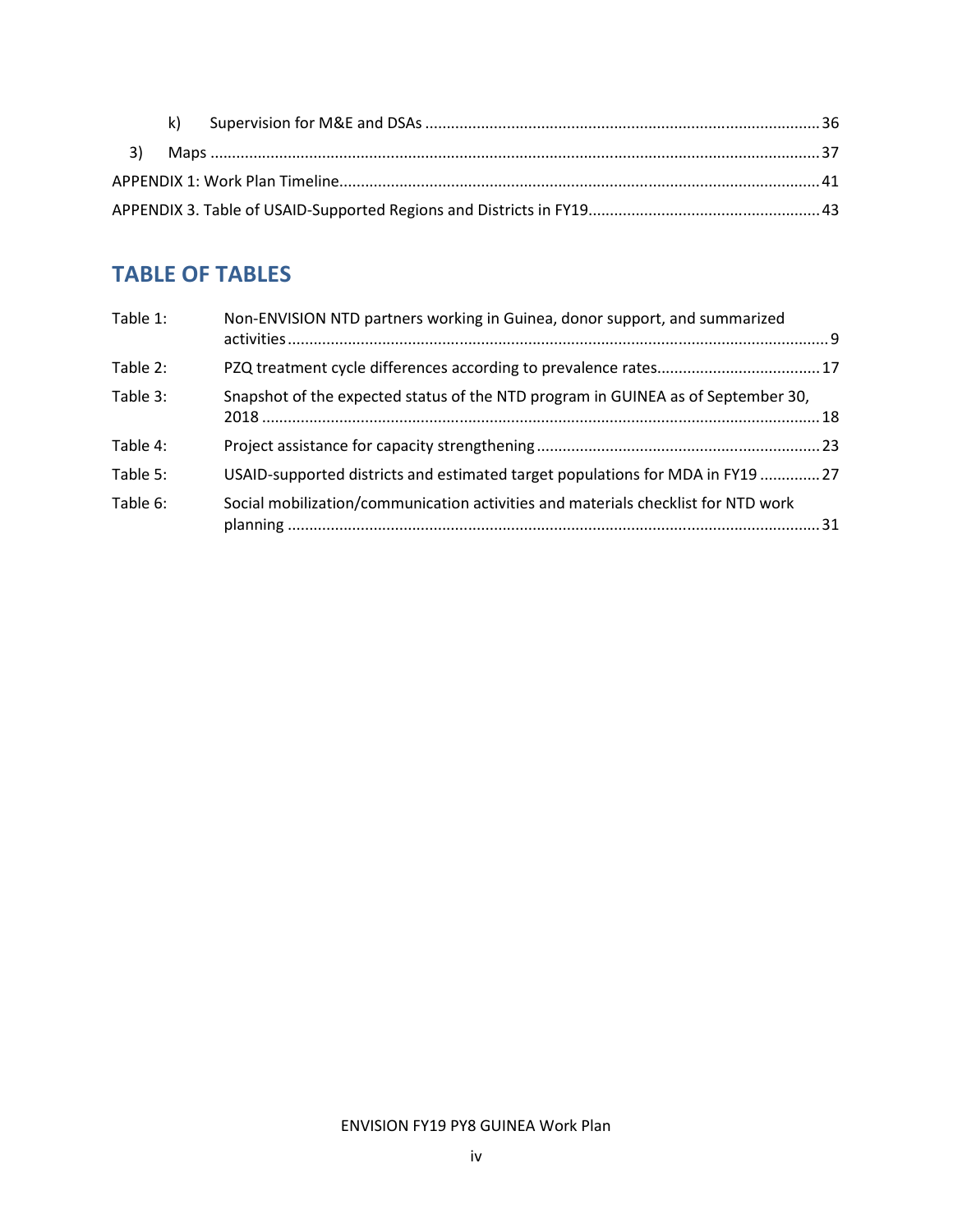## ACRONYMS LIST

| ALB          | Albendazole                                                                            |
|--------------|----------------------------------------------------------------------------------------|
| <b>APOC</b>  | African Programme for Onchocerciasis Control                                           |
| <b>ASTMH</b> | American Society of Tropical Medicine and Hygiene                                      |
| <b>CDD</b>   | <b>Community Drug Distributor</b>                                                      |
| <b>CDTI</b>  | Community-Directed Treatment with Ivermectin                                           |
| <b>CLTS</b>  | Community-Led Total Sanitation                                                         |
| <b>CNTD</b>  | <b>Centre for Neglected Tropical Diseases</b>                                          |
| <b>CRS</b>   | <b>Catholic Relief Services</b>                                                        |
| <b>DSA</b>   | Disease-Specific Assessment                                                            |
| EU           | <b>Evaluation Unit</b>                                                                 |
| <b>EVD</b>   | Ebola Virus Disease                                                                    |
| <b>FY</b>    | <b>Fiscal Year</b>                                                                     |
| GOG          | Government of Guinea                                                                   |
| HD           | <b>Health District</b>                                                                 |
| HKI          | Helen Keller International                                                             |
| IEC          | Information, Education, and Communication                                              |
| IPA          | Ivermectin, Praziquantel, and Albendazole                                              |
| ITI          | International Trachoma Initiative                                                      |
| <b>IVM</b>   | Ivermectin                                                                             |
| <b>JAP</b>   | Joint Application Package                                                              |
| LF           | Lymphatic Filariasis                                                                   |
| M&E          | Monitoring and Evaluation                                                              |
| <b>MDA</b>   | Mass Drug Administration                                                               |
| <b>MOH</b>   | Ministry of Heath                                                                      |
| <b>NGO</b>   | Nongovernmental Organization                                                           |
| <b>NTD</b>   | <b>Neglected Tropical Disease</b>                                                      |
| <b>OCP</b>   | Onchocerciasis Control Program in West Africa                                          |
| <b>OMVS</b>  | Organisation pour la mise en valeur du fleuve Sénégal (Senegal River Basin Development |
|              | Organization)                                                                          |
| <b>OPC</b>   | Organization for the Prevention of Blindness                                           |
| OV           | Onchocerciasis                                                                         |
| PC           | Preventive Chemotherapy                                                                |
| PCG          | <b>Central Pharmacy of Guinea</b>                                                      |
| <b>PGIRE</b> | Projet de Gestion Intégrée des Ressources en Eau et de Développement des usages à      |
|              | buts multiples (Integrated Water Resources Management Project)                         |
| PNLOC/MTN    | National Program for Control of Onchocerciasis and Blindness/Neglected Tropical        |
|              | <b>Diseases</b>                                                                        |
| <b>PZQ</b>   | Praziquantel                                                                           |
| SAC          | School-age Children                                                                    |
| SAE          | <b>Serious Adverse Events</b>                                                          |
| SAFE         | Surgery-Antibiotics-Facial cleanliness-Environmental improvements                      |
| <b>SCH</b>   | Schistosomiasis                                                                        |
| SNSSU        | National School and University Health Service                                          |
|              |                                                                                        |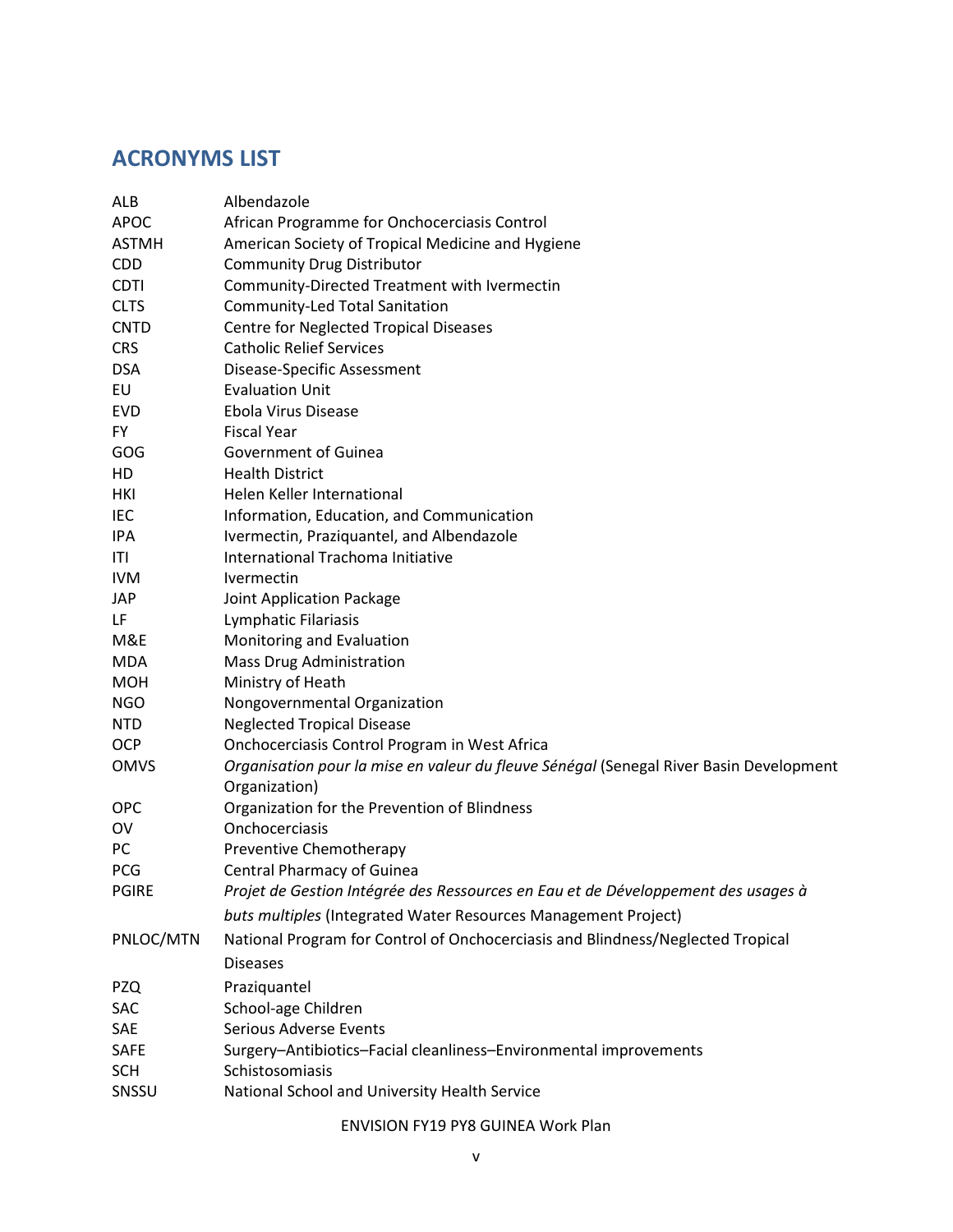| <b>STH</b>   | Soil-Transmitted Helminths                             |
|--------------|--------------------------------------------------------|
| <b>TAP</b>   | Trachoma Action Plan                                   |
| <b>TAS</b>   | <b>Transmission Assessment Survey</b>                  |
| <b>TEO</b>   | <b>Tetracycline Eye Ointment</b>                       |
| TF           | Trachomatous Inflammation-Follicular (active trachoma) |
| <b>TIPAC</b> | Tool for Integrated Planning and Costing               |
| <b>TIS</b>   | <b>Trachoma Impact Survey</b>                          |
| <b>TSS</b>   | Trachoma Surveillance Survey                           |
| TT           | Trachomatous Trichiasis                                |
| <b>USAID</b> | United States Agency for International Development     |
| <b>WASH</b>  | Water, Sanitation, and Hygiene                         |
| <b>WHO</b>   | World Health Organization                              |
| <b>ZTH</b>   | Zithromax <sup>®</sup>                                 |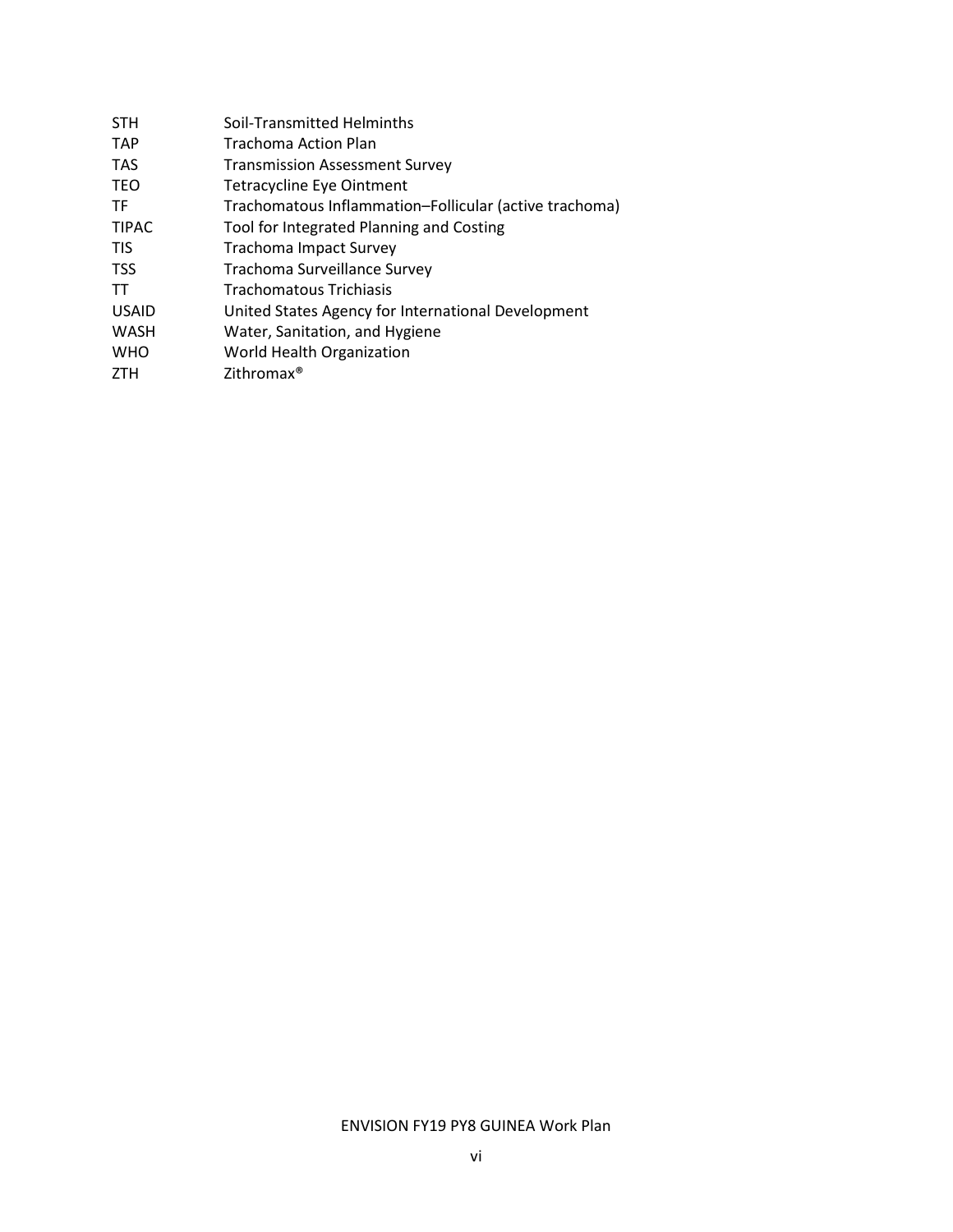## COUNTRY OVERVIEW

## 1) General Country Background

#### a) Administrative Structure

Guinea is located on the Atlantic coast of West Africa, with an area of 245,857 square kilometers, bordered to the north by Guinea-Bissau, Senegal, and Mali; to the east by Mali and Côte d'Ivoire; and to the south by Liberia and Sierra Leone. Guinea is divided into four ecological/geographical regions: Lower Guinea located on the coast; Middle Guinea, which is a region of plateaus and forest; Upper Guinea, which is a region of savannah and plateaus; and Forest Guinea constituted by mountainous massifs and forest. Based on the third national census conducted in 2014, and using an annual growth rate of 2.2%, the population of Guinea in 2018 is 11,480,324 inhabitants. The total estimated population of Guinea for 2019 is 12,218,356.

Guinea's administrative structure is composed of 8 regions: Boké, Faranah, Kankan, Kindia, Labé, Mamou, N'Zérékoré, and the specific area of the capital city of Conakry. Conakry is divided into communes, while each region outside of the capital is divided into prefectures. In total, there are 5 communes in Conakry and 33 prefectures, comprising 38 health districts (HDs) in the country. Each prefecture is further divided into urban and rural communes (defined by neighborhoods in urban areas and "administrative districts" in rural areas), called sub-prefectures. In total, there are 343 urban and rural communes, including the 5 communes of Conakry. Guinea has a total of 925 health outposts, 410 health centers, 5 higher-level health centers, 33 prefectural hospitals, 7 regional hospitals, and 3 national hospitals.

The preventive chemotherapy–neglected tropical disease (PC-NTD) program was managed up until April 2018 by the National Program for Control of Onchocerciasis and Blindness/Neglected Tropical Diseases (PNLOC/MTN ) with a national team composed of nine people: one Program Coordinator acting as focal point for trachoma, one Deputy Program Coordinator acting as focal point for onchocerciasis (OV), one focal point for schistosomiasis (SCH)/soil-transmitted helminths (STH), one focal point for lymphatic filariasis, one focal point for eye health, one entomologist, one ophthalmologist technician, one administrative officer, and one accountant. A ninth person was a secondement hired by the Centre for Neglected Tropical Diseases (CNTD) to act as the communications focal point for the program. This person is no longer a secondment and now works as a volunteer at the PNLOC/MTN.

It is notable that at least half of these staff members are not permanently working for the PNLOC/MTN because they share their time between the PNLOC/MTN and other Ministry of Health and Public Hygiene (MOH) departments.

The quality of human resources at the PNLOC/MTN is a matter of concern; in addition, many of the staff are approaching retirement age, so the program will lose experienced staff. Currently, none of these staff members has the capacity to manage a database or to participate strongly in monitoring and evaluation (M&E) activities. Helen Keller International (HKI), with ENVISION's support, has attempted to build PNLOC/MTN staff capacity for data management, but to date, the national program is not able to work independently on data management. This is a priority area for ENVISION in FY19. With ENVISION support, an M&E officer has been hired at HKI Guinea (start date July 1, 2018) and this staff member will provide ongoing support to the MOH to help build capacity in data management.

• It should be noted that on April 12, 2018, the Minister of Health established a new list of national disease control programs in Guinea. In accordance with this ministerial order, the PC-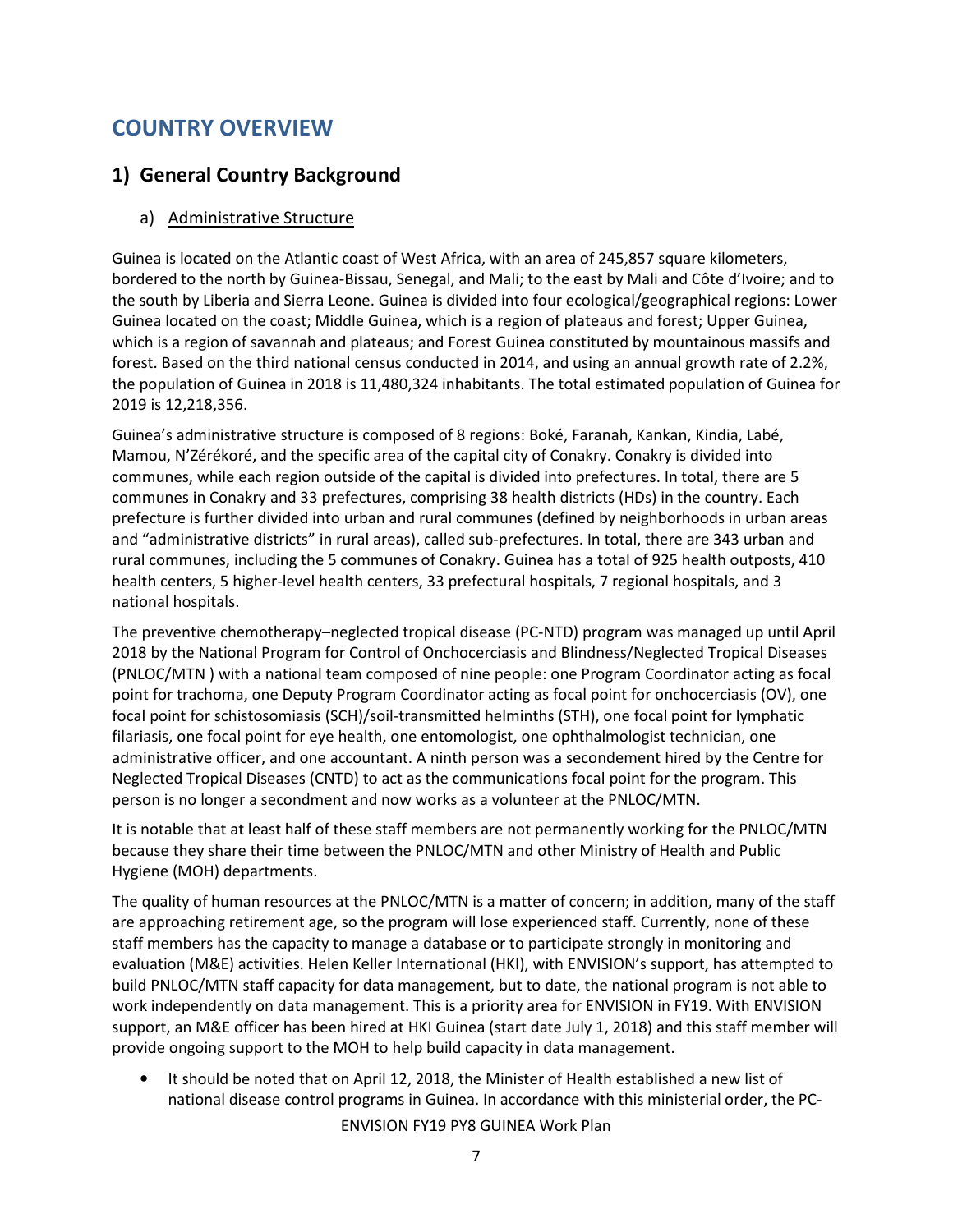NTDs will henceforth be managed within a larger program entitled "The NTDs Program," whose areas of intervention are public health activities against blindness, OV, lymphatic filariasis (LF), trachoma, SCH and STH, leprosy, Buruli ulcer, and human African trypanosomiasis. The MOH aims to bring together in one building/institution all the national NTD programs. To date, this new NTDs Program is not yet functional,

- **Sightsavers,** with various funding sources, supports community-directed treatment with ivermectin (CDTI) for OV elimination in one HD, combined SCH and STH MDA in three HDs, and surgery for trachomatous trichiasis (TT), as well as the development of Guinea's trachoma action plan (TAP). Sightsavers/CNTD supported hydrocele surgery in one HD, including awarenessraising for surgery campaigns (lymphedema management was not supported).
- Organization for the Prevention of Blindness (OPC), with funding from the Sight First Initiative (Lions Clubs International Foundation) and Coopération Française, supports CDTI for OV control in three HDs. OPC is a French nongovernmental organization (NGO) working in Francophone Africa, with specific expertise in ocular public health. In addition to its technical and financial support for CDTI implementation in three HDs, OPC provides technical support at the hospital level to conduct TT surgery.
- OMVS Integrated Water Resource Management Project (Projet de Gestion Intégrée des Ressources en Eau et de Développement des usages à buts multiples [PGIRE]), funded by the World Bank, launched a call for applications in 2016, and Catholic Relief Services (CRS) was chosen to execute PGIRE Phase II. Since 2016, PGIRE supports MDA for LF, OV, SCH, STH, and trachoma; procurement and distribution of bed nets for malaria; and routine information, education, and communication (IEC) activities for NTDs and malaria in seven HDs located in the Senegal River Basin. This is a regional project covering Guinea, Mali, Mauritania, and Senegal, along the Senegal River Basin—with different implementing partners. PGIRE phase II, a threeyear project, began with SCH MDA in 2 HDs in October 2016. Although it was initially proposed that CRS provide support in 10 HDs, during the FY17 work plan workshop, it was decided that CRS will start working in 7 HDs. The number of HDs supported by CRS could be gradually increased, assuming available capacity and funds. CRS started trachoma and SCH MDA in May 2017. The combined LF, OV, and STH MDA campaign was implemented in July and August 2017. In FY18, CRS provided financial support for LF (5 HDs), OV (3 HDs), SCH (3 HDs), and STH (2 HDs) MDA. They will also support trachoma impact surveys (TISs) in 3 HDs by the end of 2018.
- Plan Guinea supports the construction of latrines, boreholes, and wells, and increases awareness among communities on good hygiene and sanitation practices through communityled total sanitation (CLTS).
- Ministry of Education National School and University Health Service (SNSSU): SNSSU managed praziquantel (PZQ) and albendazole (ALB) distribution at the school level through 2012, with World Bank support. Currently there are no plans for SNSSU to fund any MDA activities. However, since 2012 the PNLOC/MTN uses the expertise of SNSSU staff to organize MDA in schools (particularly for SCH).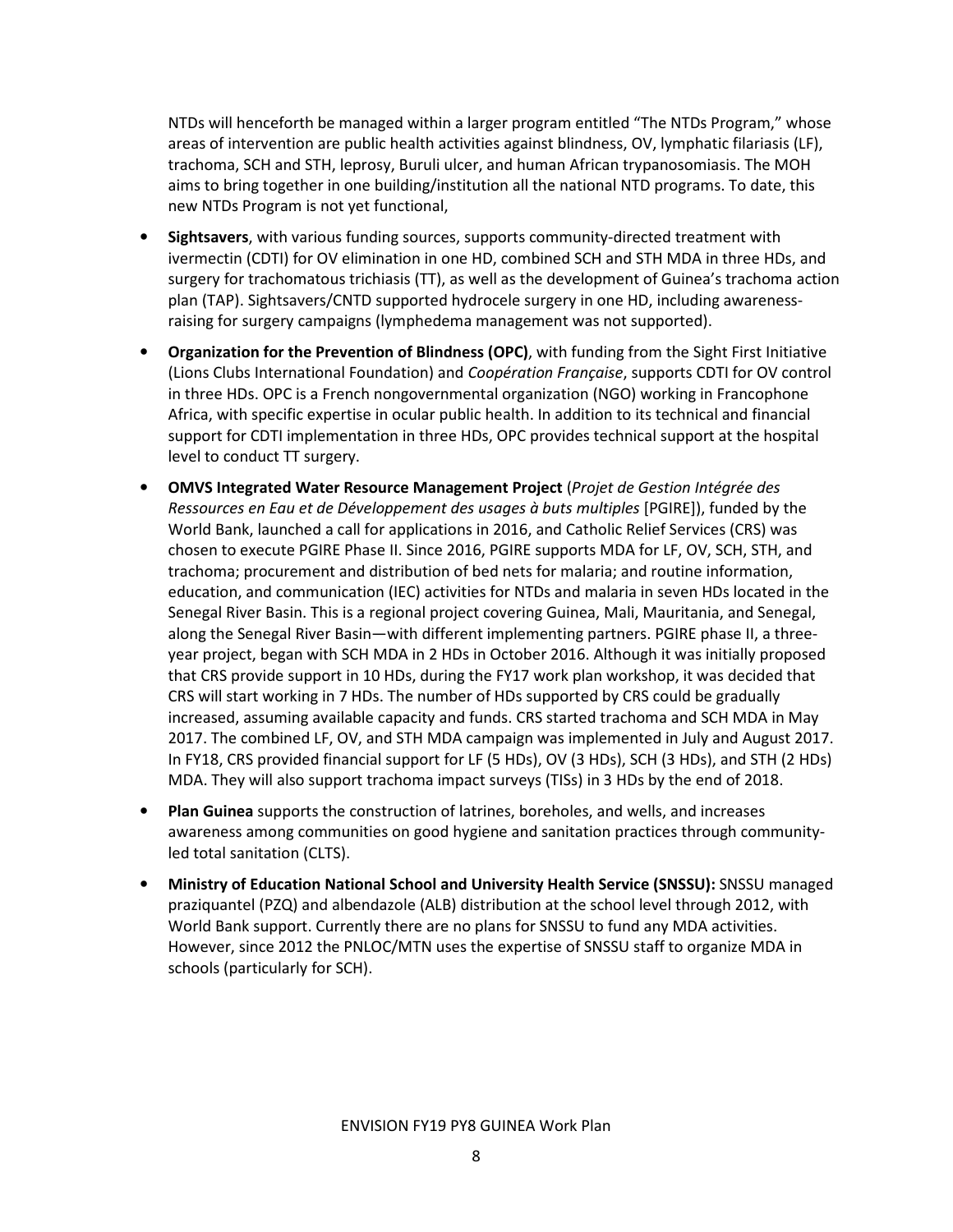| <b>Partner</b>             | <b>Location</b><br>(Regions/States)                                                                                                                                                                                    | <b>Activities</b>                                                                                                                                                                                                                                                                                                                                                                                                                                                       | In FY18, was<br><b>USAID</b><br>providing direct<br>financial<br>support to this<br>partner through<br><b>ENVISION?</b> | <b>List other</b><br>donors<br>supporting<br>these<br>partners/<br>activities |
|----------------------------|------------------------------------------------------------------------------------------------------------------------------------------------------------------------------------------------------------------------|-------------------------------------------------------------------------------------------------------------------------------------------------------------------------------------------------------------------------------------------------------------------------------------------------------------------------------------------------------------------------------------------------------------------------------------------------------------------------|-------------------------------------------------------------------------------------------------------------------------|-------------------------------------------------------------------------------|
| Sightsavers                | Koubia (CDTI)<br>Central level (TAP)<br>Dabola, Dinguiraye,<br>Faranah, Gaoual,<br>Kissidougou, Koundara,<br>Mali, Mamou, Pita,<br>Tougué (TT surgery)<br>Lola, N'Zérékoré, and<br>Yomou (combined SCH<br>and STH MDA) | • Technical and financial support<br>to CDTI for OV in 1 HD<br>Financial support for TAP<br>$\bullet$<br>workshop<br>Technical and financial support<br>for TT surgery campaigns<br>In FY18, completed MDA for<br>$\bullet$<br>SCH in 3 HDs and MDA for STH<br>in 2 HDs<br>• In FY18, completed hydrocele<br>surgery in 1 HD with CTND<br>funding<br>• SCH MDA campaigns in 5HDs<br>(Coyah, Dubréka, Fria, Matoto,<br>and Ratoma) planned for<br>September-October 2018 | No                                                                                                                      | Sightsavers;<br>Givewell; CNTD                                                |
| OPC                        | 3 HDs (Lola,<br>N'Zérékoré, Yomou) in<br><b>FY18</b><br>Kankan, Kérouané,<br>Kouroussa, Mandiana,<br>Siguiri                                                                                                           | • Technical and financial support<br>for CDTI<br>Technical and financial support<br>for TT surgery (central fixed<br>strategy)<br>Three cars were provided<br>$\bullet$                                                                                                                                                                                                                                                                                                 | <b>No</b>                                                                                                               | Coopération<br>Française/Sight<br>First (Lions<br>Club)                       |
| <b>OMVS-PGIRE</b><br>(CRS) | Dalaba, Koubia, Labé,<br>Mali, Mamou, Pita,<br>Tougué                                                                                                                                                                  | Support for MDA for LF, OV,<br>$\bullet$<br>SCH, STH, and trachoma, and<br>procurement and distribution<br>of long-lasting insecticide-<br>treated nets for malaria 3-year<br>program from 2016 to 2018<br>Routine IEC activities for NTDs<br>$\bullet$<br>and malaria (including 3<br>ENVISION-supported HDs-<br>Dabola, Dinguiraye, and Siguiri)                                                                                                                      | No                                                                                                                      | World Bank                                                                    |
| Plan Guinea                | Beyla, Coyah, Dubréka,<br>Forécariah, Guéckédou,<br>Kissidougou, Lola,<br>Macenta, N'Zérékoré,<br>Yomou                                                                                                                | Support for the construction of<br>latrines, boreholes, and wells<br>and increasing awareness of<br>good hygiene and sanitation<br>practices through CLTS                                                                                                                                                                                                                                                                                                               | No                                                                                                                      | Plan Guinea<br>plus European<br>Union funding                                 |
| Guinea MOH                 | Capital (Conakry)                                                                                                                                                                                                      | Salary of MOH staff working on<br>$\bullet$<br>the program<br>Steering committee support                                                                                                                                                                                                                                                                                                                                                                                |                                                                                                                         | Government of<br>Guinea                                                       |

## Table 1: Non-ENVISION NTD partners working in Guinea, donor support, and summarized activities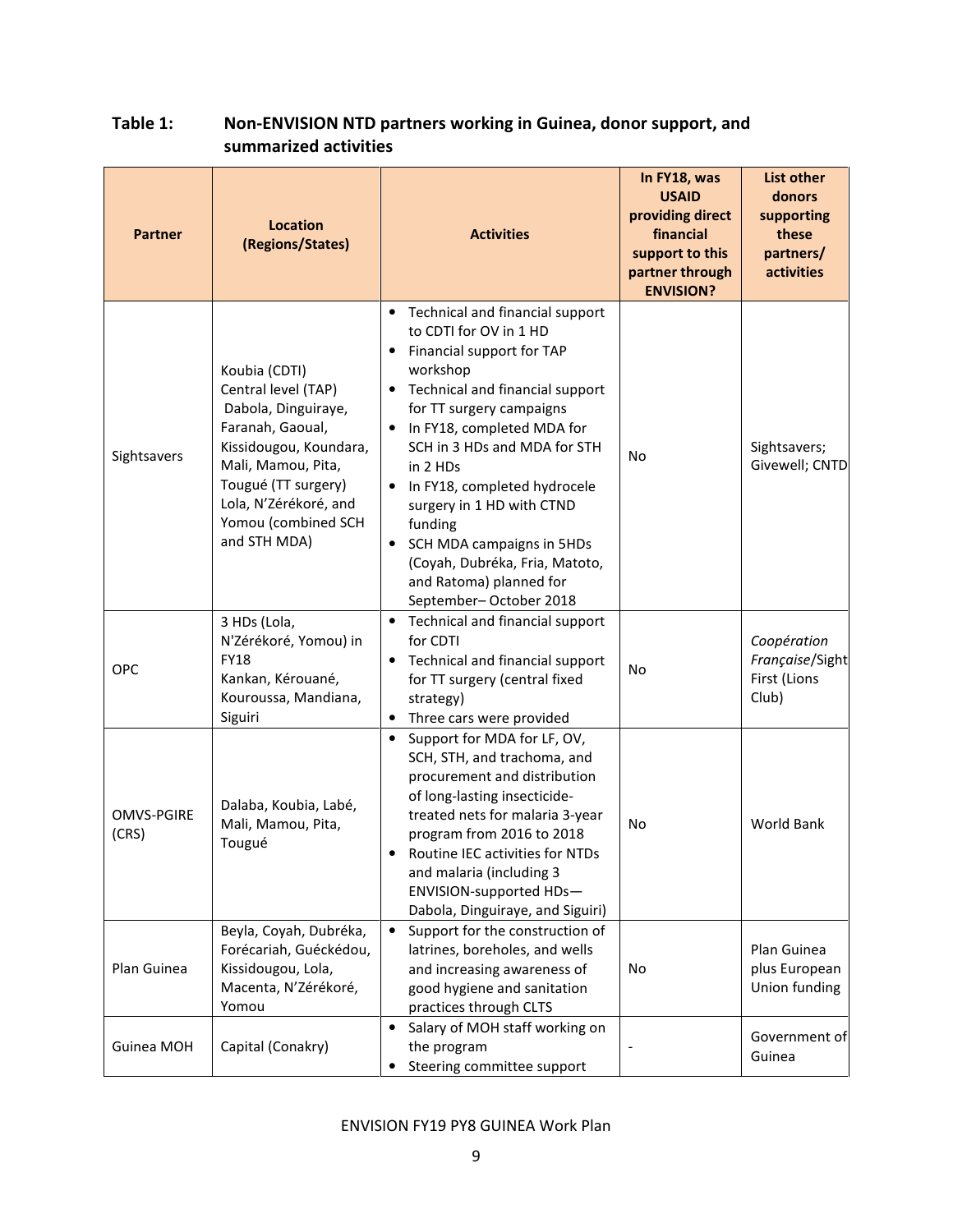#### b) Ebola Virus Disease (EVD) Epidemic

Guinea experienced unprecedented challenges with the outbreak of Ebola that impeded planned scale up of MDA and delayed other key activities, such as mapping and disease-specific assessments (DSAs) that were necessary to reach national goals in FY14, FY15, and to a lesser extent in FY16. Now that EVD is under control and the World Health Organization (WHO) declared Guinea Ebola-free in FY16, MDA and other NTD activities have been scaled up; however, there is still a need to further strengthen communication, in particular with respect to planned surveys, to build and sustain the climate of trust that has been established in the last two years.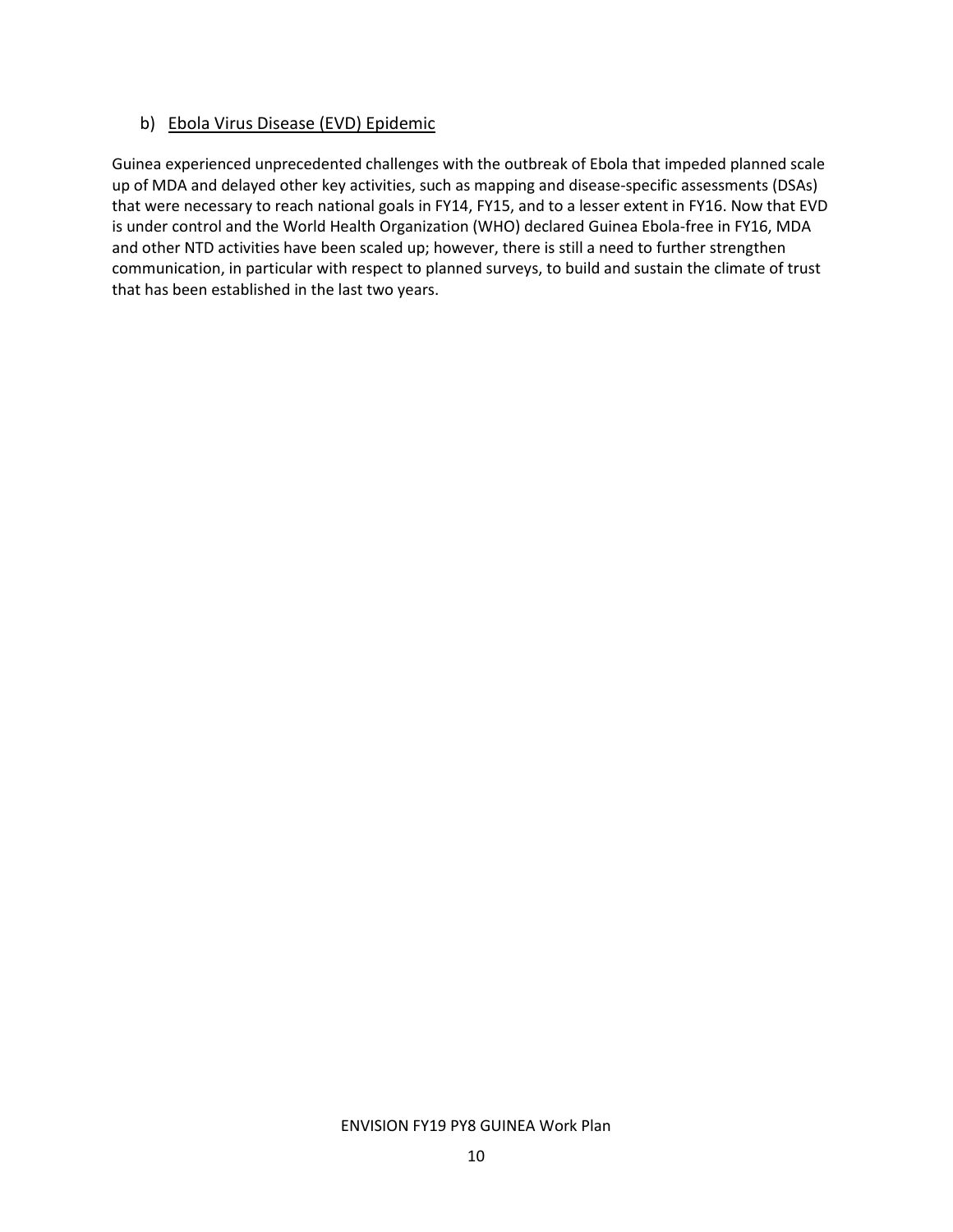## 2) National NTD Program Overview

NTDs are a recognized priority by the MOH in Guinea, as evidenced by the Strategy for the Reduction of Poverty III (2013–2015); the National Plan for Health Development (2015–2024), which includes NTDs among the country's priority diseases; and the NTD Strategic Plan 2018–2022, which is being finalized and should be completed before the end of December 2018. Among NTDs recognized by WHO, eight are endemic in Guinea:

- Three NTDs are addressed through a case management strategy managed by separate programs within the MOH: leprosy, Buruli ulcer, and human African trypanosomiasis (sleeping sickness).
- Five NTDs are addressed through a PC strategy, implemented as part of an integrated program: LF, OV, SCH, STH, and trachoma.

In May 2004, the PNLOC was formed to lead the fight against blinding diseases in Guinea, including OV and trachoma. Historically, activities related to SCH and STH were the responsibility of the MOH Disease Prevention Division and the Ministry of Education SNSSU, with LF falling under this purview in 2010. Following the development of the first NTD Strategic Plan (2008–2012) in 2009, the PNLOC became the PNLOC/MTN, with an expanded mandate to address LF, SCH, and STH. Within the PNLOC/MTN, the NTD Coordinator (who also serves as the trachoma focal point) oversees four other disease-specific focal points for SCH-STH, OV, LF, and blindness. As mentioned above, in accordance with the ministerial order of April 2018, the eight NTDs endemic in Guinea will be henceforth managed within the larger NTDs Program. At this time, it is not clear how that change will impact the national program or partners supporting NTDs.

With the start of USAID funding for integrated NTD control in Guinea in 2011, the MOH developed an NTD Strategic Plan for 2011–2015, addressing case management and NTDs treated through PC. For PC-NTDs, the plan adopted the PC and transmission control strategy endorsed by WHO, which targets these five diseases as a package because they tend to overlap geographically, can be targeted with a similar preventive treatment approach using MDA, and are targeted with drug combinations that can often allow for concurrent treatment.

The strategic plan also established the PNLOC/MTN and a Steering Committee that guides the plan's implementation. Considering the delay in the validation of the strategic plan 2016–2018, a second workshop was held in December 2017 with two WHO consultants to work on an NTD strategic plan for 2018 to 2022. To date this document is not yet finalized, but it is expected to be validated by the end of the 2018 calendar year. Overall, the country's strategic objectives for the PC-NTDs are the following:

- 1. Eliminate LF, OV, and trachoma as a public health problem by 2020.
- 2. Control SCH and STH by 2025.

The Government of Guinea (GOG) ensures funding for the salaries of PNLOC/MTN staff, for the staff involved in the various surveys and MDA campaigns, and for treatment and management of adverse events during MDA.

#### a) Lymphatic Filariasis

Guinea's goal is to eliminate LF as a public health problem by 2020. Three HDs (Boke, Gaoual, Mandiana) will implement their fifth effective round of MDA in 2019. Three other HDS (Koundara, Dabola and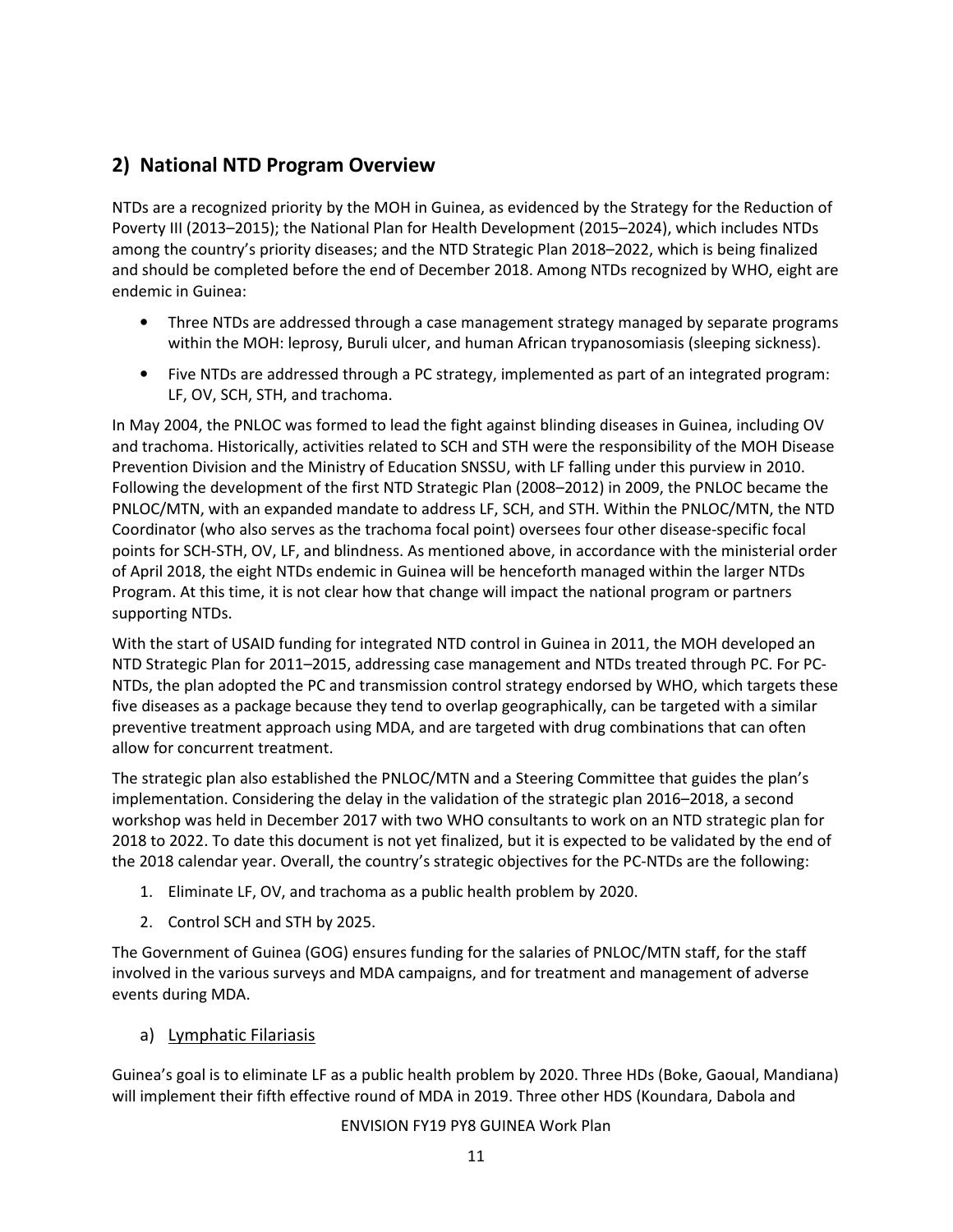Dinguiraye) which did not achieve sufficient coverage during the first MDA will implement their  $6<sup>th</sup>$ round. All these 6 HDs will conduct pre-TAS in 2019 (FY20). The first transmission assessment survey (TAS1) is expected in 6 HDs in FY21. All LF-endemic HDs in Guinea should complete TAS1 by FY22. Dossier preparation has not yet started but it is expected that the technical assistance will be requested from FHI/RTI for the LF dossier completion.

Overall, 24 HDs are endemic for LF; of these HDs, 20 are co-endemic with OV, 21 with SCH, 15 with STH, and 16 with trachoma. Specific objectives of the PNLOC/MTN are to interrupt transmission of LF, with a minimum of 65% epidemiological coverage in all endemic HDs, and to prevent and manage complications of the disease. To date, all 24 NTD-endemic HDs have implemented at least three rounds of MDA. The final HD cohort started MDA in calendar year 2016 and will complete the required five rounds of treatment by 2020.

As the clinical expression of LF is so debilitating, Guinean health services have long been aware of the disease, and cases were historically reported in 10 HDs. In 2005, a WHO-funded baseline mapping of LF endemicity was conducted using immunochromatographic tests in 46 villages in 24 HDs in the 8 administrative regions where no previous disease data existed. This mapping survey identified 15 HDs as endemic. From 2011 to 2013, the MOH mapped the 10 districts where clinical cases had been reported historically. This was conducted with support from the USAID-funded, RTI-managed NTD Control Program through HKI in 2011, and then with support from ENVISION through HKI in FY12–FY13. This additional round of mapping confirmed a further 9 HDs as endemic. The country's 4 remaining endemic HDs, all in the capital city Conakry, have not and will not be mapped because an entomological survey (insect dissection and polymerase chain reaction testing, supported by CNTD) conducted in 2013 in Conakry showed that the mosquitos were not infected and would not be capable of transmitting disease in the capital. It is anticipated that when most of the LF-endemic districts reach the point of conducting TASs in three years, these suspected endemic HDs, including Conakry, could form part of an evaluation unit (EU). For now, the entomology data is useful documentation for future submission of an LF elimination dossier.

The endemic HDs are located within the regions of Boké, Faranah, Kankan, Kindia, Labé, Mamou, and N'Zérékoré, with an at-risk population of 7,958,249 in 2019, of which 80% are considered eligible for MDA treatment.

The PNLOC/MTN conducted baseline microfilaremia sentinel-site surveys with ENVISION support in 2012 and 2013. The 2012 surveys were conducted in four sites—Gandjin, Koundou Toh, Sinthiou, and Sounsoun—and the 2013 surveys in seven HDs in the regions of Boké, Faranah, Kankan, and Mamou. In 2013, with support from CNTD, a microfilaremia survey was carried out along the border of the Mano River Union countries in sentinel sites in Faranah, Kankan, Kindia, Mamou, and N'Zérékoré regions. The last series of sentinel site surveys was conducted in FY16 in four HDs (Beyla, Kindia, Lélouma, and Siguiri) with ENVISION support. Immunochromatographic test cards were used for the surveys. By grouping the HDs based on contiguity, similar characteristics, and considering a total population of less than 1 million, parasitological data were collected in 17 sites (15 funded by ENVISION) that will serve as sentinel sites to monitor the success of the program in all 24 endemic HDs.

Guinea's first LF treatment was conducted in FY14 in 4 HDs co-endemic for both LF and OV: Koundara in Boké Region, Dabola and Dinguiraye in Faranah Region, and Guéckédou in N'Zérékoré Region. In FY15, the MOH conducted MDA in 9 of the 24 endemic HDs, 4 of which reported low coverage due to the EVD epidemic (Dabola, Dinguiraye, Kouroussa, and Dalaba). In FY16, the MOH conducted MDA in all 24 HDs, with epidemiological reported coverage rates of >70% in all HDs. These results were obtained due to new, improved social mobilization strategies put in place after the EVD outbreak, as well as the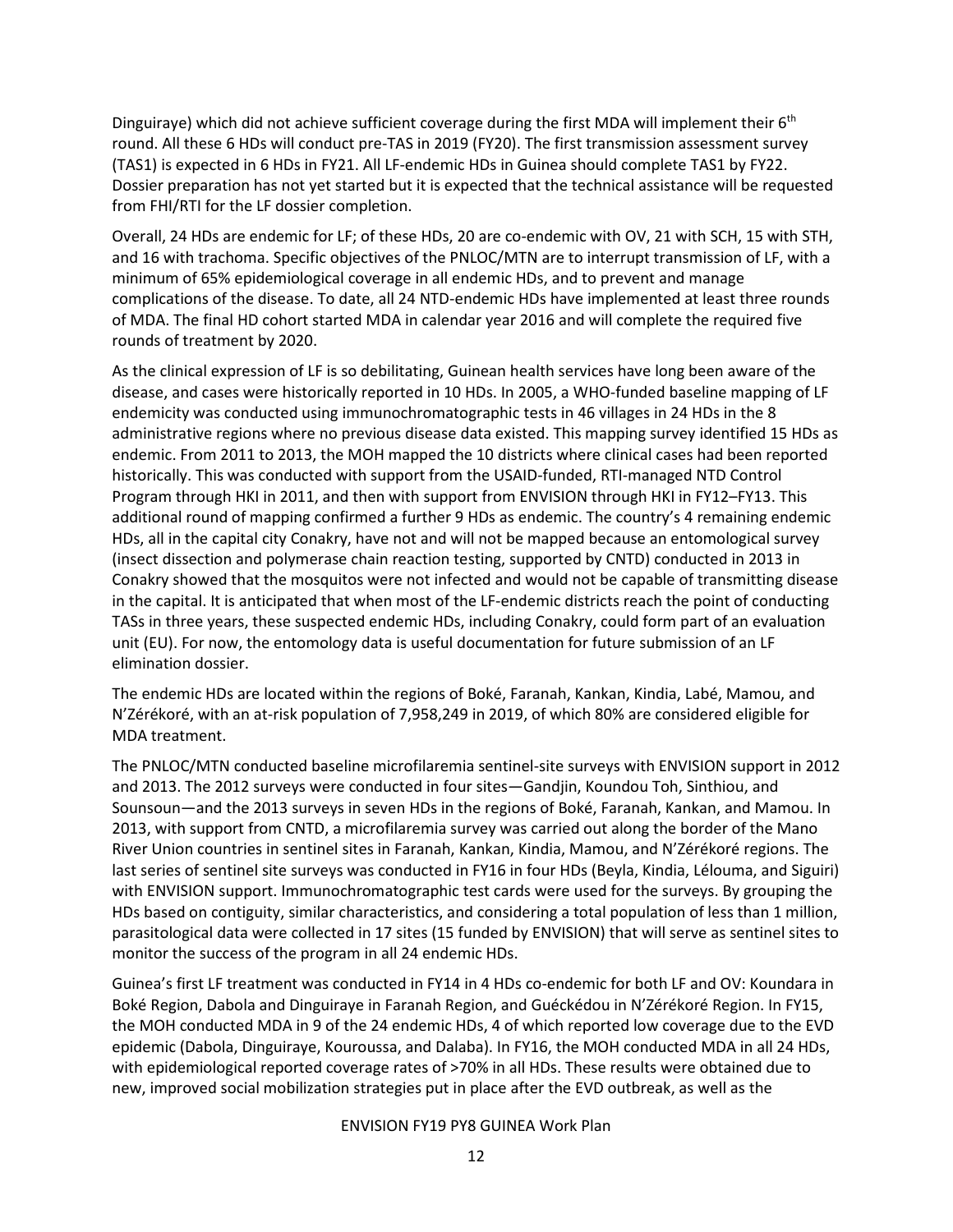milestone-based grant mechanism. These grants have deliverables that specify a defined minimum coverage rate, and if this is not met within a district, a mop-up strategy is conducted at no additional cost to ENVISION or the PNLOC/MTN. Table 2a shows historical LF MDA coverage rates for the past four years.

In FY18, the MOH planned to conduct MDA in 24 HDs, 19 of which are supported by ENVISION and 5 by OMVS/CRS. To date, MDA campaigns for LF have been conducted in all 24 HDs. All 24 HDs reported sufficient coverage.

The national program developed a strategic plan for the management of LF-associated morbidity, with the financial and technical support of CNTD/Sightsavers. Community drug distributors (CDDs) conducted a census of LF morbidity cases in all LF endemic HDs during the LF MDA campaigns in FY16 and FY17, from which the data were collated and confirmed with a study sponsored by CNTD. In 2018, PNLOC/MTN trained community health workers to identify, using text messages, morbidity cases in 3 HDs (Dabola, Dinguiraye, and Faranah). In addition, the hydrocele surgeries were conducted in Faranah District. There are 3 HDs out of 24 HDs that have estimates on the number of hydrocele and lymphedema cases.

b) Trachoma

Guinea's national strategy for trachoma is elimination as a public health problem by 2020; TISs first began in FY17 in three HDs (a fourth HD underwent a survey to re-establish the trachomatous inflammation—follicular (TF) prevalence as baseline data were old and the HD had never undergone MDA). All trachoma surveillance surveys are expected to be completed by FY20. Trachoma elimination is achieved through implementation of the WHO-recommended SAFE (Surgery–Antibiotics–Facial cleanliness–Environmental improvements) strategy. In Guinea, trachoma-endemic areas are in Upper Guinea and the northern part of Middle Guinea—areas with the country's highest poverty rates.

Baseline mapping of trachoma—conducted by the MOH with support from Sightsavers—in 10 HDs of Upper Guinea in 2001 showed an average prevalence rate of 33% for active trachoma among children aged 1–9 years and 2.7% for TT among women older than 15 years.

The MOH completed mapping in 31 HDs (trachoma rapid assessments had been conducted in some of the HDs in 2002) with USAID funding through the NTD Control Program (2011) and ENVISION (2012 -2016). Fifteen were completed with GTMP and four with Tropical Data. These surveys confirmed that 18 districts are endemic – no other HDs are planned to be mapped as the 7 HDs surrounding Conakry are not suspected to be endemic for trachoma. TF prevalence rates of ≥30% in five HDs; TF prevalence rates of 10%–29.9% in 4 HDs; and TF prevalence rates of 5%–9.9% in 9 HDs. The population at risk of trachoma in the 18 HDs with a TF prevalence rate of ≥5% was estimated at 6,055,810. 13 HDs had a TF prevelance of ≤5% (none had a prevalence of 0%). 17 HDs had a TT prevalence in adults of >0.2%, of which 12 had a TF prevalence ≥ 5%. Of these 18 trachoma-endemic HDs, 16 HDs are co-endemic with LF, 13 HDs with OV, 16 HDs with SCH, and 9 HDs with STH.

The country has implemented several components of the SAFE strategy since 2012:

• Sightsavers provides support that focuses on the "S" component—training surgeons for TT surgery; training health center supervisors, workers for the Expanded Program of Immunization, and those in charge of community-based services in screening and case referral of TT; and organizing surgical camps for TT in Boké, Faranah, and Labé regions.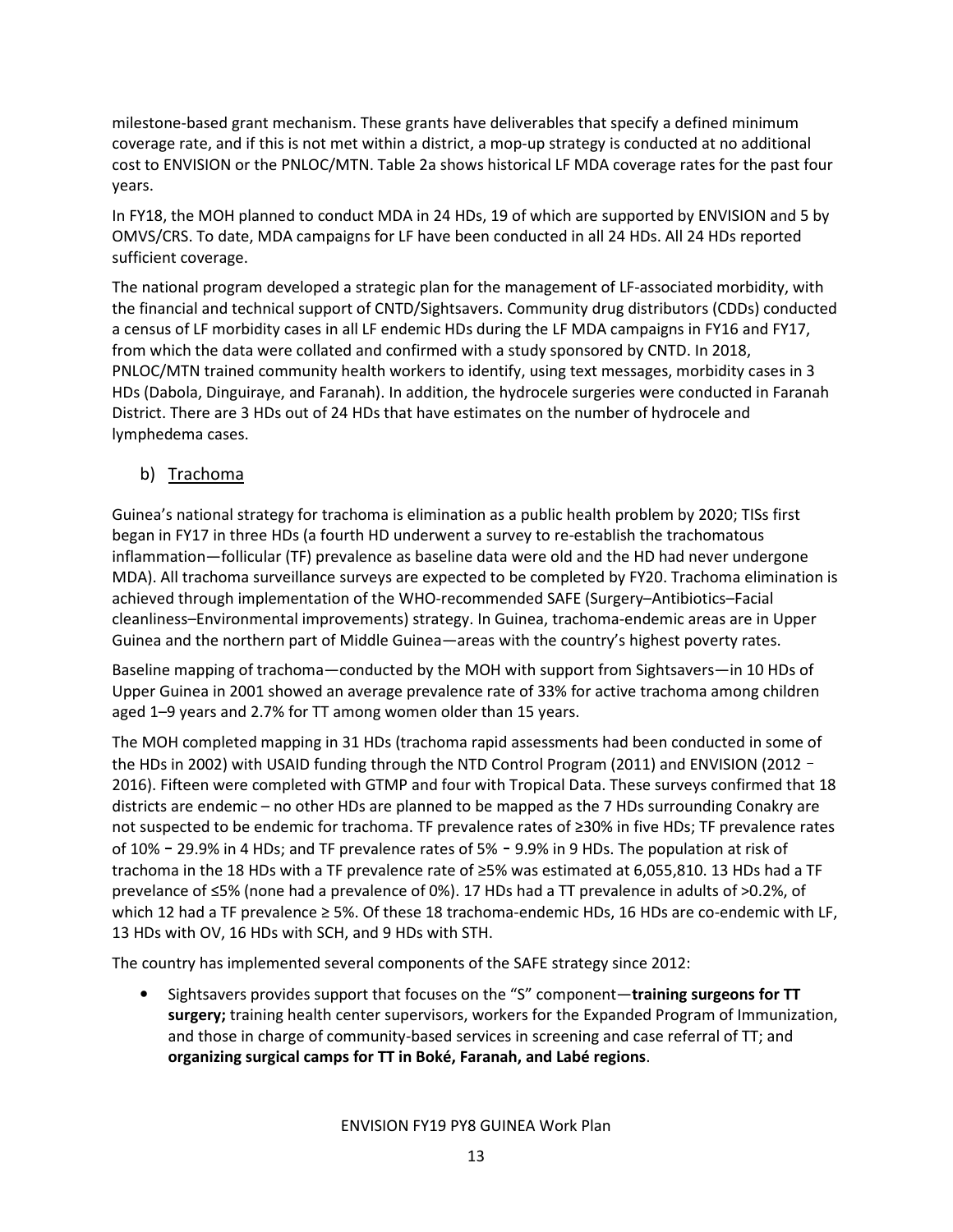- ENVISION has supported the PNLOC/MTN with the "A" component of the strategy since FY13 with Zithromax® (ZTH) and tetracycline eye ointment (TEO) MDA. MDA began in nine districts with TF prevalence rates of ≥10% in FY13. In FY14 and FY15, ENVISION conducted MDA in eight and seven of the nine HDs, respectively; the MDA in the remaining HDs was postponed due to the EVD epidemic. Despite this delay, ENVISION conducted MDA in all nine HDs in FY16 with good coverage rates (all nine HDs achieved the sufficient programmatic coverage required). In FY17, ENVISION and CRS/OMVS respectively supported MDA in 11 HDs and two HDs and reported sufficient coverage. In addition to MDA, in FY17, Guinea completed TISs in three HDs that underwent three rounds of treatments (Kankan, Siguiri, and Mandiana) with TF prevalence rates between 10% and 29.9%. Results showed that all three HDs met the criteria to stop MDA and were the first to achieve stop MDA for trachoma in Guinea. A survey was also conducted in one HD with an initial mapping prevalence rate of 5% to 9.9% (Koundara) because the mapping data were more than three years old (from 2012). in October 2018 with CRS support).
- Plan Guinea supports some activities of the "F" and "E" components through CLTS, notably for latrine construction and installation of boreholes and wells, and by increasing the population's awareness for practicing good hygiene and sanitation.

The PNLOC/MTN developed a TAP with the support of Sightsavers and ENVISION (data sharing and participation in the workshop). The PNLOC/MTN organized a workshop in November 2015. The participants included all stakeholders, plus ENVISION staff. The final document is still pending from the PNLOC/MTN, despite significant advocacy for its completion by ENVISION. Sightsavers hired a consultant to finalize the TAP and funded a TAP finalization workshop held from July 26–28, 2017.

In FY18, the PNLOC/MTN conducted MDA for trachoma in five HDs with ENVISION support, and all five HDs achieved a coverage >80%. ENVISION also supported the PNLOC/MTN to conduct TISs in six of nine planned HDs using Tropical Data. Preliminary data are promising, with TF prevalence rates ranging from 0.27% to 1.82% and TT prevalence ranging from 0.0% to 0.09%. OMVS/CRS will support an additional three surveys: two TISs and a prevalence survey in the HD of Mali (the baseline prevalence data are more than three years old), planned to be conducted by the end of calendar year 2018. The HD of Koundara underwent a survey in FY17 to reestablish the baseline TF prevalence (the baseline data were more than four years old) and the data showed a TF prevalence <5%, despite no trachoma MDA having taken place. This HD will undergo a TSS in FY19 to confirm this result, as the reasons for the drop in TF prevalence from the original baseline are not well understood.

ENVISION staff are currently working with the partners involved in the WASH sector to develop an analysis of trachoma interventions in Guinea. HKI/ENVISION initiated an integrated NTD-WASH approach through training support on NTD to United Purpose, an NGO working in the WASH sector. This NGO supports the GOG through CLTS in Moussayah, a health center in the HD of Forécariah. In FY17, HKI staff trained field staff from this NGO. These staff members have been involved in the trachoma MDA, and based on the training, United Purpose is revising its social mobilization tools.

In FY19, in addition to MDA, TIS and TSS, ENVISION will support a trachoma dossier development workshop to bring together all existing data and begin completion of the dossier.

c) Onchocerciasis

The current national strategy is to eliminate OV by the year 2020, with continued treatment and entomological and epidemiological assessments to show the impact of treatment on reaching the criteria to stop MDA. While Guinea has delivered consecutive treatments to oncho-endemic areas, in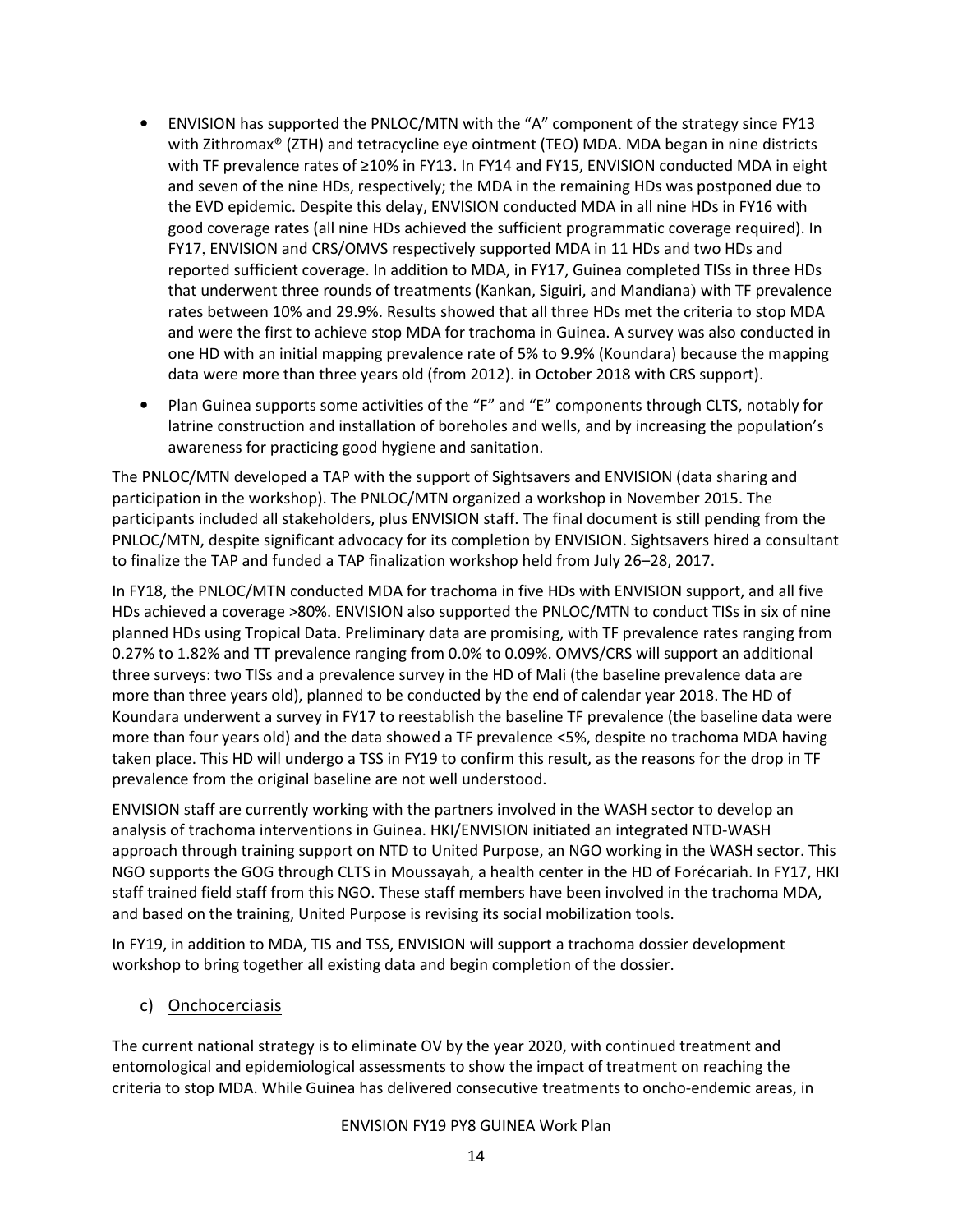some cases for more than 20 years, there is no funding available for stop-MDA surveys. As a result, Guinea will not be able to reach its elimination goal.

OV is endemic in 24 HDs, in 7 of the 8 regions. Of the 24 OV-endemic HDs, 20 are co-endemic with LF, 23 with SCH, 14 with STH, and 13 with trachoma. Currently, the total population in endemic HDs is estimated to be 6,781,592. A total of 8,229 OV-endemic villages were surveyed, with support from the Onchocerciasis Control Program in West Africa (OCP). From 1996 to 2002, with OCP support, the MOH conducted annual CDTI in all 24 endemic HDs in the regions of Boké, Faranah, Kankan, Kindia, Labé, Mamou, and N'Zérékoré. From calendar year 2002 to 2012, support for OV activities in Guinea were provided by WHO through the African Program for Onchocerciasis Control (APOC) in areas qualified as Special Intervention Zones, including Dabola, Dinguiraye, Faranah, Forécariah, Kindia, Kissidougou, Kouroussa, Mamou, and Siguiri. OV activities in areas not classified as Special Intervention Zones were funded by Sightsavers and OPC.

In FY16, the PNLOC/MTN conducted OV MDA in 15 HDs with ENVISION support, MDA in another 5 HDs were supported by CNTD, and 4 HDs implemented CDTI with support from Sightsavers (1 HD) and OPC (3 HDs). All HDs reported sufficient programmatic coverage in FY16. In FY17, the PNLOC/MTN conducted MDA in all 24 HDs: 17 HDs with ENVISION support, 1 HD with Sightsavers support, 3 with OPC support, and 3 with OMVS support. In FY18, the PNLOC/MTN treated 17 of 24 districts with ENVISION support and 7 districts with other partners support (CRS: 3 HD; SS: 1HD and OPC: 3HDs)

Since 1980, 531 sentinel villages from 24 endemic HDs in in 11 river basins have been identified, and assessments were conducted using the skin-snip technique, with support from OCP and then from APOC, and then later (FY12–FY14) from USAID. No surveillance activities were undertaken after 2014.

In FY12–FY13, an OV epidemiological surveillance survey conducted with ENVISION support in a total of 56 villages showed some signs of recrudescence of OV in some villages (Milo/Dion basin, Niger/Mafou basin, and Mongo/Kaba basin). These data have been entered into the integrated NTD database. It was suspected that the recrudescence may be due to irregularity in treatment in neighboring countries (due to periods of conflict) and historically poor MDA coverage. Following the recent Mano River Union meeting on NTDs, it has been noted that treatment in all the neighboring countries is now happening annually in all eligible HDs. However, one issue that remains to be addressed is MDA synchronization between the countries. Furthermore, it is suspected that the CDTI strategy may not have been rigorously implemented due to insufficient supervision. The PNLOC/MTN plans to reinforce supervision, especially in areas with integrated treatment for LF (see Supervision section).

In FY14, ENVISION planned to support epidemiological evaluations in 11 HDs. However, some HDs could not be reached, due to the high number of refusals by village leaders to participate in the survey, refusals that were associated with fear about the linkage between the survey procedures and EVD transmission. A total of 55 substitute villages were selected to be surveyed in other HDs in N'Zérékoré Region. The results of these evaluations showed prevalence rates of between 0% and 7.6% using the skin-snip technique. In FY16, all HDs reported sufficient programmatic coverage, indicating that low coverage from issues caused by Ebola had been resolved.

After almost 20 years of ivermectin (IVM) treatment, the question of stopping drug distribution has been raised. Guinea established an OV elimination committee in September 2016 to provide technical advice on OV elimination. The role of this committee is as follows:

- Support the development of a national guideline and road map
- Analyze national program data and confirm that the program is on track to reach the criteria for the interruption of transmission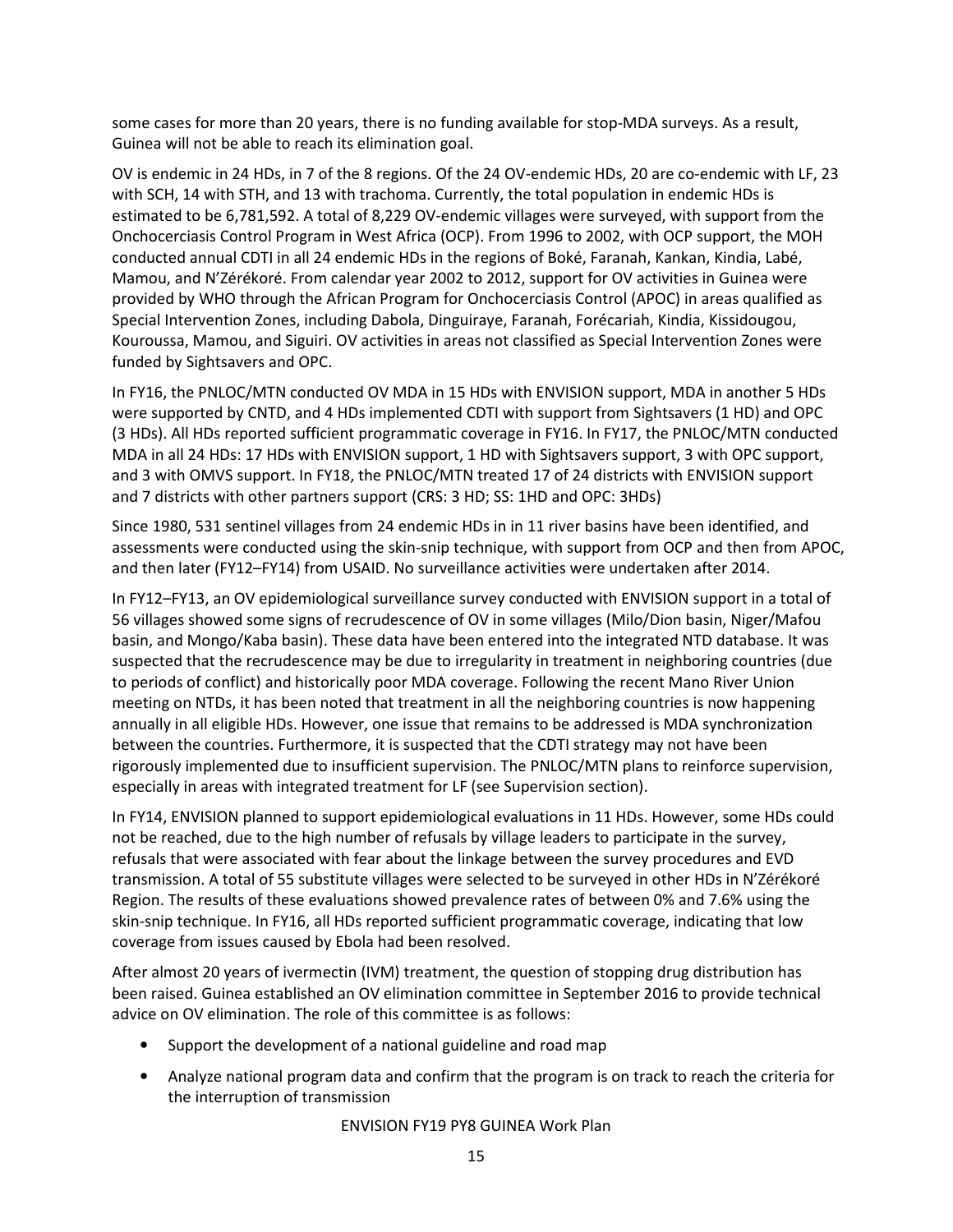- Recommend to the MOH areas where IVM can be stopped safely
- Prepare the elimination dossier for verification when the elimination criteria have been reached

The committee is made up of national members (representatives from the MOH, NGOs involved in OV elimination in Guinea, WHO, university and scientific researchers, among others) and international members. This committee held its first meeting, which was co-financed by Sightsavers and ENVISION, March 1–3, 2017. (The meeting report of the first LF/OV elimination committee has been shared with RTI.) The following items were discussed: the national program's progress in combatting OV (epidemiological and entomological surveillance and IVM treatment) and the new WHO criteria on OV elimination and transmission.

The meeting generated the following main recommendations:

- Develop an OV elimination plan that describes the elimination strategy; determine the current areas of OV transmission in Guinea through both epidemiological (OV16 test) and entomological (fly pool screen) evaluations.
- Address gaps identified in implementation of program activities in terms of monitoring/ evaluation, data management, and human and programmatic resources.
- Strengthen advocacy at the national and sub-regional levels in support of the elimination of OV and LF and NTDs in general.

Following the expert committee recommendations and in accordance with the WHO 2016 guidelines on OV elimination, the national program will conduct a rapid impact assessment of OV in the 24 endemic HDs. PNLOC/MTN is seeking funding for that purpose.

The second meeting of the OV expert committee with Sigtsavers support is tentatively planned in FY19. It is anticipated that the OV expert committee will review all available evidence including original prevalence surveys, vector control activities, and MDA and develop a list of next steps for moving toward stopping treatment (in areas where this is appropriate) and determining where OV elimination mapping may be required. It is expected that Sightsavers will conduct some entomological studies before this meeting.

In FY19, the PNLOC/MTN plans to conduct MDA in all 24 HDs: 17 HDs with ENVISION support, 1 HD with Sightsavers support, 3 with OPC support, and 3 with OMVS support.

d) Schistosomiasis

Guinea plans to control SCH in the 31 endemic HDs by the year 2025. SCH is co-endemic with LF in 21 HDs, with OV in 23 HDs, with STH in 15 HDs, and with trachoma in 16 HDs. The current implementation strategy for the national program is morbidity control through MDA with PZQ distribution targeting SAC in school-based and community-based MDA (with a focus on school-based MDA). The MOH recognizes that elimination may not be possible through MDA alone and that continuous treatment and further scale-up have been impeded by political instability (2013) and the EVD outbreak.

Mapping in the regions of Faranah, Labé, and Mamou in 2009 and 2010 was carried out with support from OMVS. Mapping in the regions of N'Zérékoré in 2010 and Kindia in 2011 was conducted with funding from Rio Tinto, with technical support from HKI. Mapping of the remaining 33 HDs was completed from 2011 to 2014 with support from USAIDs NTD Control Program (2011) and ENVISION (2012–2014). Overall, 31 out of 38 HDs are endemic for SCH (prevalence >0%), with a current population of 3,856,942 at risk. Specifically, 12 HDs are high risk (prevalence of ≥50%), 7 are moderate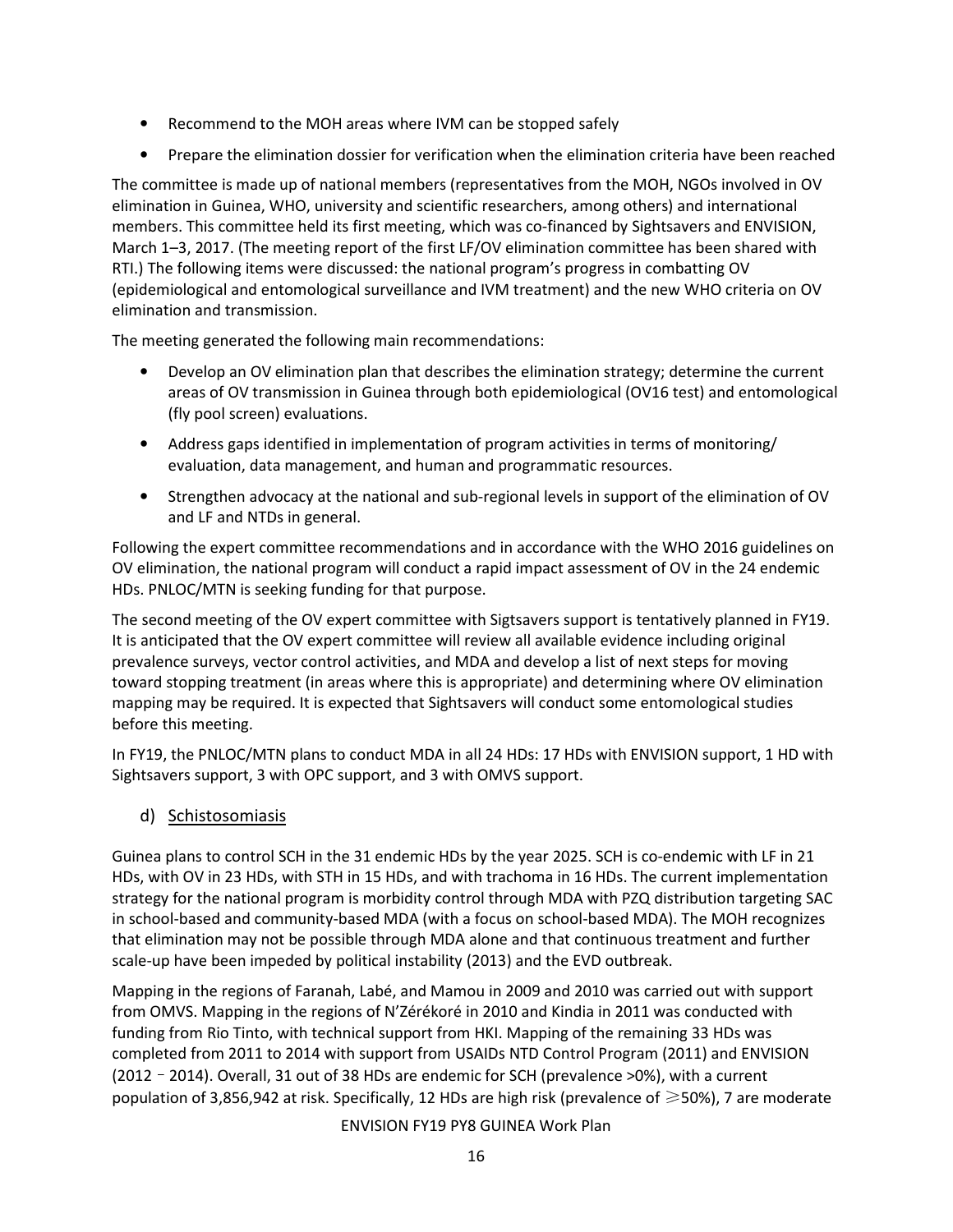risk (prevalence of  $\geq$ 10% and <50%), and 12 are low risk (prevalence of <10%). Among the endemic HDs, 17 have been treated at least once with PZQ since 2010, but these treatments were irregular over the years. From 2013 to 2015, MDA was not conducted due to operational constraints directly linked to national elections and the EVD epidemic. The PNLOC/MTN decided that SCH control efforts will be conducted in collaboration with those of STH in those HDs where both diseases are co-endemic and where no LF MDA has been implemented.

In FY18, the PNLOC/MTN planned to conduct MDA in 24 HDs. Three HDs (Faranah, Kissidougou and Dinguiraye) implemented a triple drug integrated treatment strategy – ie IVM-PZQ- ALB in LF/OV/SCH/STH endemic HDs. This triple drug MDA considered as a pilot project was successful. As preliminary results indicated that sufficient programmatic coverage was achieved. In FY19 the IPA MDA will target wall the ENVISION supported HDs.

The MDA for SAC in the 24 HDs was conducted as follow:

- 14 HDs with ENVISION support. 3 HDs of 14 ENVISION HDs piloted triple therapy with IVM-ALB-PZQ in one dose;
- 3 of 8 HDs planned by Sightsavers;
- 2 with support from OMVS/CRS.

MDA for the remaining 5 HDs supported by Sightsavers will be conducted in October 2018.

In FY19, the PNLOC/MTN plans to conduct MDA in 14 HDs (see Table 2d): 11 HDs with ENVISION support and 3 HDs will be treated by Sightsavers.

|              | # HDs | PZQ treatment schedule |      |      |      |      |  |  |
|--------------|-------|------------------------|------|------|------|------|--|--|
| Endemicity   |       | 2016                   | 2017 | 2018 | 2019 | 2020 |  |  |
| High         | 12    |                        | x    |      | х    | v    |  |  |
| Moderate     | つ*    | х                      |      |      |      |      |  |  |
|              |       |                        |      |      |      |      |  |  |
|              | 5**   |                        |      |      |      |      |  |  |
| Low          |       |                        |      |      |      |      |  |  |
| <b>TOTAL</b> | 31    |                        | 21   | 24   | 14   | ۰ د  |  |  |

Table 2: PZQ treatment cycle differences according to prevalence rates

\*These 2 HDs have a moderate prevalence of 46% and 49%, so the PNLOC/MTN decided to follow the treatment protocol for high endemicity (because they are close to 50%, or high prevalence) and because these HDs border high-prevalence HDs. \*\*These 5 HDs that could not be treated in 2017 because the program was unable to find funding support for these lowendemic areas.

#### e) Soil-Transmitted Helminths

Guinea's goal is to control STH as a public health problem by 2025; however, the government is aware that control may not be possible with once-yearly MDA alone and without significant improvements in hygiene and sanitation. Like the other NTDs, with the challenges faced during the past three years due to political instability and the outbreak of EVD, treatment schedules have been irregular.

Mapping of Guinea's 38 HDs for STH was completed in 2014 using the WHO-recommended Kato-Katz thick smear, in conjunction with SCH mapping as described above: 9 HDs are moderate risk (prevalence rates of  $\geq$  20% and <50%) and 8 HDs are high risk (prevalence rates of  $\geq$  50%). Of the 17 endemic HDs, 15 HDs are co-endemic with LF, 14 with OV, 15 with SCH, and 9 with trachoma.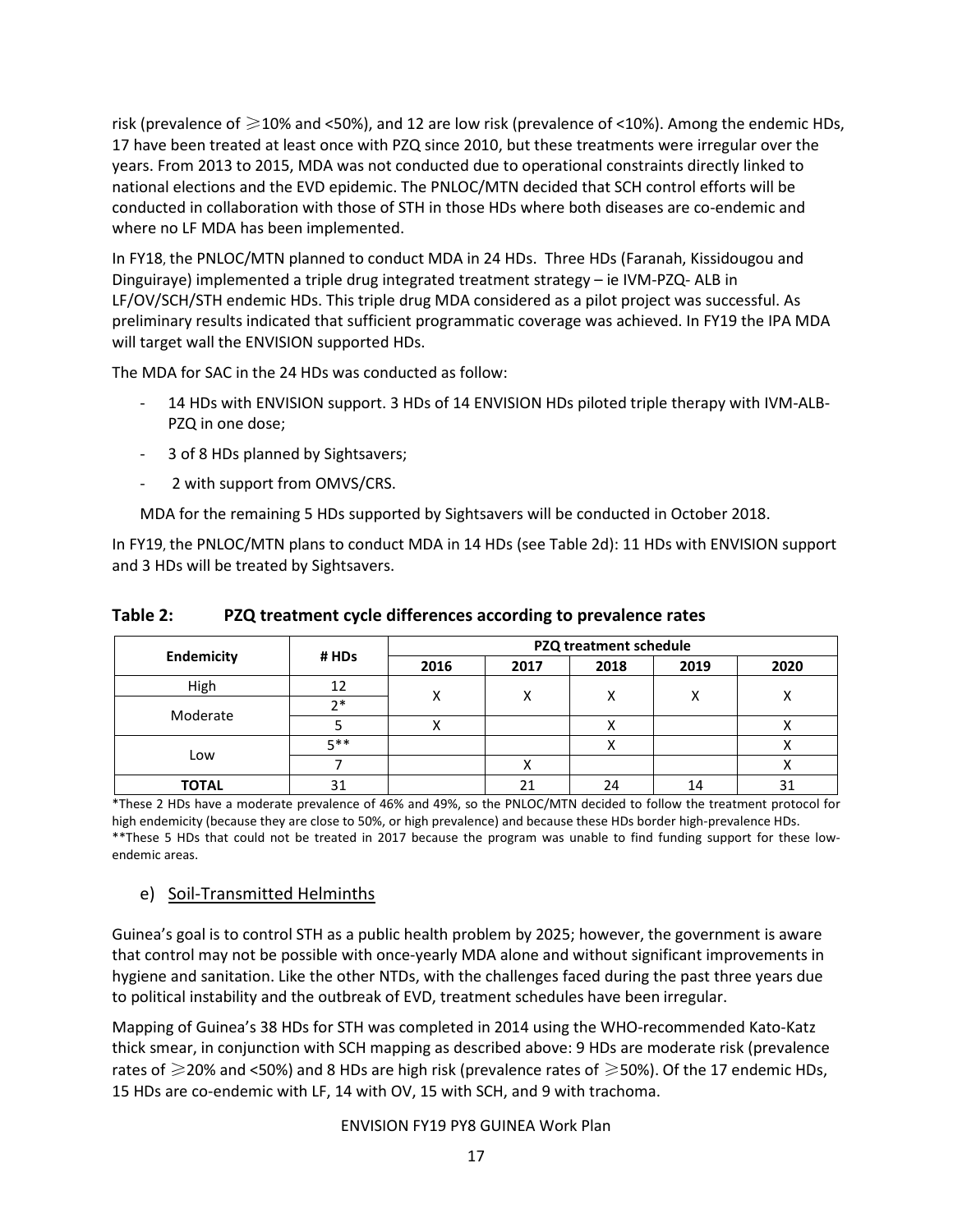Since 2010, 17 HDs have received two or more rounds of treatment for STH (100% geographic coverage of STH has only recently been achieved due to lack of funding). MDA did not take place in 2013 due to operational constraints linked to national elections. In FY14, just one of the 15 HDs targeted for STH treatment (Guéckédou) received MDA due to the EVD outbreak.

In FY17, to date, the PNLOC/MTN conducted STH MDA in 17 HDs: 13 with ENVISION support, 2 with Sightsavers, and 2 with OMVS/CRS.

In FY18 the program planned to conduct STH MDA in all 17 endemic HDs: 13 with ENVISION, 2 with CRS/OMVS, and 2 with Sightsavers. (The STH treatment is through the LF MDA except for Sightsavers; however, Sightsavers' target for FY18 is the same, i.e., >5 years old.) The MDA is conducted with a mix of school-based distribution and community MDA. As of August 15, 2018, the PNLOC/MTN conducted MDA in 17 HDs, among which, 13 with ENVISION support, 2 with CRS/OMVS, and 2 with Sightsavers. All 17 HDs reported sufficient coverage. The 13 ENVISION-supported HDs are co-endemic with LF—meaning an integrated treatment for LF-STH is implemented (namely ALB-IVM). However, among these 13 HDs, 7 have prevalence rates requiring two rounds of treatment per year. Support from ENVISION covers only one round of treatment. The PNLOC/MTN is conducting advocacy activities to find funding to ensure the second round of treatment occurs.

In FY19 the program plans to conduct STH MDA in all 17 endemic HDs: 13 HDs with ENVISION, 2 with CRS/OMVS, and 2 with Sightsavers.

Plan Guinea is supporting the construction of latrines, boreholes, and wells in N'Zérékoré, Faranah, and Kindia, which supports, indirectly, the goals of the PNLOC/MTN for STH control.

## 3) Snapshot of NTD Status in Country

| Table 3: | Snapshot of the expected status of the NTD program in GUINEA as of |
|----------|--------------------------------------------------------------------|
|          | September 30, 2018                                                 |

|                |                                     | Columns C+D+E=B for each          |                                   | Columns F+G+H=C for each disease* |                                                     |                                                    |                |                                              |                                                                                                  |                                                                                         |                                      |
|----------------|-------------------------------------|-----------------------------------|-----------------------------------|-----------------------------------|-----------------------------------------------------|----------------------------------------------------|----------------|----------------------------------------------|--------------------------------------------------------------------------------------------------|-----------------------------------------------------------------------------------------|--------------------------------------|
|                |                                     | <b>MAPPING GAP DETERMINATION</b>  |                                   |                                   |                                                     | <b>MDA GAP DETERMINATION</b><br><b>ACHIEVEMENT</b> |                |                                              | <b>DSA NEEDS</b>                                                                                 |                                                                                         |                                      |
| $\mathbf{A}$   | B                                   | $\mathsf{C}$                      | D                                 | E                                 |                                                     | F                                                  | G              | н                                            |                                                                                                  |                                                                                         |                                      |
| <b>Disease</b> | <b>Total No. of</b><br>districts in | No. of<br>districts<br>classified | No. of<br>districts<br>classified | No. of<br>districts<br>in need    | No. of districts<br>receiving MDA<br>as of 09/30/18 |                                                    |                |                                              | No. of districts<br>expected to be in<br>need of MDA at<br>any level: MDA<br>not yet started, or | <b>Expected No. of</b><br>districts where<br>criteria for<br>stopping<br>district-level | No. of<br>districts<br>requiring DSA |
|                | Guinea                              |                                   | as endemic                        | as non-<br>endemic                | <b>of initial</b><br>mapping                        | <b>USAID-</b><br>funded                            | <b>Others</b>  | has prematurely<br>stopped as of<br>09/30/18 | MDA have been<br>met as of<br>09/30/18                                                           | as of<br>09/30/18                                                                       |                                      |
| LF             |                                     | 24                                | 14                                | $\Omega$                          | 19                                                  | 5                                                  | $\mathbf 0$    | $\Omega$                                     | Pre-TAS: 0<br>TAS: 0                                                                             |                                                                                         |                                      |
| <b>OV</b>      |                                     | 24                                | 14                                | $\Omega$                          | 17                                                  | 7                                                  | $\mathbf 0$    | 0                                            | $\Omega$                                                                                         |                                                                                         |                                      |
| <b>SCH</b>     | 38                                  | 31 <sup>a</sup>                   | $\overline{7}$                    | $\Omega$                          | 14                                                  | 10                                                 | $\overline{2}$ | $\Omega$                                     | $\Omega$                                                                                         |                                                                                         |                                      |
| <b>STH</b>     |                                     | 17                                | 21                                | $\Omega$                          | 13                                                  | 4                                                  | $\mathbf 0$    | 0                                            | 0                                                                                                |                                                                                         |                                      |
| Trachoma       |                                     | 18                                | 20                                | 0 <sup>d</sup>                    | 5                                                   | 2                                                  | 1 <sup>b</sup> | 10 <sup>c</sup>                              | TIS: 4<br><b>TSS: 4</b>                                                                          |                                                                                         |                                      |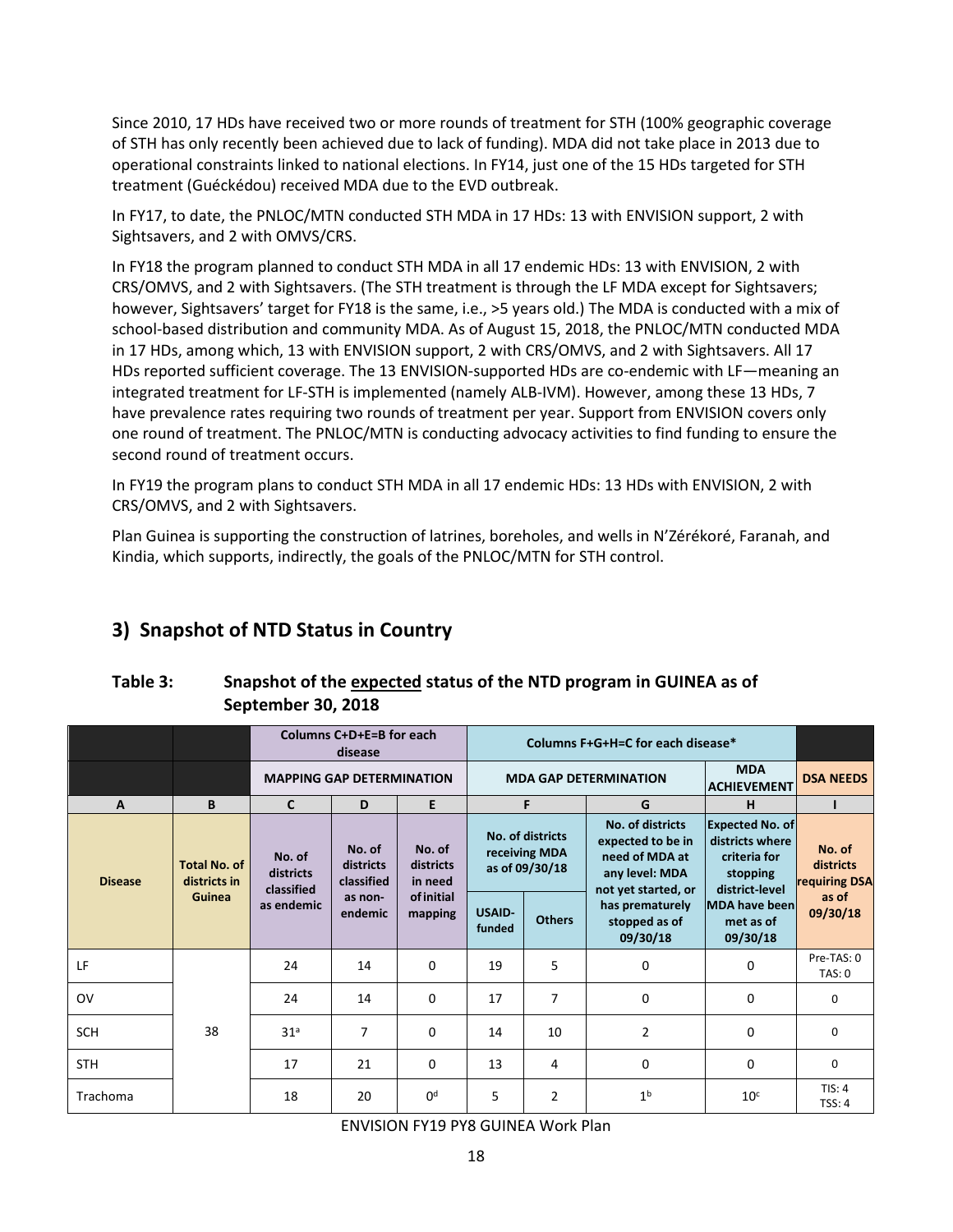a. Of the 31 HDs, 5 HDs were not eligible for treatment in FY17 following WHO guidelines and so are not included in columns F and G.

b. Mali HD had an initial mapping prevalence of 5% to 9.9%; however, the mapping data were more than three years old and need to be re-evaluated.

c. 9 HDs have met the criteria for stopping MDA, plus Koundara, which has been found to have a TF prevalence rate of ≤5% despite never having undergone MDA (provisional figure, pending result of the TIS in 1 HD with ENVISION funding, and in 3 HDs with CRS)

d. Of the 31 suspected trachoma HDs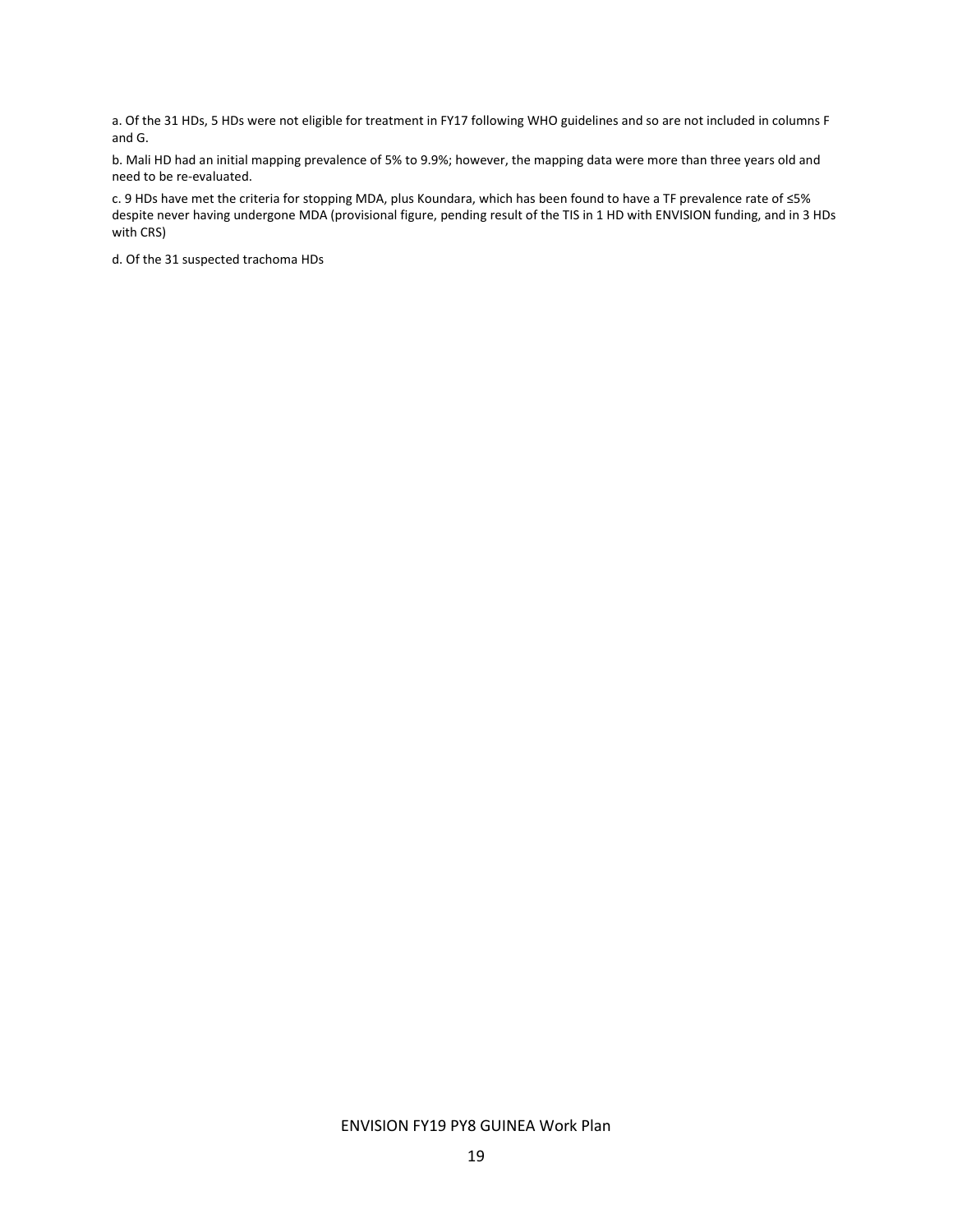## PLANNED ACTIVITIES

## 1) NTD Program Capacity Strengthening

a) Strategic Capacity Strengthening Approach

#### Capacity Goals

To reach elimination targets and sustain control activities in Guinea, the following areas should be considered:

- Increase M&E capacity at the PNLOC/MTN to manage data, update the integrated NTD database, and support M&E and surveillance activities.
- Improve supply chain management for MDA drugs

#### Capacity Strengthening Strategy

Three main objectives have been identified to strengthen the PNLOC/MTN program.

Objective 1: Strengthen PNLOC/MTN M&E capacity: In 2016, ENVISION funded a consultant to collect historical data for input into the integrated NTD database. However, no national program staff are currently able to take over this work and continue to update the integrated NTD database, or to analyze the data for decision-making, mainly because of a lack of expertise in data management. Since August 2018, the National Directorate of Epidemiology and Control of Disease, which is in charge of the programs, has made available to the PNLOC two interns. This additional staff is providing some support to the PNLOC. A complete database and the capacity to collect data from partners and use data for decision-making is critical as the PNLOC/MTN moves forward. ENVISION will continue support the capacity building of the PNLOC/MTN by providing training and coaching through the new ENVISION M&E officer to increase PNLOC/MTN capacity, to improve decision-making based on data, and to ensure that high-quality records of data the end of ENVISION.

Objective 2: Improve supply chain management for MDA drugs: ENVISION will continue to support the program for reverse logistics of drugs and will assist in the joint application package (JAP) development and submission. Three HKI staff will conduct a mission in all the districts that have implemented MDA to collect remaining drugs and store them in a warehouse at the Central Pharmacy of Guinea (PCG) in Conakry. ENVISION will continue to support the MOH on the completion of the JAP, including the Joint Request for Selected Medicines .

Objective 3: Strengthen PNLOC/MTN supervision capacity: The intensification of MDA activities requires competent and well-trained supervisors to provide quality supervision to enable the HDs concerned to achieve optimal coverage during distribution campaigns. Although the strategy includes sufficient staff to cover the entire country, proficiency and training levels are often insufficient. In 2018, ENVISION supported the training of 24 national supervisors who enabled the national program to conduct quality supervision. This has allowed HDs to achieve good therapeutic coverage. ENVISION will continue work with the MOH to strengthen the program's capacity to oversee distribution campaigns.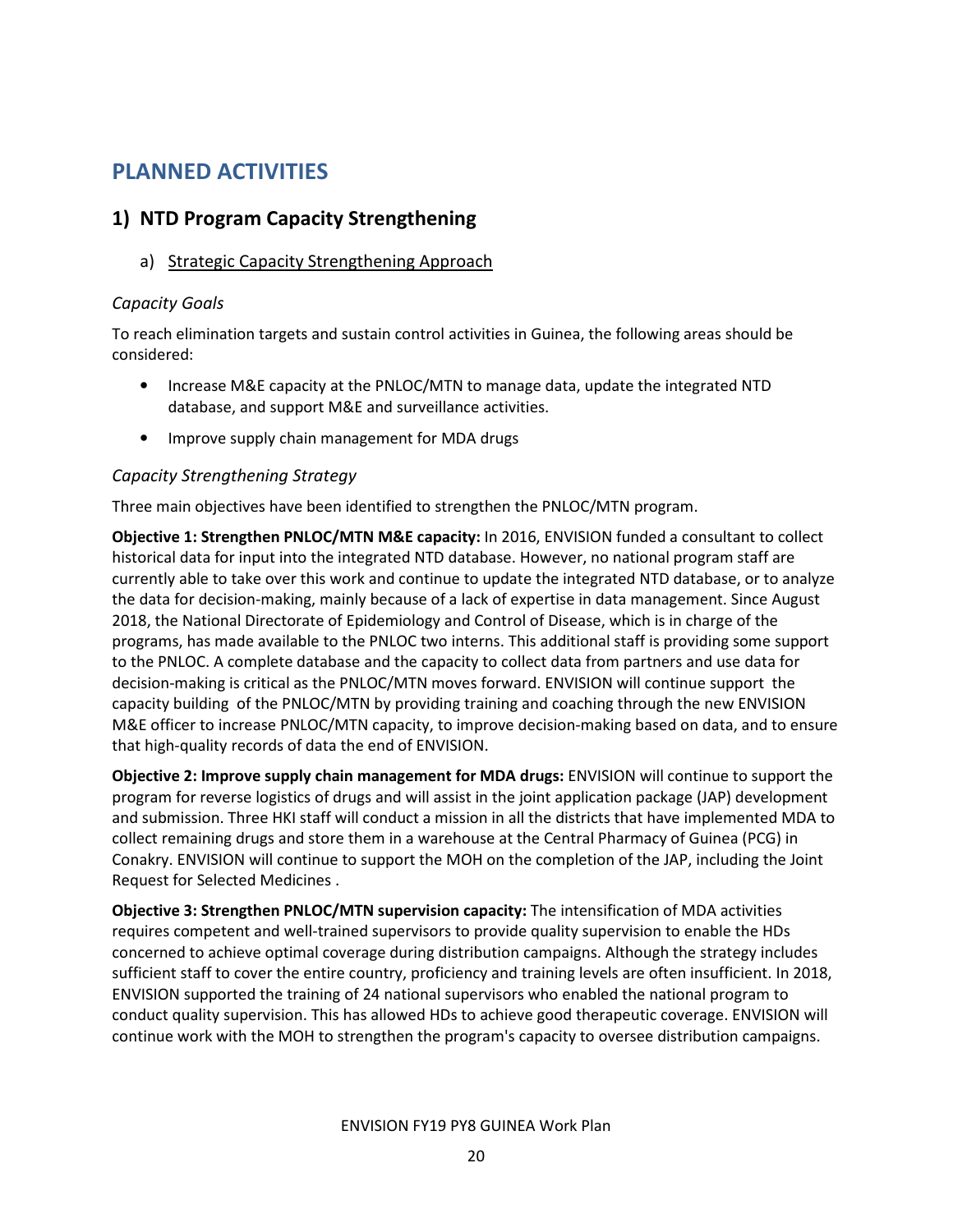#### b) Capacity Strengthening Objectives and Interventions

#### Objective 1: Improve supply chain management for MDA drugs

#### Intervention 1: Provide support to complete drug applications

The HKI M&E officer will support PNLOC/MTN in filling out and submitting the JAP to WHO by the deadline; he will work closely with HKI and national program staff. He will also support the PNLOC/MTN to complete and submit the Trachoma Epidemiological Monitoring Form and ZTH application form for the International Trachoma Initiative (ITI).

#### Intervention 2: Amend memorandum of understanding for NTD drug management

A memorandum of understanding among HKI, PNLOC/MTN, other partners conducting MDA and the PCG will be prepared, setting out the responsibilities of each party from the arrival of the drugs at the airport to the PCG warehouse, and then from the PCG warehouse to the field. HKI will encourage each party to revisit this document and will ask each party to submit an amendment to improve the drug management process. Activities will be monitored on a regular basis with a drug inventory report and meetings with the PCG when necessary.

#### Intervention 3: Reverse logistics of remaining drugs against NTDs (HKI Drug Supply and Commodity Supply Management and Procurement)

HKI, with ENVISION support, will work with the national program to ensure the reverse logistics of all remaining drugs after each round of MDA and store them at PCG. The pharmacy also provides an inventory of remaining drugs. It is expected that the partners will enure reverse logistics in their respective HDs.

#### Objective 2: Strengthen the pool of NTD supervisors

#### Intervention 1: Refresher training for national supervisors (HKI Training)

To strengthen the capacity of national program supervisors, 24 people will be re-trained to have a pool of supervisors to ensure a good campaign monitoring process. The training program will be based on the training of the national supervisors used in FY18. The refresher training program materials will be the integrated training manuals for health workers, supplemented by the International Coalition for Trachoma Control best practices handbook for mass distribution of ZTH. Lessons learned from the previous year are also discussed. One highlight was the importance of area data review during the campaign to ensure good coverage is maintained. This is routine practice in all HDs but this was particularly well conducted in FY18. Questionnaires will be administered to training participants as preand post-tests to assess their levels of comprehension before and after the training. Supporting Fieldbased ENVISION Staff in Capacity Strengthening

The country integrated NTD database is extremely important for completing the WHO JAP, the reporting of epidemiological data, and in the development of LF and trachoma elimination records. It is also important that the data be kept in a place where it will be accessible and consulted by all those who need access. To strengthen the capacity of ENVISION staff in Guinea, the M&E officer and two PNLOC staff will be trained with the support of RTI to update the integrated NTD database and support the use of the tool for integrated planning and costing (TIPAC) for planning activities. This training will be conducted with the technical assistance of RTI, through the exchange of learning, practical training, and ongoing coaching.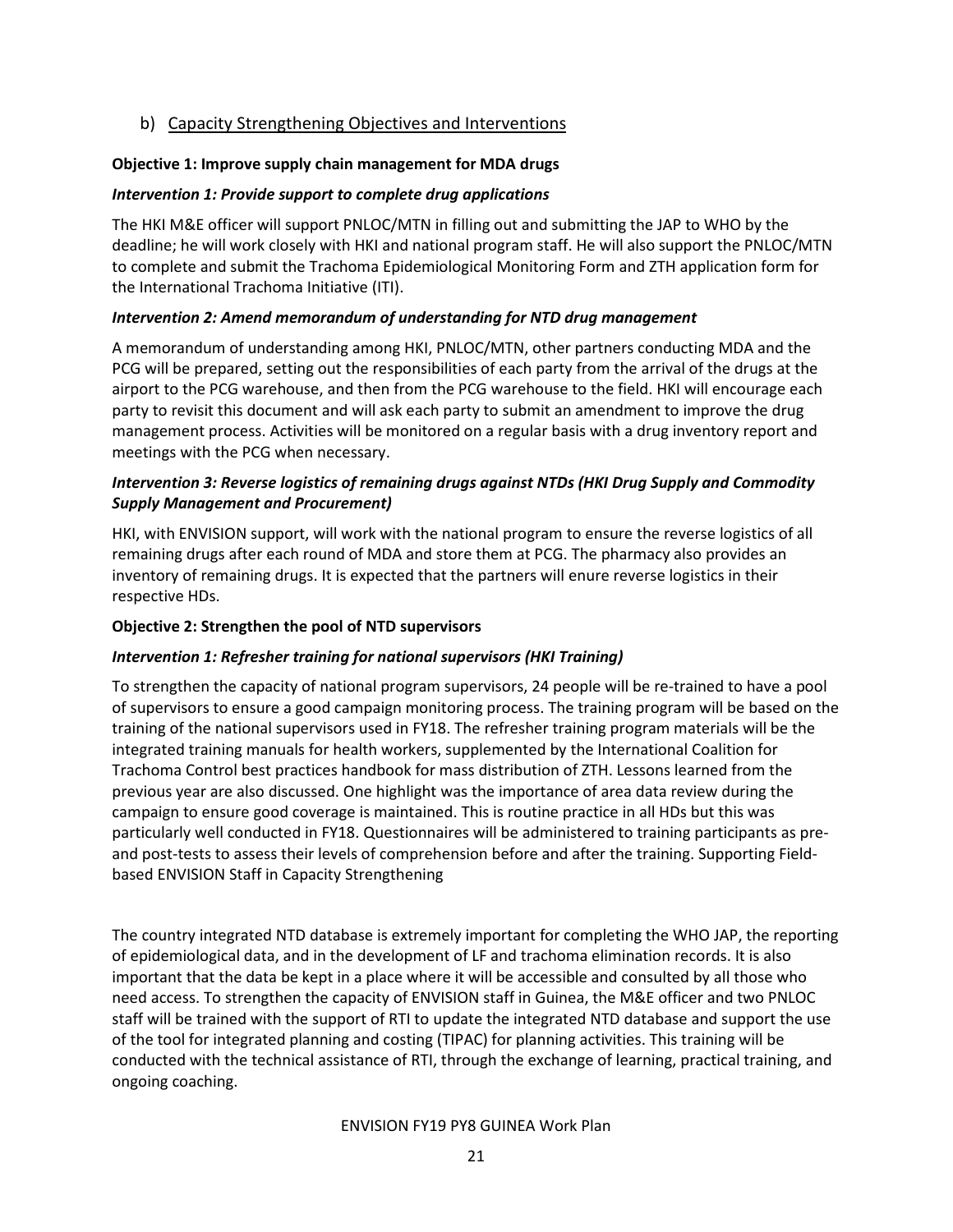Technical assistance from the RTI M&E Assistant will be needed, including slightly more formal conversations to assist the new HKI M&E officer. In addition, exchanging and discussing questions, lessons learned, best practices, common challenges, with other countries in similar situations will be done via phone calls, internal webinars and communities of practice.

ENVISION will support the writing of abstracts and scientific articles in the field to share lessons learned. In FY2018, the national program, with ENVISION technical support, submitted to the American Society for Tropical Medicine and Hygiene (ASTMH)an abstract title "Post mass drug administration coverage survey for trachoma treatment in Guinea" and one late breaker abstract on the simultaneous administration of IVM-ALB-PZQ . The program received the notification of acceptance for poster presentation during the ASTMH 67th Annual Meeting. ENVISION budgeted the participation of a staff member in the meetings of the ASTMH and the Coalition for Operational Research on NTDs. Attendance at the ASTMH and the NTD Operational Research Coalition meetings provides the opportunity to learn about current programmatic practices in NTD control and operational research. Participation in these meetings will particularly help Guinea's program to apply lessons learned and best practices in campaign implementation as well as in TISs. In 2020, Guinea will begin LF impact surveys and can learn much from other programs about their experience with TASs. Following the meeting, ENVISION staff will share this information with the national program and other ENVISION HKI staff and ensure that best practices are applied in the program.

ENVISION will support the participation of one ENVISION field staff member in a meeting of the WHO African Regional Office NTD Program Managers Meeting. The lessons learned will be reported to ENVISION staff and shared with the national program to develop and update technical skills.

The costs of these meetings are included in the global travel budget at the project level.

#### c) Monitoring and Evaluating Proposed Capacity Strengthening Interventions

Informal meetings, e-mails, and phone calls, as well as regularly scheduled quarterly review meetings with the national program, will be used to review progress made toward achieving the planned capacity strengthening outcomes, using the following strategies to measure success.

#### Objective 1: Strengthen PNLOC/MTN M&E capacity

ENVISION will assist the MOH in bringing together stakeholders (National Directorate for Epidemiology and Disease Control and other partners) to review progress in updating the database and using the TIPAC, identify barriers to using the integrated NTD database, and propose solutions to overcome them. Evidence gathered during these meetings on how this database and other M&E tools could be simplified will be shared with WHO, PNLOC/MTN, and the M&E team at ENVISION HQ.

#### Indicators:

- Percentage of PNLOC/MTN staff and partners who use the database
- Database is up to date with all treatment and survey results entered as of FY19

#### Objective 2: Improve supply chain management for MDA drugs

Quarterly meetings with the PCG staff will be held to review progress in monitoring drug inventories at Guinea's PCG. ENVISION will ensure before the start of the campaigns planned for FY19 that the national program has gathered the necessary information for the completion of the JAP for FY20 by ensuring that the file is of good quality and ready to be signed and submitted to WHO on time (at least 9 months prior to the planned MDA).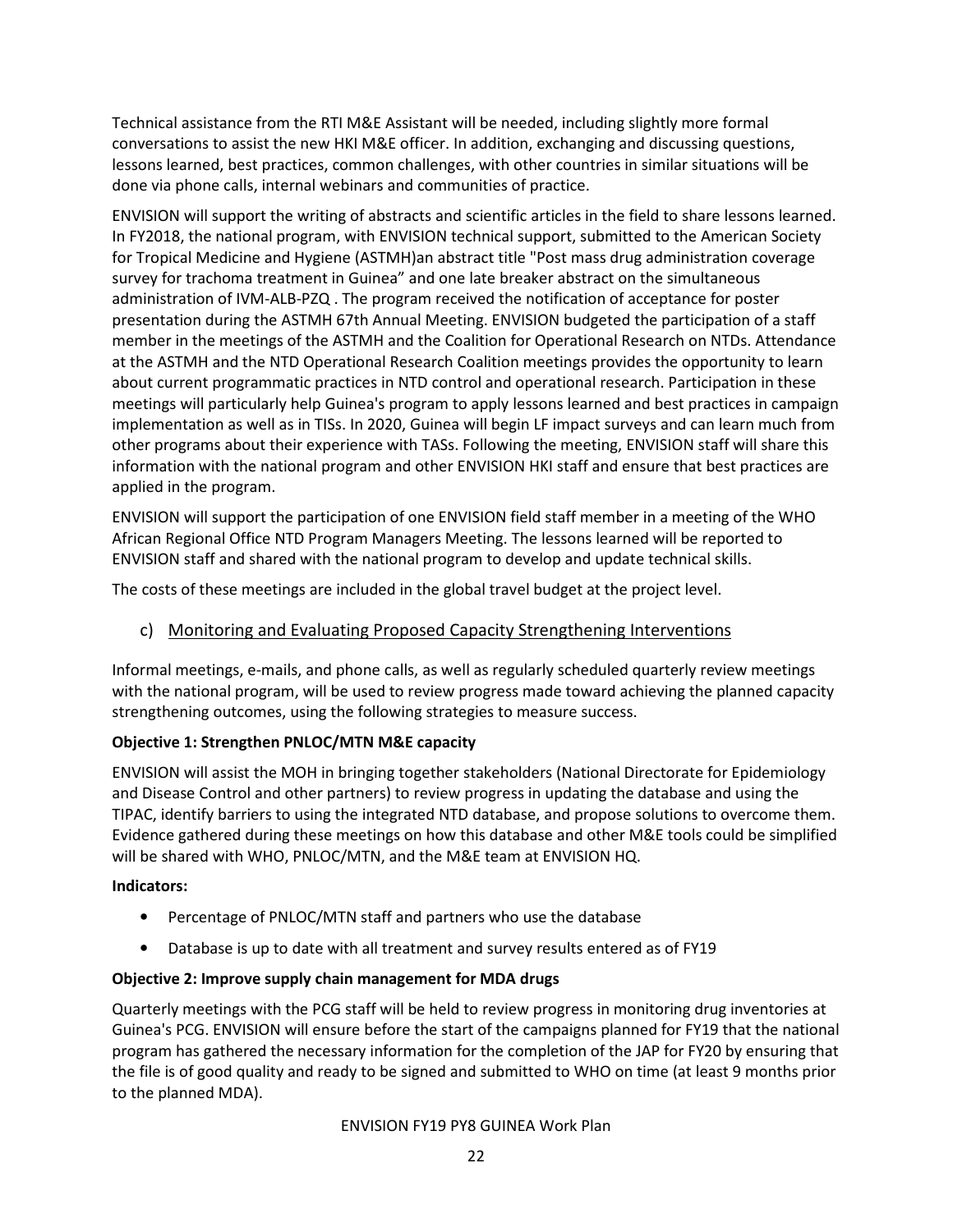Indicators: The submission before the deadline of a good quality accurate JAP.

#### Objective 3: Strengthen PNLOC/MTN supervision capacity

Just before the start of each campaign, the PNLOC/MTN and HKI team will hold an orientation session with national supervisors to review the basics of supervision. At the end of the MDA, each supervisor will be evaluated based on MDA results (quality of MDA activities, campaign coverage, and quality of the supervision report) in his or her respective HD.

Indicators: Percentage of national supervisors who achieve sufficient coverage at the end of the MDA, each within their respective HD supervised

| a. Strategic<br><b>Planning</b>                                         | • Coaching and on-the-job training: Support and assist the<br>PNLOC/MTN in entering data into the TIPAC<br>• Participation of one ENVISION field staff member in WHO<br>NTD program managers' annual meeting<br>• Support to hold the OV elimination plan meeting                | • Support the PNLOC/MTN to<br>identify funding gaps and use<br>TIPAC to advocate for additional<br>funds from donors<br>• The lessons learned during the<br>meeting will help national program<br>develop and update technical skills<br>• Accelerate OV |
|-------------------------------------------------------------------------|----------------------------------------------------------------------------------------------------------------------------------------------------------------------------------------------------------------------------------------------------------------------------------|----------------------------------------------------------------------------------------------------------------------------------------------------------------------------------------------------------------------------------------------------------|
| b. Drug Supply<br>and Commodity<br><b>Management and</b><br>Procurement | • Coaching and on-the-job training: HKI M&E technical<br>assistant will assist the PNLOC/MTN in the completion of<br>drug orders, accurately and on time<br>• Coaching: Help the PNLOC/MTN develop a strategy to<br>collect unused drugs after MDA is completed                  | • Avoid MDA delay due to late<br>submission of JAP to WHO<br>• M&E focal point will also assist in<br>serious adverse event (SAE)<br>management<br>• Accurate counts of physical<br>inventory                                                            |
| d. Supervision for<br><b>MDA</b>                                        | Orientation session with national MDA supervisors                                                                                                                                                                                                                                | Qualified supervisors will further<br>improve program results                                                                                                                                                                                            |
| e. M&E                                                                  | • Coaching and on-the-job training: Assist PNLOC/MTN to<br>continue data capture for all NTDs in the integrated NTD<br>database<br>• On-the-job coaching and training: M&E officer will assist<br>the national program to develop an M&E plan and set up a<br>quality M&E system | • The data will be used to complete<br>the WHO JAP and to develop<br>potential LF and trachoma disposal<br>records<br>• The M&E plan will be developed,<br>and M&E staff will be available for<br>M&E activities of NTDs                                 |
| f. Short-Term<br><b>Technical</b><br>Assistance                         | • Mentoring from RTI M&E expert to the newly recruited<br>M&E staff at HKI Guinea<br>• Technical assistance from RTI/HKI-HQ for the training of<br>HKI and PNLOC staff on TAS activities                                                                                         | Qualified M&E staff will contribute to<br>the good M&E activities results                                                                                                                                                                                |

Table 4: Project assistance for capacity strengthening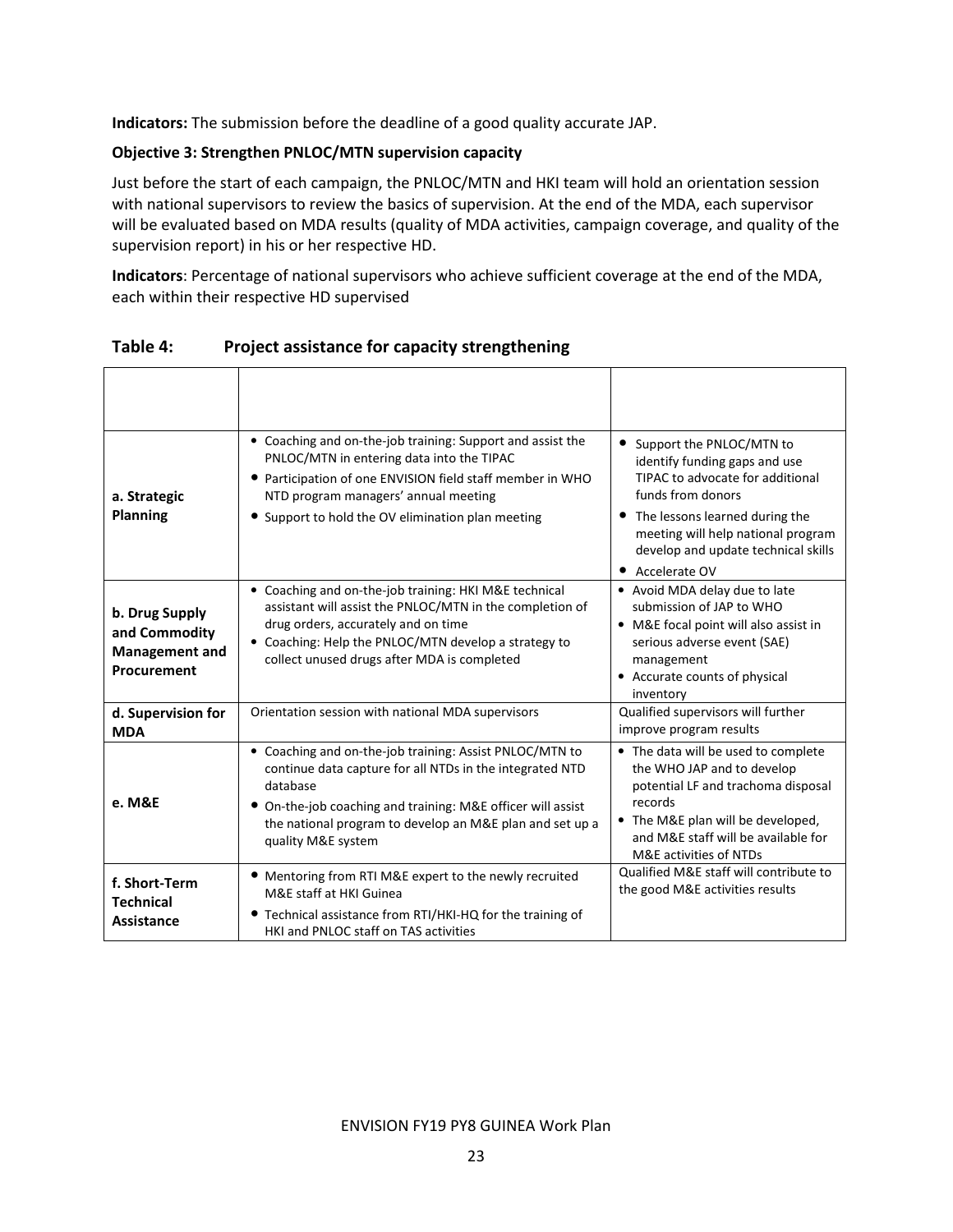## 2) Project Assistance

#### a) Strategic Planning

#### Activity 1: Meeting of the NTD Steering Committee

The NTD Steering Committee is chaired by the National Director of Epidemiology and Malaria Control or the Secretary General of the MOH. Among the members of this committee are the representatives of PNLOC/MTN, SNSSU, WHO, HKI, Sightsavers, OPC, and Plan Guinea. The Steering Committee may invite other organizations if necessary. WASH and OMVS actors have also been invited to this meeting since 2017. The committee meets twice a year to inform the authorities and national partners about the implementation of NTD activities and the difficulties encountered in determining interventions. The two meetings usually take place before the MDA campaign launch and after the main NTD activities have taken place. To date, these meetings have not been held regularly and no meeting has been organized yet except that of February 2017. These meetings are higher level discussions with senior ministry staff where advocacy and general discussions about NTD implementation take place.

ENVISION has advocated to the PNLOC/MTN that the Steering Committee meetings be held in FY19, as many discussions have taken place with WHO, which provides further encouragement to the PNLOC/MTND for these meetings. To present these activities to MOH authorities, PNLOC/MTN and ENVISION have identified a way to request and obtain working meetings with the Ministry, the Secretary General, or the National Director of Epidemiology and Disease Control. These technical meetings often provide the opportunity to highlight and enable the implementation of NTD control activities, although the Ministry has other priorities such as national polio immunization days. They also make it possible to discuss the increase in national funding for NTDs and the location of the PNLOC/MTN office after the end of ENVISION.

The PNLOC/MTN and HKI will advocate for these meetings, which will improve coordination and harmonization of activities to avoid interference from activities in the field. ENVISION will cover the costs of refreshments and stationery for one of the two meetings of the Steering Committee.

#### Activity 2: NTD technical working group meetings (monthly)

In 2017, a technical group on NTDs was set up with HKI's leadership to contribute to global efforts to eliminate NTDs and provide support for the elaboration of elimination dossiers in Guinea. These meetings were held in FY17 and FY18 regularly. The group, comprised of ENVISION/HKI, SNSSU, Guinea Plan, Sightsavers, OPC, OMVS, and WHO, will work in partnership with the PNLOC/MTN; it is open to other entities involved in activities against NTDs. These meetings differ from the steering committee meetings above in that they focus on the implementation of activities at a more granular level. The meetings of this technical group will take place each month. These meetings will focus on the implementation of integrated MDA campaigns and the coordination of partner interventions to support standardization, complementarity, and synergies and for shared learning and programming.

#### Activity 3: Annual NTD review meeting

An annual meeting to assess the NTD program will be held at the end of the fiscal year with the participation of all partners supporting the national NTD program, including the prefectural heath directors and the regional health directors. At this meeting, the FY19 outcomes will be reported to the national authorities and HKI management. The two-day meeting (and two days for travel to Mamou) will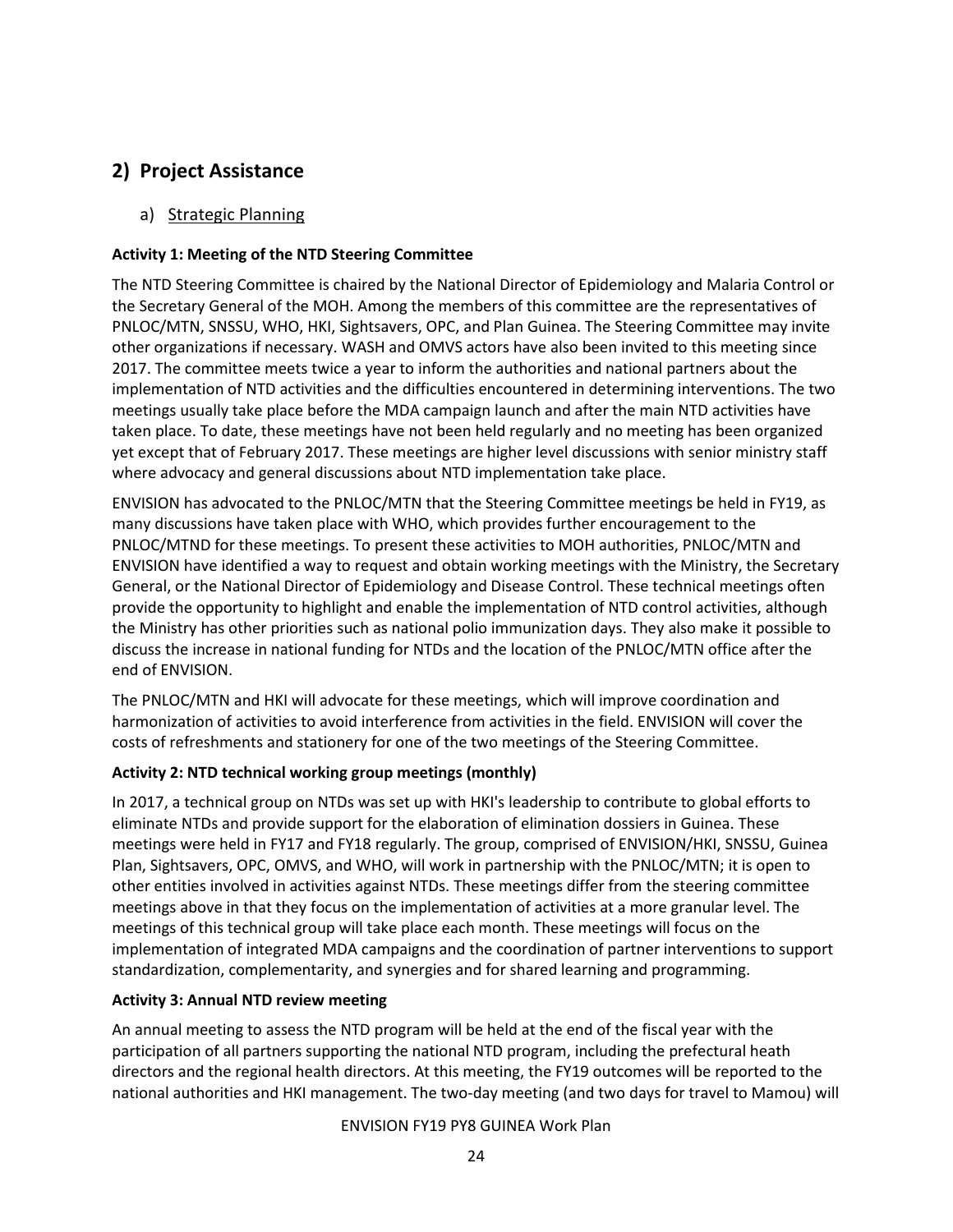provide a platform to discuss the program's strengths and weaknesses and the measures to be taken to improve future activities. In advance of this national meeting, a review meeting will be organized at the end of the MDA campaigns at the district and regional levels to identify lessons learned during the campaigns. These lessons learned will be discussed and shared during the annual review meeting. During the annual review, as was carried out during the workshop in FY17, the PNLOC/MTN, with ENVISION's assistance, will use the Data for Action Planning Guide to review MDA coverage and focus on HDs that have reported poor coverage. The guide will be used to discuss potential solutions for any coverage issues and to make improvements for FY19.

#### Activity 4: LF/OV national steering committee meeting (HKI Strategic Planning)

The LF/OV national steering committee will take place in 2019. This meeting will conduct an analysis of current and data and develop the national LF and OV elimination plans. Following the OV expert committee first meeting held in 2017, one recommendation was to develop an OV elimination plan that describes the elimination strategy. In 2019, ENVISION will provide support to the national program to contribute to a workshop for the development of this OV elimination plan. This meeting will produce a list of critical activities such as the identification of breeding sites, epidemiological surveys, and plans for investigation of the hypo-endemic HDs and the HDs that border areas with OV transmission. Four participants with a strong background in OV will come from the regions. ENVISION will provide a facilitator for the meeting who will be responsible for delivery of the final documents and draft elimination plan. There will be a total of 20 participants.

#### Activity 5: MDA planning and refresher workshop (HKI Strategic Planning)

At the beginning of the fiscal year, HKI and MOH will bring together two regional health division staff from each of the 6 regions and two district health division staff from each the 19 HD involved in MDA campaigns for a one-day workshop per region. During these meetings (one meeting in each of the 6 regions), HKI will explain the funding procedure to the national stakeholders. This activity has been carried out for the last few years, but this is the first time that it has been listed as a separate activity.

#### Activity 6: National PC-NTDs Partners Meeting (HKI Strategic Planning)

The MOH has expressed a need for a partner meeting that will take place in October 2018. This forum will provide an opportunity for the MOH and key partners to review progress against the MOH's Framework Plan and to endorse the ENVISION/CEP NTD FY19 work plan developed with ENVISION and CEP NTD. The MOH and many of its partners have agreed that there is an urgent need for collaboration among NTD partners to coordinate and harmonize support to the MOH.

#### b) NTD Secretariat

Support from ENVISION for the PNLOC/MTN Secretariat will continue in FY19 and will provide a working framework that supports proper implementation of NTD activities based in a GOG-operated building. HKI recognizes that housing the NTD program in its office is not sustainable after the end of ENVISION, and discussions have started around the NTD program's return to MOH offices after FY19. Currently eight MOH staff are based in the HKI Guinea office and receive the following ENVISION support:

- Shared office space (with HKI Guinea), with access to running water and electricity (office space, water, and electricity are in Country Management budget)
- Access to high-quality telephone and Internet services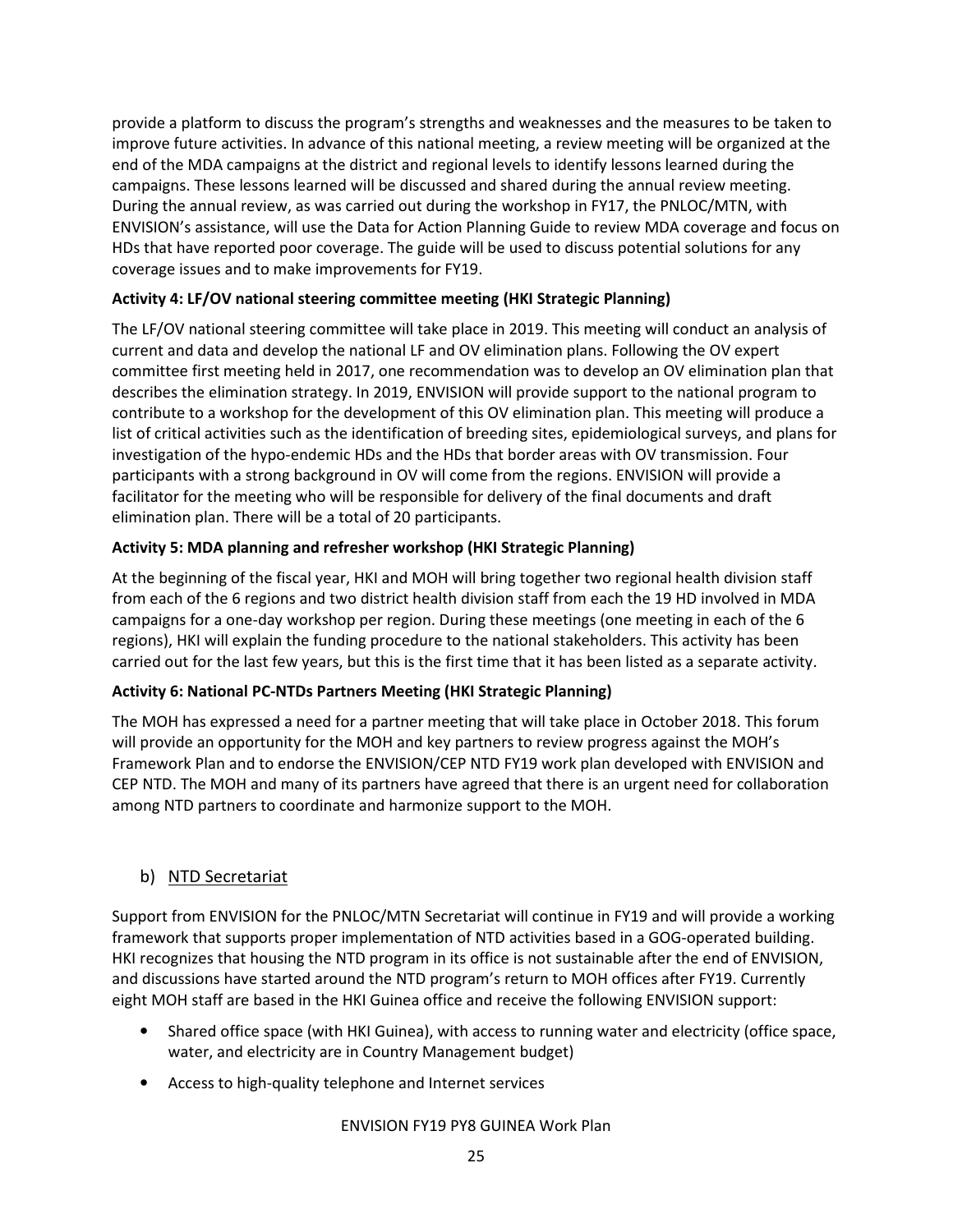- Regular deliveries of office supplies
- Preventive maintenance and repairs to two PNLOC/MTN vehicles.

HKI/ENVISION provides technical support to the NTD Secretariat, as well as assistance in article writing, presentations, and other publications. This support is provided on an as-needed basis.

#### c) Building Advocacy for a Sustainable National NTD Program

#### Activity 1: Involvement of WASH partners in NTD activities

The advocacy strategy of PNLOC/MTN and HKI will involve preparing documentation that summarizes NTD program activities, the diseases targeted, and their impact on the health and working capacity of communities. As part of their agreement with the GOG, the mining companies must contribute to local development plans. The PNLOC/MTN and its partners will seek to better understand the process by which this support is allocated. They will also request additional support for activities that supplement MDA, such as efforts to promote better hygiene and sanitation, and will explore other possibilities for support.

HKI initiated a discussion process with partners involved in Guinea's WASH sector to ensure that current gains will be sustained through WASH activities to avoid resurgence of NTDs after ENVISION ends. HKI is promoting intersectoral collaboration between WASH actors and those involved in NTD control. This NTD–WASH integration will continue and will be consolidated in FY19, through the participation of HKI in the frequent meetings within the WASH working group, where the promotion of NTD–WASH interventions will be discussed. These meetings are held in Conakry, hosted by the various NGOs involved.

#### Activity 2: Participation in MOH/partners' strategic meetings

Members of the PNLOC/MTN attend NTD meetings organized by other NGOs (Sightsavers, CRS, and Plan Guinea) and MOH meetings across other related sectors (WASH, education, etc.) held outside of Conakry. ENVISION will fund two HKI NTD staff members to attend one of these meetings (either MOH strategic meetings or other relevant partners' meeting) during FY19. Attending these meetings will allow HKI staff to build links within the NTD sector with other partners and across sectors. During the meeting, HKI staff will make presentations and contributions and provide other technical support to improve activities aimed toward NTD elimination.

#### d) Mapping

Guinea has completed mapping of the five PC-NTDs.

#### e) MDA Coverage

#### Planned FY19 MDA Activities

ENVISION FY19 PY8 GUINEA Work Plan In FY19, the national program NTD plans to conduct MDA in 19 HDs with ENVISION funding and in 8 other HDs with funding from other sources (see Tables 1a and 1b for the other partners' planned support). The LF/OV/STH MDA, the trachoma MDA, and the SCH MDA are scheduled from March to May 2019. Each MDA will be carried out over five days. It should be noted that based on the successful implementation of the IPA triple therapy in FY18, 11 HDs will implement this strategy in FY19. This approach will provide some savings compared to the SCH MDA standalone as previously conducted. A cost analysis will be conducted and submitted as a late-breaker abstract for ASTMH 2018.

26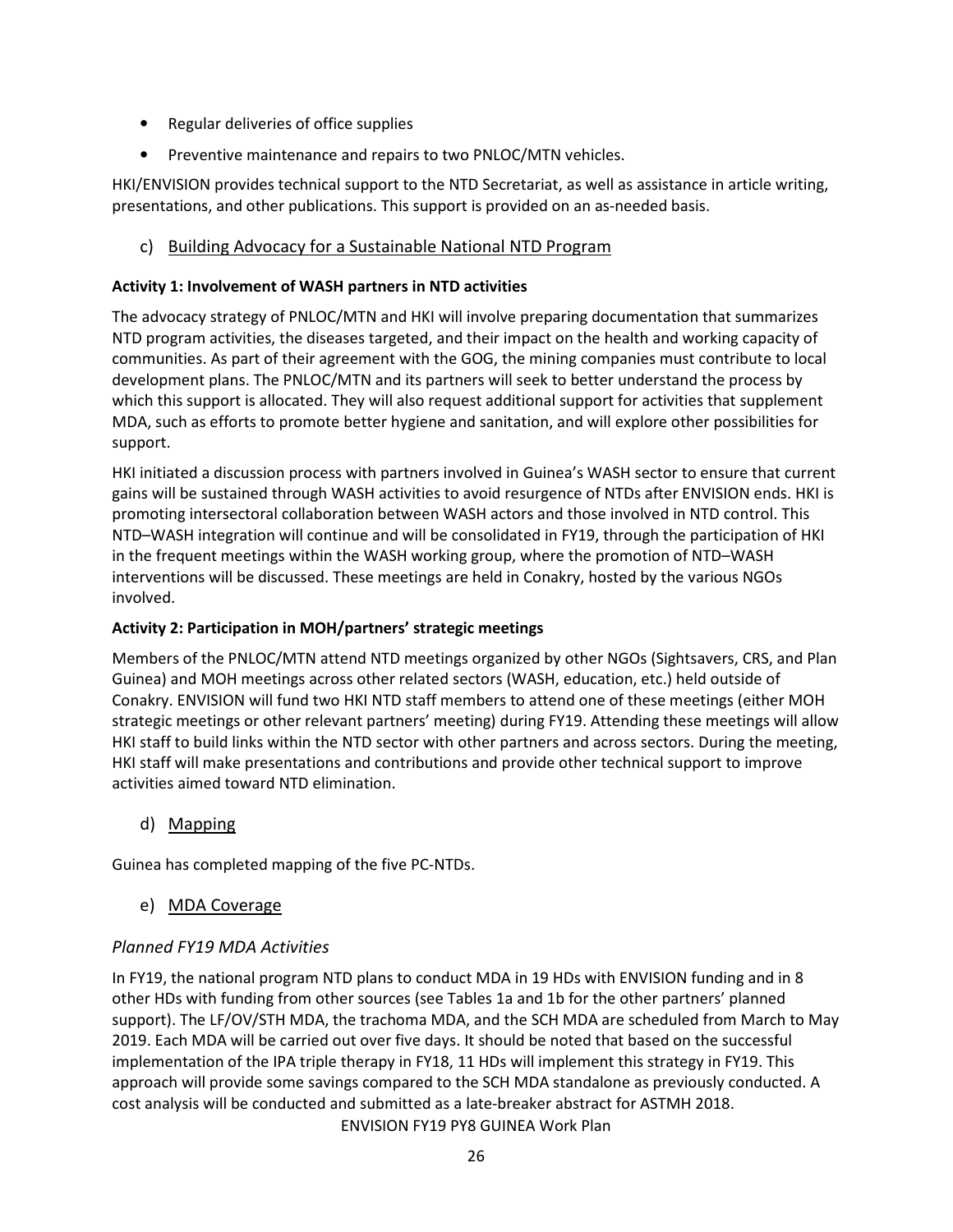With support from ENVISION, the PNLOC/MTN plans to conduct the following MDA campaigns:

- LF MDA in 19 HDs: All these districts have received at least three treatments between 2014 and 2018 (11 through the IPA triple therapy MDA).
- OV MDA will be conducted as part of the LF MDA in 17 LF co-endemic HDs.
- Trachoma MDA will be conducted in Dinguiraye HD, where TF baseline prevalence was ≥30% (this is the  $5<sup>th</sup>$  round of treatment).
- SCH MDA will be conducted in 11 HDs with ≥50% prevalence among SAC. These districts will receive their fourth round of consecutive treatment (all via the IPA triple therapy MDA).
- STH will be treated through the LF MDA, which combines IVM with ALB. In FY19, 13 of the 17 HDs with STH prevalence rates ≥20% (11 via the IPA triple therapy MDA); 7 out of this 11 HDs with a prevalence ≥50% required a second round of MDA. The PNLOC/MTN is seeking funding for second round of MDA in the 7 HDs.

| <b>NTD</b>                    | Age groups<br>targeted      | <b>Number of</b><br>rounds of<br>distribution<br>annually | <b>Distribution</b><br>platform(s)              | <b>Number of</b><br>districts to<br>be treated<br>in FY19 | Total # of eligible<br>people to be<br>targeted<br>in FY19 |
|-------------------------------|-----------------------------|-----------------------------------------------------------|-------------------------------------------------|-----------------------------------------------------------|------------------------------------------------------------|
| Lymphatic<br>filariasis       | population above<br>5 years |                                                           | Community-based<br><b>MDA</b>                   | 19                                                        | 5,303,630                                                  |
| Onchocerciasis                | population above<br>5 years |                                                           | Community-based<br><b>MDA</b>                   | 17                                                        | 4,620,486                                                  |
| Schistosomiasis               | SAC and adults at<br>risk   |                                                           | Community-based<br>MDA and School-<br>based MDA | 11                                                        | 3,103,904                                                  |
| Soil-transmitted<br>helminths | population above<br>5 years |                                                           | Community-based<br><b>MDA</b>                   | 13                                                        | 3,602,157                                                  |
| Trachoma                      | Entire population           |                                                           | Community-based<br><b>MDA</b>                   |                                                           | 228,467                                                    |

#### Table 5: USAID-supported districts and estimated target populations for MDA in FY19

#### Activity 1: Dose poles

ENVISION will produce new IVM dose poles (tarpaulin) for use during LF MDA (dose poles were last produced in FY15 and usually last three years). New dose poles for the trachoma MDA will also be made to reflect new trachoma dosing guidelines.

#### Activity 2: MDA Implementation

During the community-based and school-based distributions, CDDs and teachers are deployed to distribute medicines. This activity includes payments to CDDs. There are two CDDs per team.

#### Activity 3: Training manual, registers, SAE reporting forms

Management tools such as modules, registers, and supervisor forms that will be used during all distribution campaigns against NTDs (the IPA triple therapy tools are already integrated). Social Mobilization to Enable NTD Program Activities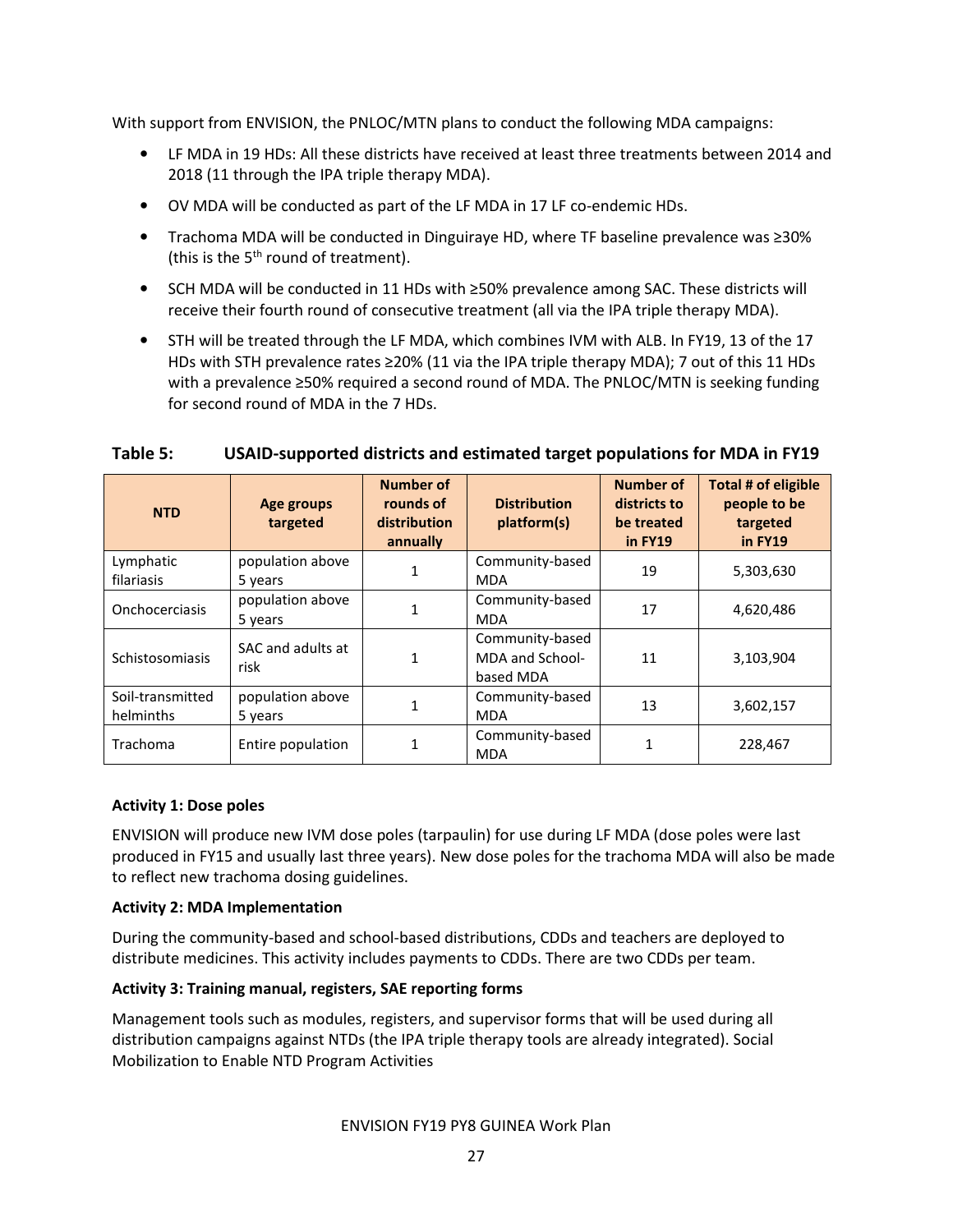#### f) Social Mobilization

#### Activity 1: NTD open house (National NTD Day)

The national program will host an open house for NTD control in FY19. The purpose of this event is to inform the general public and various stakeholders about the importance of NTDs and the activities that the MOH has put in place to fight them. This activity is planned for Q1 FY19. The various potential partners (embassies, mining companies, NGOs, and United Nations agencies) and students will be invited to the event in the hope of generating interest and identifying potential synergies with activities currently underway. Another indirect objective is to improve knowledge and interest in NTDs by current and future physicians and other health workers.

In FY19, the PNLOC/MTN will hold the open house activity in Conakry, in partnership with the scientific cadre of a private medical school (staff and students). The activities scheduled during the NTD Open House include the following:

- 1. The partners involved in NTDs will display exhibits that provide general information on NTDs. Posters will show images of these diseases, activities implemented, and program and research outcomes.
- 2. The PNLOC/MTN and its partners will hold debates on various NTD topics.
- 3. NTD sketches will be prepared and performed by the scientific staff and students of the medical school. These sketches will be prepared in collaboration with the PNLOC/MTN and HKI.

The media will cover the event, conducting several interviews. The roundtables will be recorded and used as communications tools on MDA.

#### Activity 2: Orientation workshop for leaders

As was done during FY18, the HD teams will invite a group of community and religious leaders from the sub-prefectures and health centers to participate in an HD-level orientation workshop in all 19 HDs supported by ENVISION. This workshop, which aimed to publicize the NTD control program during the Ebola outbreak, proved to be very useful and exceeded expectations. The workshop was also useful for the MDA campaign in reducing the number of refusals (beyond refusals caused by EVD) and preventing rumors about the campaign. ENVISION plans to continue this workshop in FY19. The workshop will provide more information on the targeted NTDs (including the symptoms of NTDs and drug adverse events) and messages that can be used to counter the rumors/misinformation that arose during the EVD epidemic, along with techniques for these leaders to use in transmitting messages and answering questions within their respective communities. Information on ways to minimize the adverse events, such as ensuring that children do not take the drug on an empty stomach, will be provided. Previously produced laminated cards with pictures will be distributed to the leaders to aid in conveying correct information. The leaders who are trained will then train other community leaders in their subprefectures to distribute the messages.

#### Activity 3: MDA campaign launch ceremonies

The FY19 MDA campaign will be preceded by the following activities: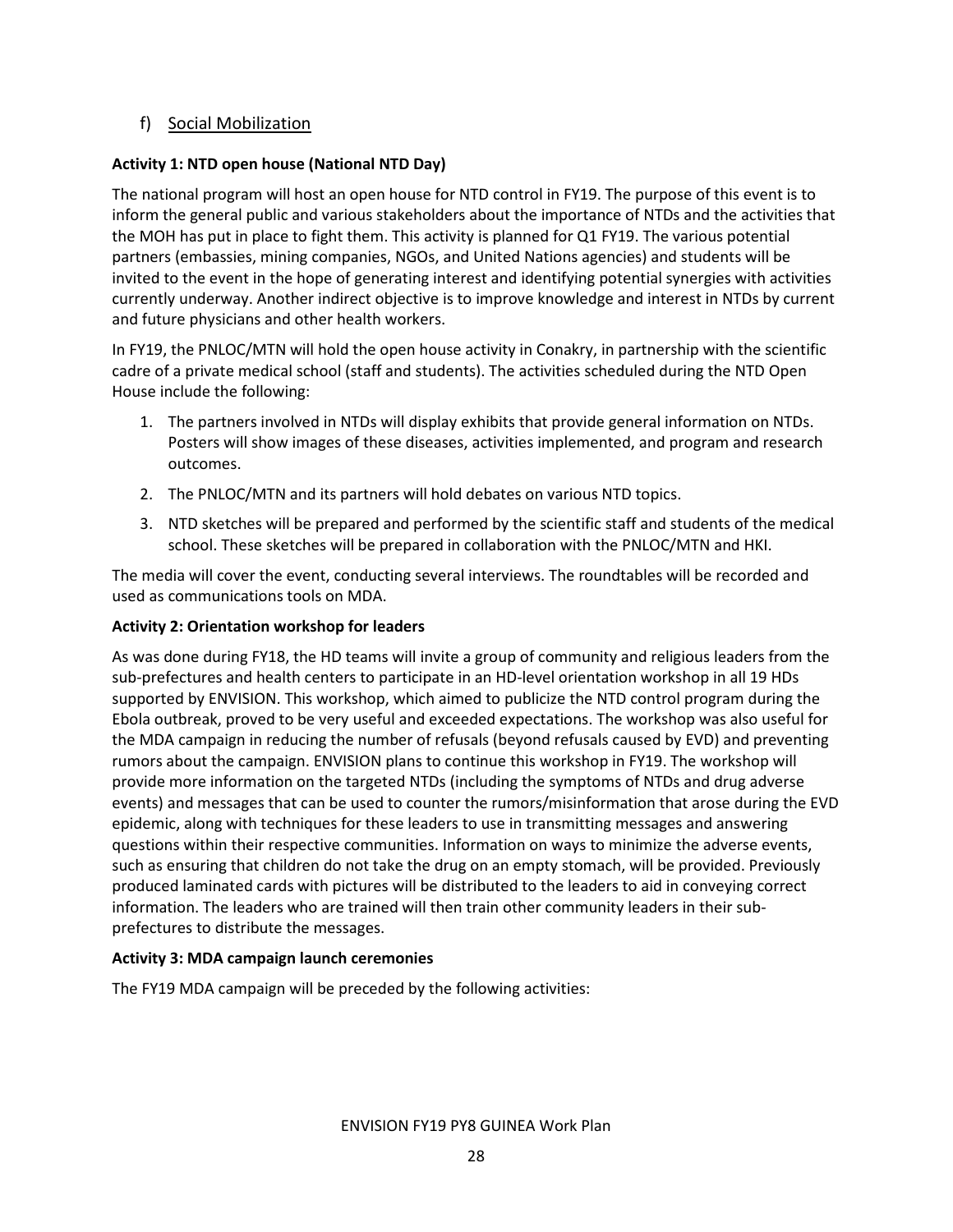- An official national launch to inform the general population about NTDs, disseminate details on the MDA campaign, and support advocacy efforts This launch will take place in N'Zérékoré Region after the NTD Open House Day. It is intended to create high levels of public and government participation in the MDA campaign. It is also a platform to encourage government decision makers and companies to take NTDs into account in their development plans. This approach produced good results in the previous campaigns, reassuring certain communities that were reluctant to take the drugs. By viewing community leaders taking the drugs, community members were more likely to take them as well. The success of this approach can be seen in community adherence and the good treatment coverages obtained. This approach also made the program more visible.
- A launch in each HD Before the start of each type of MDA (LF/OV/STH, LF/OV/STH/SCH, trachoma), the health and administrative authorities will bring together religious and traditional authorities, teachers, drug distributors, and the general public at a public place for a launch ceremony specific to the HD. Loudspeakers will broadcast music and speeches, snacks will be available, and the individuals involved in the campaign staff members will wear their NTD Tshirts. In HDs that will conduct two or more of these types of MDA, different locations within the district will be chosen for each launch to ensure maximum visibility. This joint initiative will help to ensure that the authorities are committed and that the public is informed about the campaign. During the FY19 launch ceremonies, the authorities and health workers will take the drugs, facing the population, to reassure people that the drugs are safe. The CDDs can also use this technique during the MDA if some people refuse because they are afraid of the drugs (members of the CDD team should coordinate the days on which they take the drugs because they cannot take them more than once). This approach produced good results in the previous campaigns for reassuring certain communities that were reluctant to take the drugs.

#### Activity 4: National and local broadcasting of health messages

Before the FY19 MDA campaign, the NTD national coordinator and HKI's country director will be interviewed by a journalist from national television on the MDA activities. The broadcast of these interviews will contribute to good social mobilization. Interview topics will cover the different PC-NTDs, their consequences in Guinea, and the strategies currently deployed by the MOH and its partners. These interviews will be broadcast before and during the MDA campaign. The same kind of interviews will be organized by the head of each HD with well-known and trusted individuals (including the MOH regional director, a doctor, or another well-known local medical expert). This kind of communication will enable the leaders to discuss the subject in greater detail and to answer the most frequently asked questions on PC-NTDs.

#### Activity 5: Town Criers

In rural areas, the National Program will hire public criers to share information on the MDA (disease targeted by the treatment, importance of treatment, the distribution date, location, strategy, target population, and treatment safety) in all sectors and villages in the target HDs.

#### Activity 6: Mobile sound system

In urban areas, the project will support the transmission of messages using vehicles equipped with loudspeakers for those people who do not listen to the radio. This will be done twice during the day of the launch.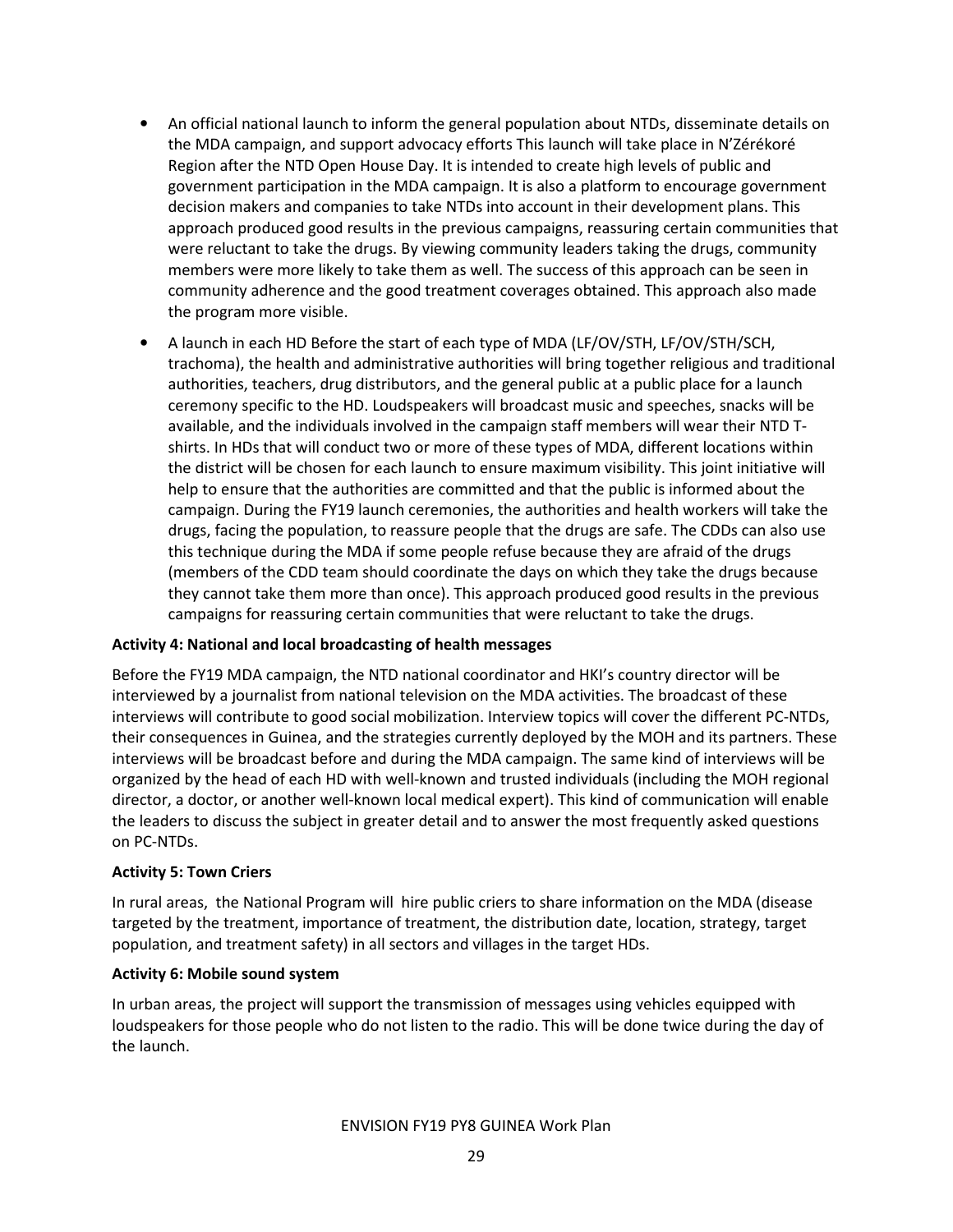#### Activity 7: Production and use of IEC materials

 Posters and banners will be produced and displayed in public places during social mobilization activities in the HD or for the NTD Open House Day. T-shirts for CDDs and supervisors will also be produced for the MDA campaigns and the ENVISION-funded NTD Open House Day. These T-shirts will be a way of recognizing the actors involved in the distribution. They will be a means of social mobilization and awareness on the NTD program.

As part of increasing the visibility of NTDs, a journalist specializing in health issues will be recruited during the MDA to make a video segment of 15 minutes on ENVISION activities. This report will be broadcast on the national television channel in the program entitled "Health for All." The report will increase project visibility and be used in social mobilization.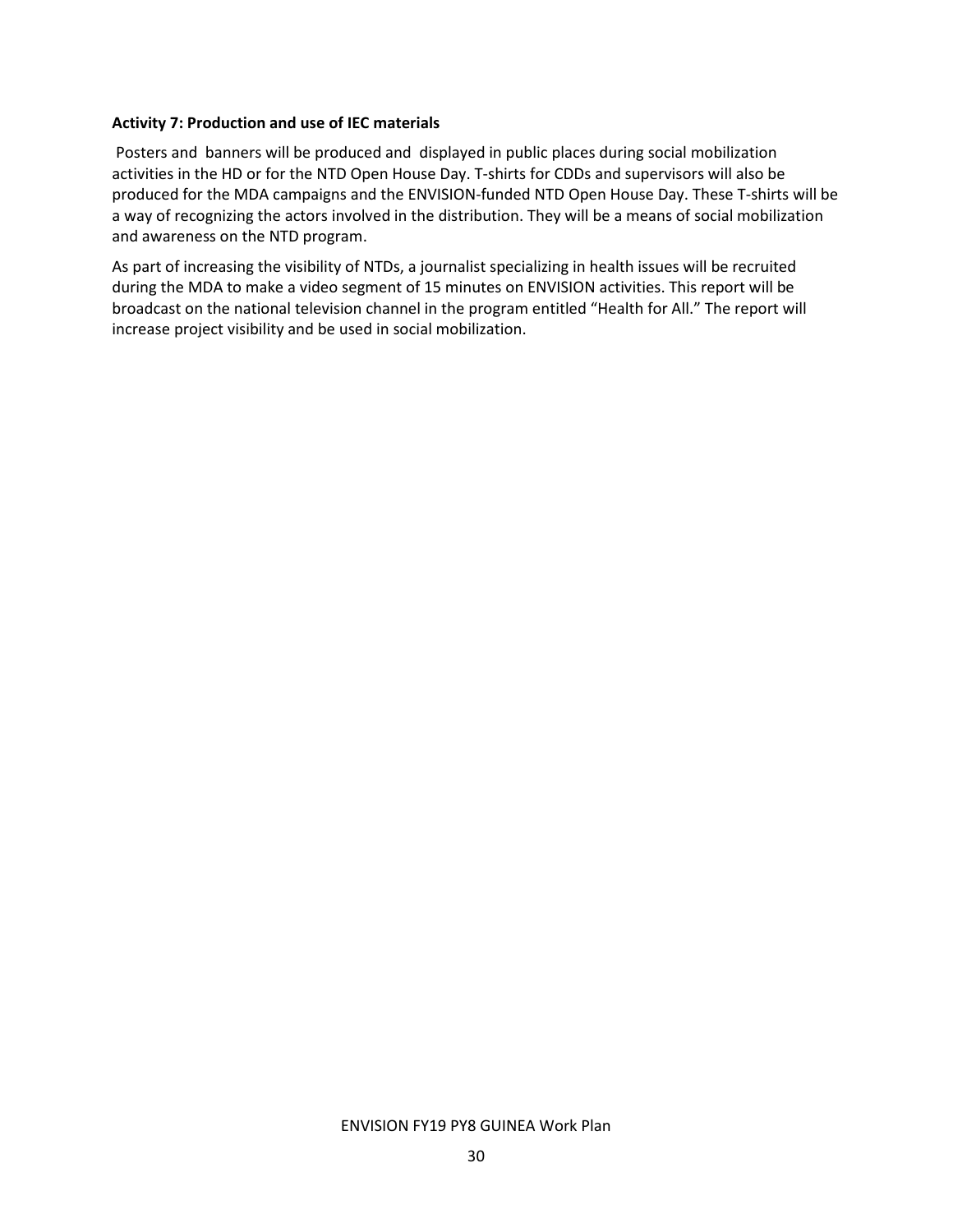| Category                    | <b>Key Messages</b>                                                                                                                                                 | <b>Target</b><br>Population                                                                                   | <b>IEC Activity</b><br>(e.g.,<br>materials,<br>medium,<br>training<br>groups) | Where/wh<br>en will they<br>be<br>distributed                                                      | Frequency                                                                                                                                    | <b>Has this</b><br>material/message or<br>approach been<br>evaluated?<br>If no, please detail in<br>narrative how that will<br>be addressed.                                   |
|-----------------------------|---------------------------------------------------------------------------------------------------------------------------------------------------------------------|---------------------------------------------------------------------------------------------------------------|-------------------------------------------------------------------------------|----------------------------------------------------------------------------------------------------|----------------------------------------------------------------------------------------------------------------------------------------------|--------------------------------------------------------------------------------------------------------------------------------------------------------------------------------|
| <b>MDA</b><br>Participation | The MDA will be<br>carried out in the<br>19 HDs over five<br>days (February to<br>April).                                                                           | <b>Individuals</b><br>≥5 years of<br>age for<br>LF/OV, SAC<br>for SCH, and<br>the entire<br>population<br>for | Posters,<br>banners                                                           | posters are<br>displayed in<br>public<br>places five<br>days before<br>the<br>campaigns<br>begin   | Displayed<br>before<br>each MDA                                                                                                              | During the campaigns,<br>the supervisors monitor<br>the presence of posters<br>and banners.                                                                                    |
|                             |                                                                                                                                                                     | trachoma                                                                                                      | Images are<br>laminated<br>and can be<br>used<br>multiple<br>times.           |                                                                                                    | During the<br><b>MDA</b>                                                                                                                     | Supervisors monitor the<br>use of images during the<br>MDA campaigns.                                                                                                          |
|                             | The drugs<br>distributed are<br>free and<br>innocuous.                                                                                                              | Entire<br>community                                                                                           | Radio                                                                         | Rural and<br>community<br>radio<br>stations<br>broadcast<br>before and<br>during the<br>campaigns. | <b>Messages</b><br>are<br>broadcast<br>twice/day<br>before and<br>during the<br>MDA.                                                         | A questionnaire/ survey<br>during the external<br>supervision includes a<br>question on which<br>communication channel<br>the communities<br>received MDA<br>information from. |
|                             | The drugs may<br>have minor<br>adverse events<br>that will<br>disappear.                                                                                            | Health<br>centers,<br><b>CDDs</b>                                                                             | <b>Training</b><br>module and<br>radio<br>stations                            | Training for<br>supervisors,<br><b>CDDs</b>                                                        | <b>Modules</b><br>are<br>distributed<br>during<br>supervisor<br>training<br>and<br>messages<br>broadcast<br>before and<br>during the<br>MDA. | External supervision<br>provides the<br>information on the<br>message broadcast.                                                                                               |
|                             | The drugs<br>distributed in<br>schools are free<br>and pose no<br>danger. They will<br>keep children<br>healthy and thus<br>improve their<br>school<br>performance. | SAC,<br>parents of<br>students                                                                                | Rural and<br>community<br>radio<br>stations                                   | In schools<br>and radio<br>before and<br>during MDA                                                |                                                                                                                                              | External supervision<br>provides the<br>information on the<br>message broadcast.                                                                                               |

## Table 6: Social mobilization/communication activities and materials checklist for NTD work planning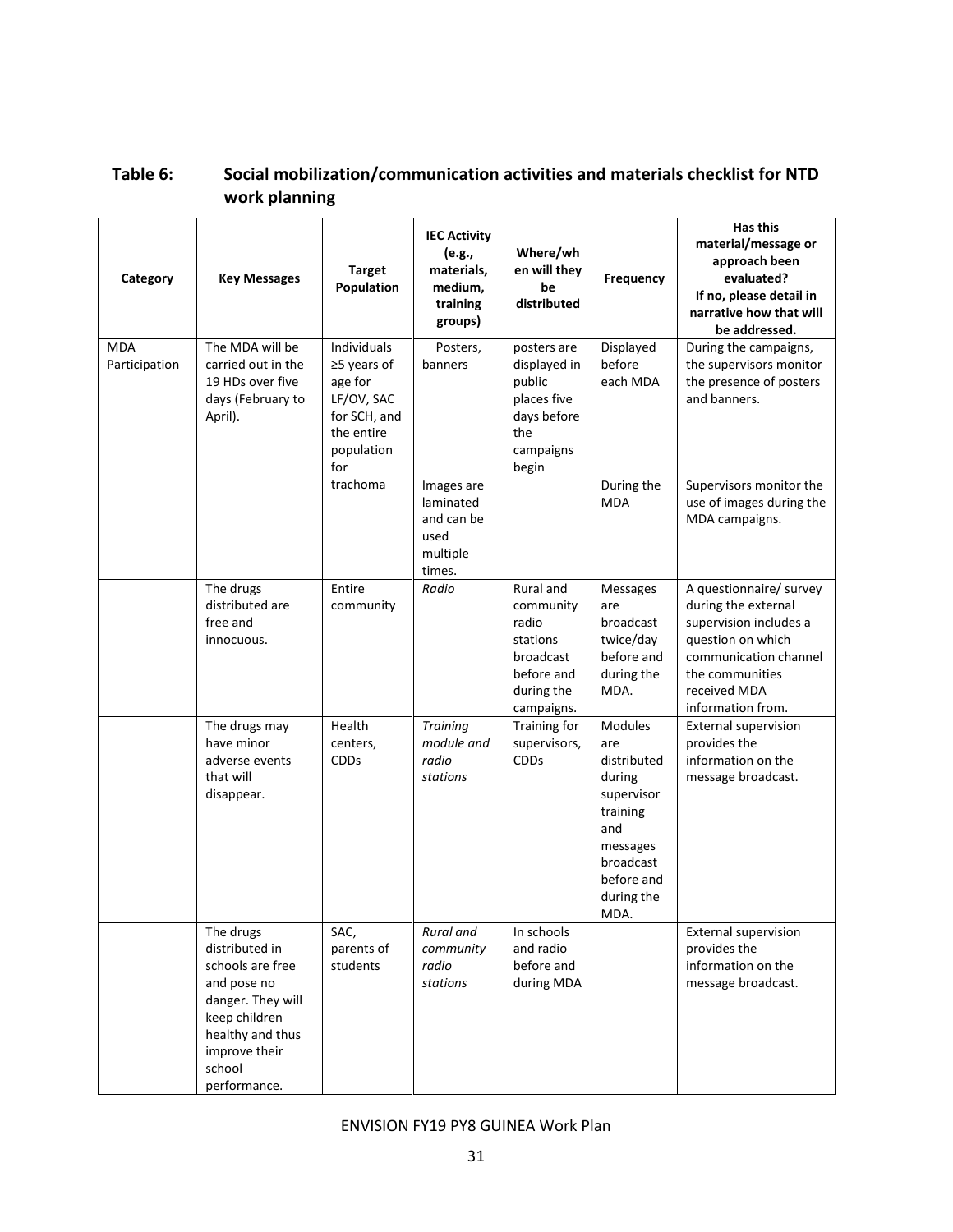| Category                     | <b>Key Messages</b>                                                                                                                                                    | <b>Target</b><br>Population | <b>IEC Activity</b><br>(e.g.,<br>materials,<br>medium,<br>training<br>groups) | Where/wh<br>en will they<br>be<br>distributed                               | Frequency                              | Has this<br>material/message or<br>approach been<br>evaluated?<br>If no, please detail in<br>narrative how that will<br>be addressed. |
|------------------------------|------------------------------------------------------------------------------------------------------------------------------------------------------------------------|-----------------------------|-------------------------------------------------------------------------------|-----------------------------------------------------------------------------|----------------------------------------|---------------------------------------------------------------------------------------------------------------------------------------|
| <b>Disease</b><br>Prevention | NTDs can be<br>prevented with<br>(1) medications<br>that need to be<br>taken each year by<br>all communities<br>and (2) individual<br>and<br>environmental<br>hygiene. | General<br>population       | Radio<br>stations                                                             | In the<br>community,<br>before and<br>during the<br><b>MDA</b><br>campaigns | Before and<br>during the<br><b>MDA</b> | A questionnaire/ survey<br>during the external<br>supervision will include<br>a question on what<br>message has been<br>broadcast.    |

#### g) Training

#### Activity 1: Training of trainers and supervisors

In order to maintain good coverage rates and high-quality campaigns, as last year, in FY19 ENVISION will support the national program for the refresher training of 24 national supervisors. These supervisors will be trained in Kindia for two days (one day to train on the disease and the other day to review the tools) by national NTD coordinators and ENVISION staff. The training will include information on PC-NTDs and the key MDA activities (training of health workers and CDDs, social mobilization, drug distribution, management of SAEs, and MDA data analysis). The trainers will evaluate the results obtained from the HD, the number of problems recorded, the solutions proposed to these problems, and the overall performance of the HD.

The training of grassroots supervisor trainers will also be held in the appropriate administrative regions. A total of 31 trainers from the 19 HDs targeted in FY18 will be trained by the PNLOC/MTN. The HKI supervisors will provide supervision and capacity strengthening during the training.

#### Activity 2: Training of health center staff, teachers, and CDDs

For each HD targeted, the HD trainers will provide integrated training on all MDA campaigns (refresher training or training for new personnel) to two staff members from each health center (the head of the health center and his/her assistant) in their respective HD, plus a journalist, a member of the hospital staff, and two other supervisors from the HD team (six people in total per HD). Training is evaluated with the use of a pre-test and post-test system for the health center staff and teachers. The CDDs are not evaluated due to the large number of CDDs. The CDDs are trained with multiple role-play exercises.

The two health center staff members will then train/provide training to the CDDs at the health center level for the MDA. The head of the health center and a teacher will supervise the SCH campaign. The people trained will be CDDs and teachers (some will take part in multiple drug distributions). The hospital staff will monitor the need for treatment of adverse events, and the journalist will monitor misinformation/rumors about adverse events on a daily basis in order to take appropriate corrective communications measures. All those involved in conducting the MDA will receive some training, whether or not they participated in prior distributions. This refresher training is necessary to upgrade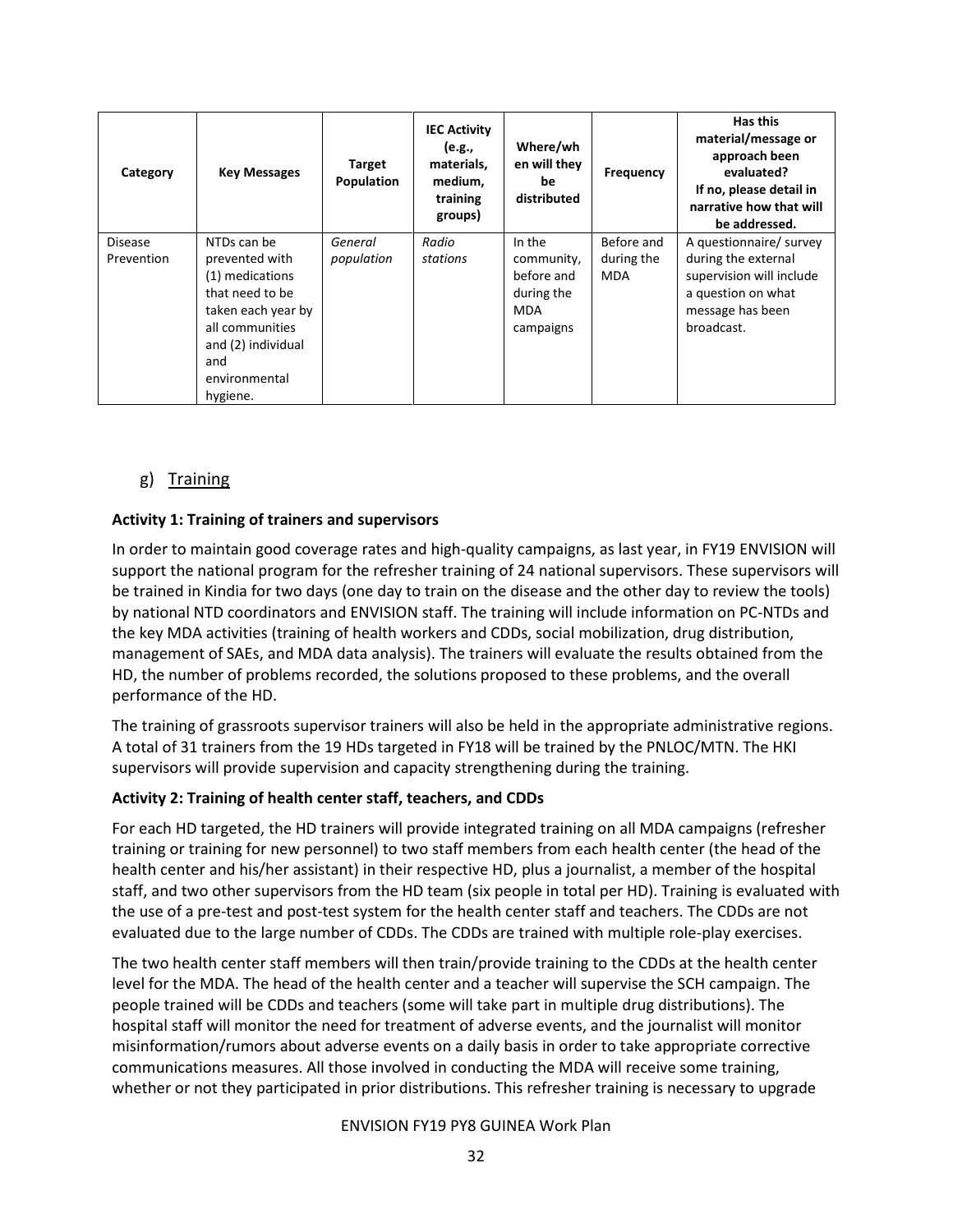knowledge and skills, thus avoiding any confusion and correcting mistakes from prior campaigns. It is also an opportunity to train new CDDs who will be involved in the different campaigns. Not all campaigns use the same CDDs. The MDA will include as many CDDs from the previous campaigns as possible to draw on existing knowledge of implementation of the activities. The training will address the following topics: (1) knowledge of the NTDs (cause, consequences, and available treatments), (2) MDA (eligible population, dosage, completing the distribution registers, reports, and managing adverse events), and (3) key messages to be transmitted to community members during the MDA that will increase acceptance of the drugs by addressing the main reasons for refusal. Role-playing will be included in the training to help the heads of the health centers and the CDDs focus on the essentials during the MDA. The national program recognizes that integrated training of CDDs is more cost-efficient than conducting the training for each campaign separately. In FY19, the training of CDDs will be integrated in 11 HDs targeted for IPA triple therapy, assuming this pilot is extended.

#### Activity 3: Training of external MDA supervisors

In FY19, ENVISION will hire and train 11 external supervisors (previously this was called training of independent monitoring supervisors) and some of these 11 supervisors will have undergone this training in the past. These 11 supervisors plus the ENVISION staff will be able to provide high-quality supervision during the MDA. The external supervisors are physicians with NTD experience and previous supervisory experience. The supervisors will be trained in use of smartphones for data collection. This training will take two days.

#### Activity 4: Training for TIS/TSS surveyors

In FY19, TIS will be conducted in four HDs (Dabola, Faranah, Kissidougou, and Kouroussa) and a trachoma surveillance survey (TSS) in 4 HDs. The survey protocol requires that the investigators be trained in gathering data in accordance with WHO guidelines and Tropical Data. Ten people will be trained for TIS/TSS (all experienced in TIS), this will be a single training. To date, Guinea has eight qualified examiners and seven qualified recorders; these numbers need to be increased for the coming years. The PNLOC/MTN and HKI will monitor the quality of all training. The problems observed will be corrected immediately. The lessons learned from these observations will be shared during subsequent training sessions to ensure that they are integrated into the future.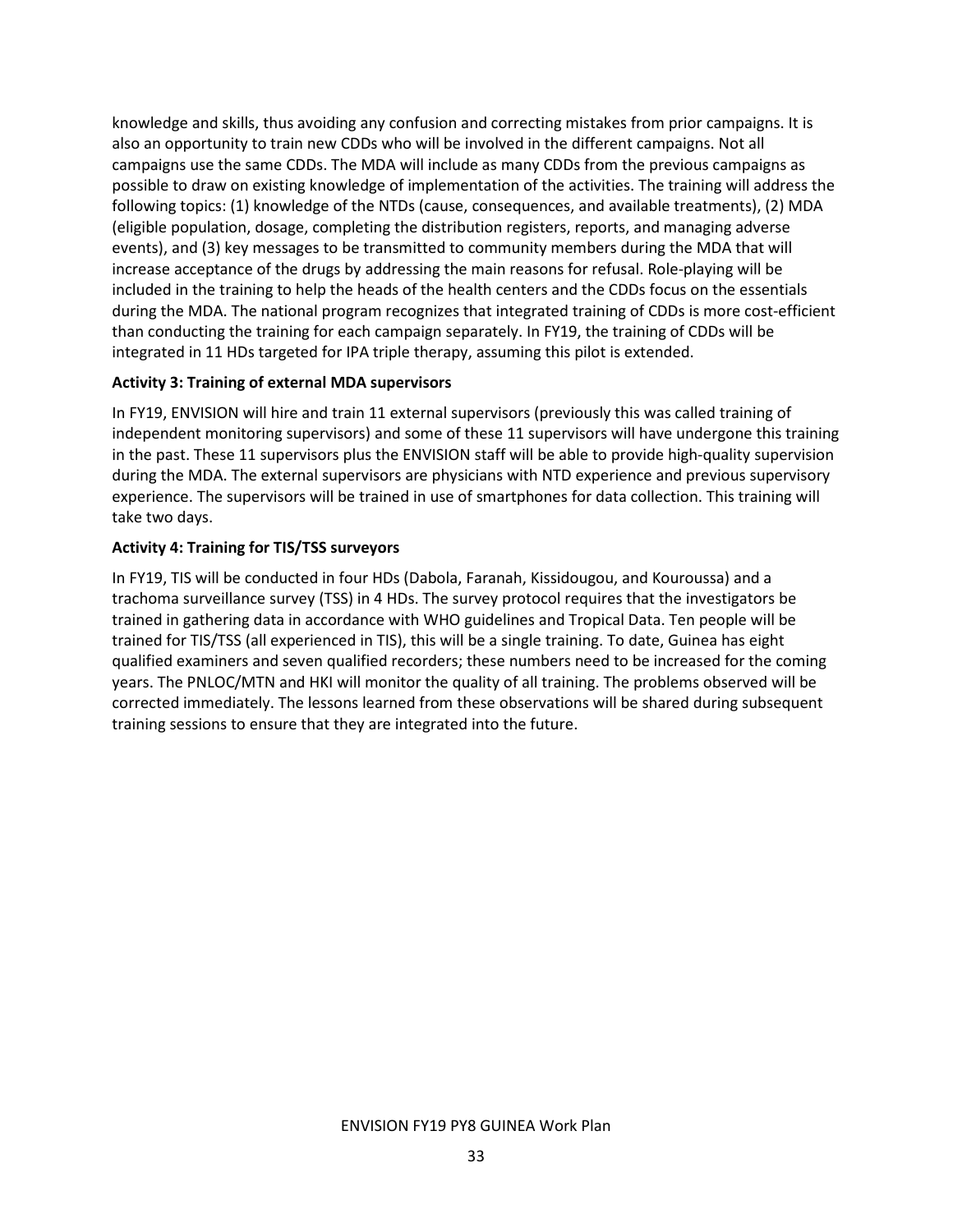#### h) Drug and Commodity Supply Management and Procurement

#### Activity 1: Drug storage

As was done in FY18, in FY19 ENVISION will recruit a freight forwarder to receive, manage, and obtain customs clearance at the port of entry of ZTH (pediatric oral suspension and tablets). The MOH's drugs (ZTH, TEO, ALB, PZQ, and IVM) are stored at its warehouses. After the MDAs, the PNLOC/MTN teamwill conduct a physical inventory of the remaining drugs at that time.

#### Activity 2: Drug transport from national warehouse to district level

ENVISION will also contract the PCG to reorganize and transport the drugs and MDA-related tools and supplies for the HDs. The repackaging is carried out following the distribution plan developed by the PNLOC/MTN with HKI ENVISION support. The PCG will repackage the drugs and MDA-related tools and supplies for transport in coordination with the PNLOC/MTN and HKI and will transport them to the HDs. The distribution plan will be described in the HKI contract with the PCG and will specify the scenario, the locations, and the supplies/quantities required.. The partners, new and existing, will come together to discuss coordination of the drug management.

The distribution will be planned based on the routes that are accessible at the time the drugs are needed and will be completed before the MDA supervisors' training

#### Activity 3: Drug transport from HD to distribution point(s)

ENVISION will provide surppot to HD staff to transport the drugs and MDA tools to the health centers. The health center staff will then send the drugs to the schools or communities, as needed.

#### Activity 4: Reverse supply chain (HKI Drug Supply and Commodity Supply Management and Procurement)

A collection team from HKI Guinea and national supervisors will recover any drugs after the MDA and bring them to Conakry just after the mop-up period.

#### i) Supervision for MDA

Activity 1: Supervision of LF, OV, Trachoma, STH, and SCH campaigns supervisors in FY19. A report in a debriefing meeting will be expected. At the national level, PNLOC/MTN supervisors from a pool of certified supervisors will be deployed in each HD where a campaign is planned. In addition, one MOH staff from the Department of Pharmacovigilance will be deployed in each of the HDs where the PNLOC/MTN carries out the IPA triple therapy MDA to reinforce the pharmaco-vigilance by assisting the HD level in case of SAEs. These national supervisors will oversee preparation meetings, training for health center workers, drug distributions, and the prefectural summary at the end of the campaign.

At the regional level, a team of regional supervisors (with support from national supervisors) will oversee the training, drug distributions, and make recommendations to their HDs.

At the HD level, the district team's members will supervise the heads of the health centers, who will supervise the CDDs. Supervision of the MDA activities conducted by CDDs may be carried out jointly by the national-, regional-, and HD-level supervisors. The distribution team's role is, first, to measure the height of the person to be treated, then administer the drug, and, last, record the cases.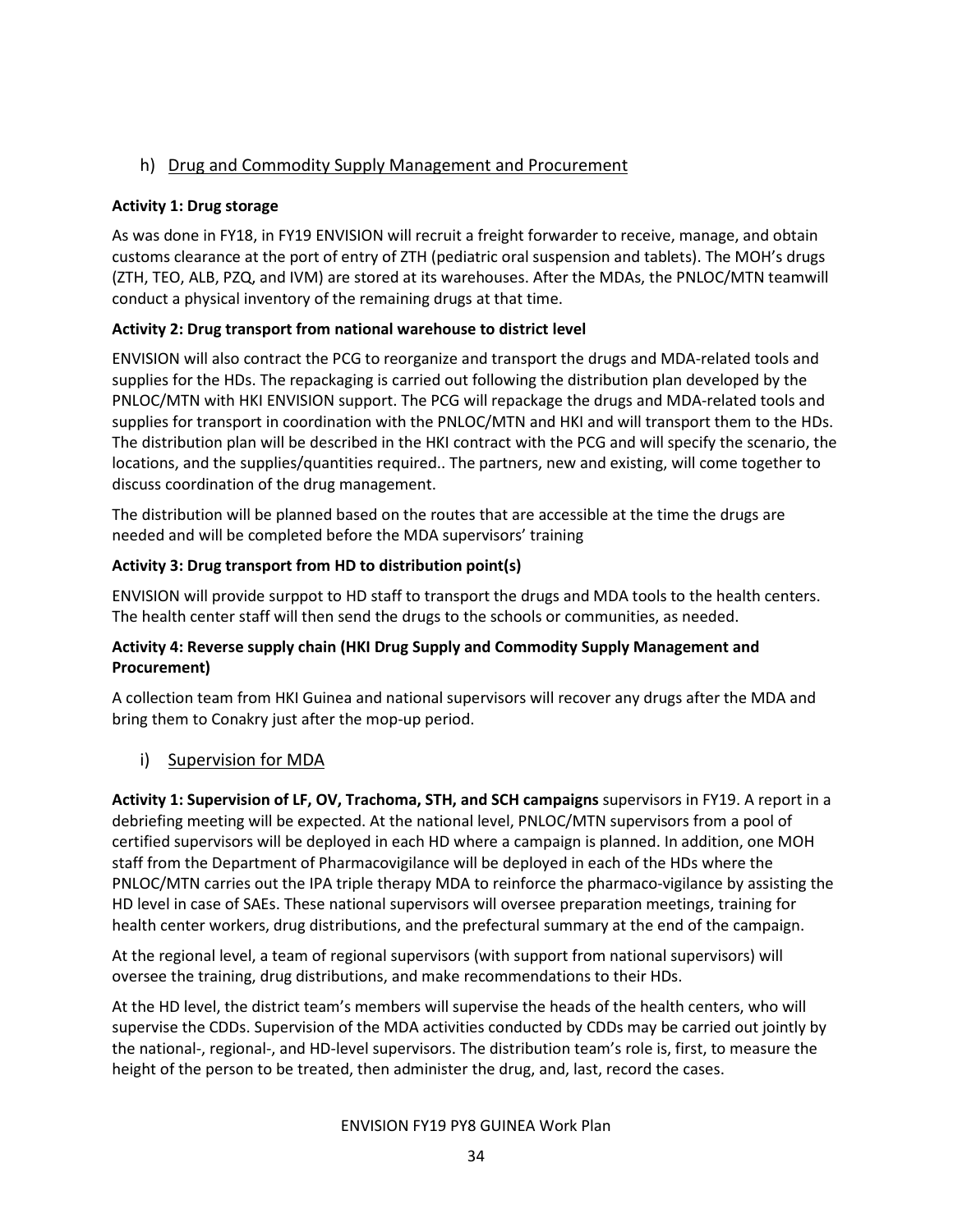The PNLOC/MTN team will ensure that supervision is performed in a rigorous manner. The team will support this supervision by helping the HDs prepare action plans and updating the monitoring tools for the supervision visits. The team will incorporate the lessons learned in prior years so that the most relevant aspects of the MDA are monitored and reported on and, in particular, the appropriate corrective measures are taken. An HKI team member will be present at all PNLOC/MTN activities to help with supervision and provide technical support.

#### Activity 2: External MDA supervision

The presence of the external supervision teams and their supervisors at the MDA will also help to strengthen supervision, resolve problems, and record best practices in the areas that need improvement, using standard report forms. When problems are observed or identified in the field during supervision activities, the supervisors are authorized to recommend or carry out the appropriate solutions or take the question to a higher level when problems cannot be resolved on site. The PNLOC/MTN will respond to all requests from field supervisors within 24 hours. To ensure that HDs receive adequate support during the MDA campaigns, the district-level trainers will inform the heads of the health centers of their responsibilities during their training.

During the distribution, the supervisors will take note of the correct drug dose, quality of data collection, and method for completing the administrative forms and will take corrective actions in the field if necessary. The heads of the health centers will train both the existing and new CDDs, providing support for treatment and reporting of adverse events (both for school and community distributions), and will compile the results from their geographic sector for all MDAs.

External supervisors will visit a defined number of urban and rural sectors, selected based on knowledge of prior satisfactory coverage data, and including difficult-to-reach areas, to assess coverage among those HDs surveyed. The questionnaire used will also help to identify barriers to access, issues in the quality of implementation and best practices, factors ensuring good coverage, and management of SAEs. This survey will be conducted both during the MDA to help troubleshoot and alert the NTD team to low coverage areas, and after the MDA to determine if mop-up treatment is needed. This will represent a major quality control measure to identify flaws in execution during the campaign and correct them in real time in 19 HDs. Existing smartphones and/or tablets will be used to record the data. The external supervision targets the LF/OV/STH and FL/OV/STH/SCH MDA. The PNLOC/MTN uses its own supervision checklist.

The external supervisors also monitor the efficacy of the social mobilization messages. There is a checklist to monitor the impact of the messages. Any deficiency in the distribution of the messages is noted and immediate attempts are made to correct the situation if possible. If not, the problem is noted and will be shared during the data restitution.

## j) M&E

#### Activity 1: TIS

Trachoma surveys will be conducted in four HD (7 EUs) all with the support of ENVISION as follows:

- One HD in the region of Kankan (Kouroussa), where the baseline prevalence of TF was> 30% and which benefited from the five-year SAFE strategy
- Three HDs in the Faranah area (Faranah, Dabola, and Kissidougou), with a baseline prevalence >30% and which received 5 rounds of treatment, and Faranah, which has received 6 rounds (1 of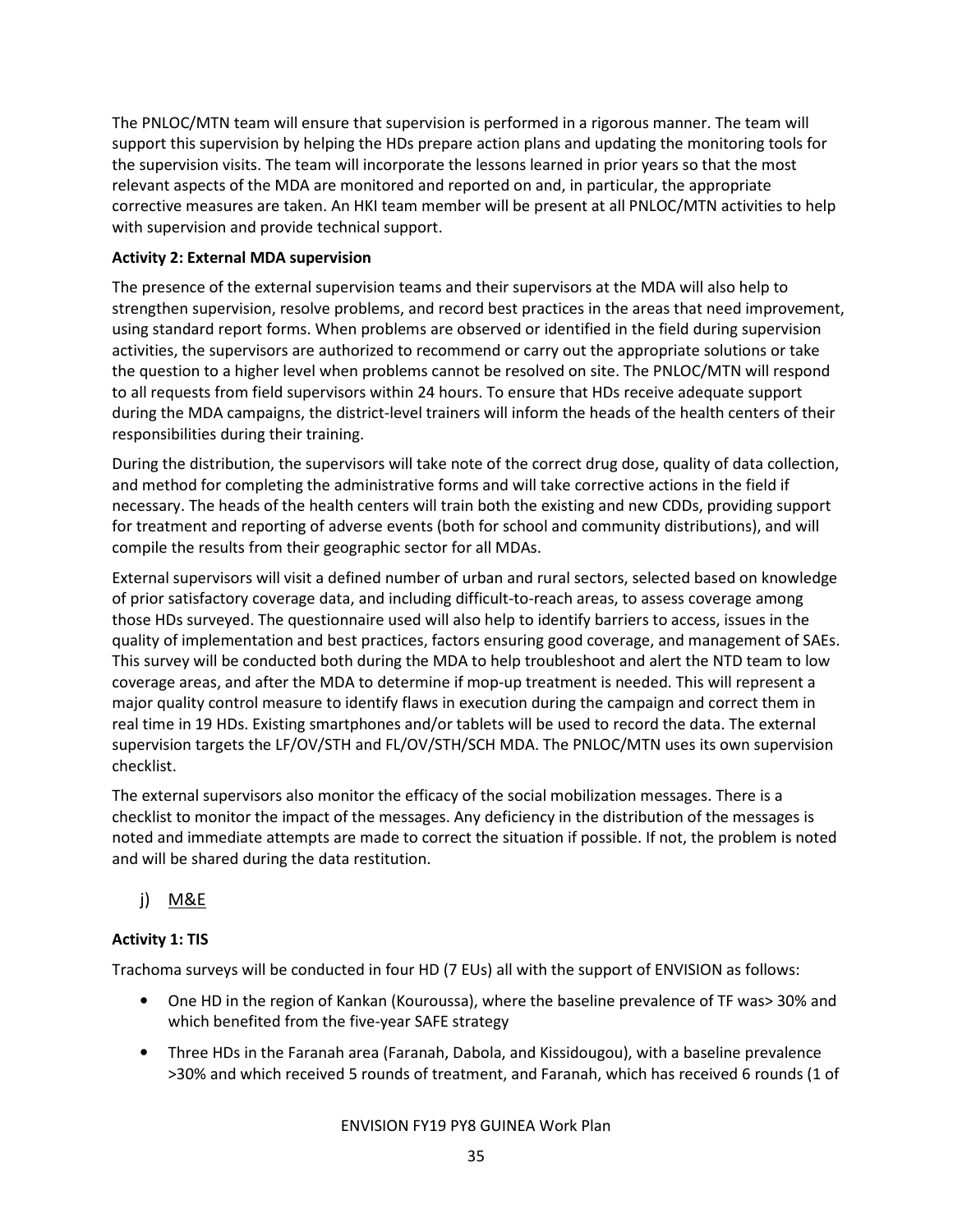which did not achieve sufficient programmatic coverage). All HDs besides Dabola have population above 250,000 and will be split into 2 EUs, making a total of 7 EUs.

#### Activity 2: TSS

TSSs will be conducted in 4 HDs (8EUs) in Kankan region (Kankan, Siguiri, and Mandiana, which had a baseline prevalence between 10–29.9%, and Koundara (8.5%)). These HDs had 3 rounds of MDA from 2014 to 2016. TISs were conducted in these HDs six months after the last MDA, from December 2016 to January 2017. The results showed a significant reduction of TF prevalence in the HDs to below the threshold of 5%, reaching the criteria to stop MDA in these districts, and the reduction of TT prevalence in Kankan. However, in the absence of TT surgery outreach campaigns, TT prevalence increased in Mandiana from 0.6% to 0.9%, although this increase was not statistically significant.

Before the start of the impact surveys and surveillance surveys, the investigators will be trained again by the PNLOC/MTN; HKI Guinea staff already are trained on Tropical Data. A team composed of PNLOC/MTN, HKI, and local HD staff will meet with community leaders, local associations, and leaders of administrative and social entities. They will be informed of the objectives and methodology of the survey and will be asked to notify communities and individuals and to nominate local guides to introduce each of the survey teams to the communities.

#### Activity 3: Development of the PNLOC/MTN M&E Plan and integrated NTD database update

ENVISION, through the HKI M&E officer, will work with the PNLOC/MTN to develop the M&E plan in FY19. The plan will be presented to partners at one of the partner workshops.

The collection and input of historical data and then the set-up of the integrated NTD database was completed with ENVISION support in FY17. The M&E officer will update the integrated NTD database in FY19 and continue to capacity build for the MOH staff to assume this responsibility.

#### k) Supervision for M&E and DSAs

#### Activity 1: Supervision of TIS

.

The PNLOC coordinator and deputy coordinator and ENVISION HKI staff will provide supervision of the TIS planned for FY19. An ENVISION team member will be present during the TIS and will provide supervision and support according to Tropical Data methodology.

#### Activity 2: Supervision of TSS

The PNLOC coordinator and deputy coordinator and ENVISION HKI staff will provide supervision of the TSS planned for FY19. An ENVISION team member will be present during the TSS will provide supervision and support according to WHO guidelines.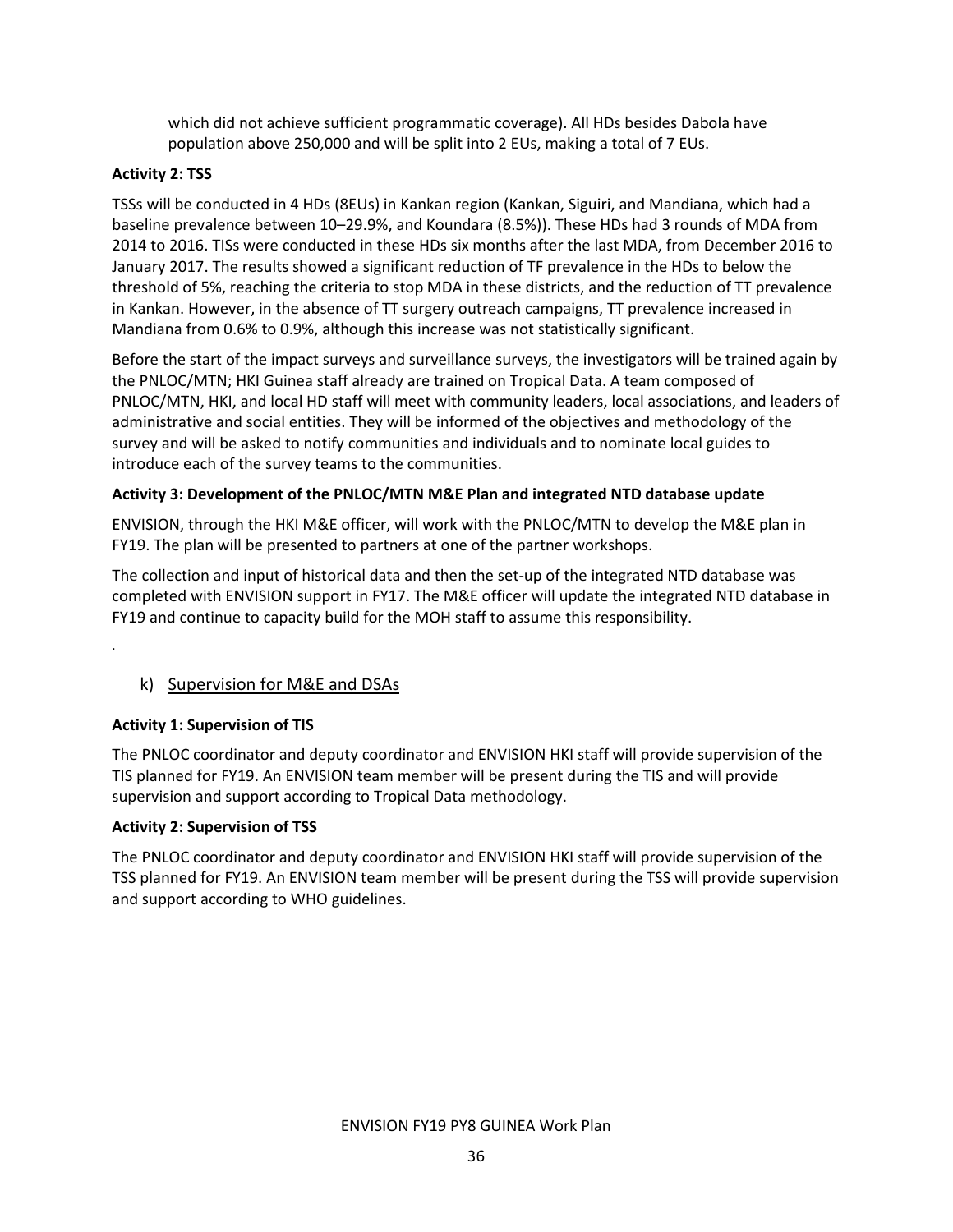## 3) Maps

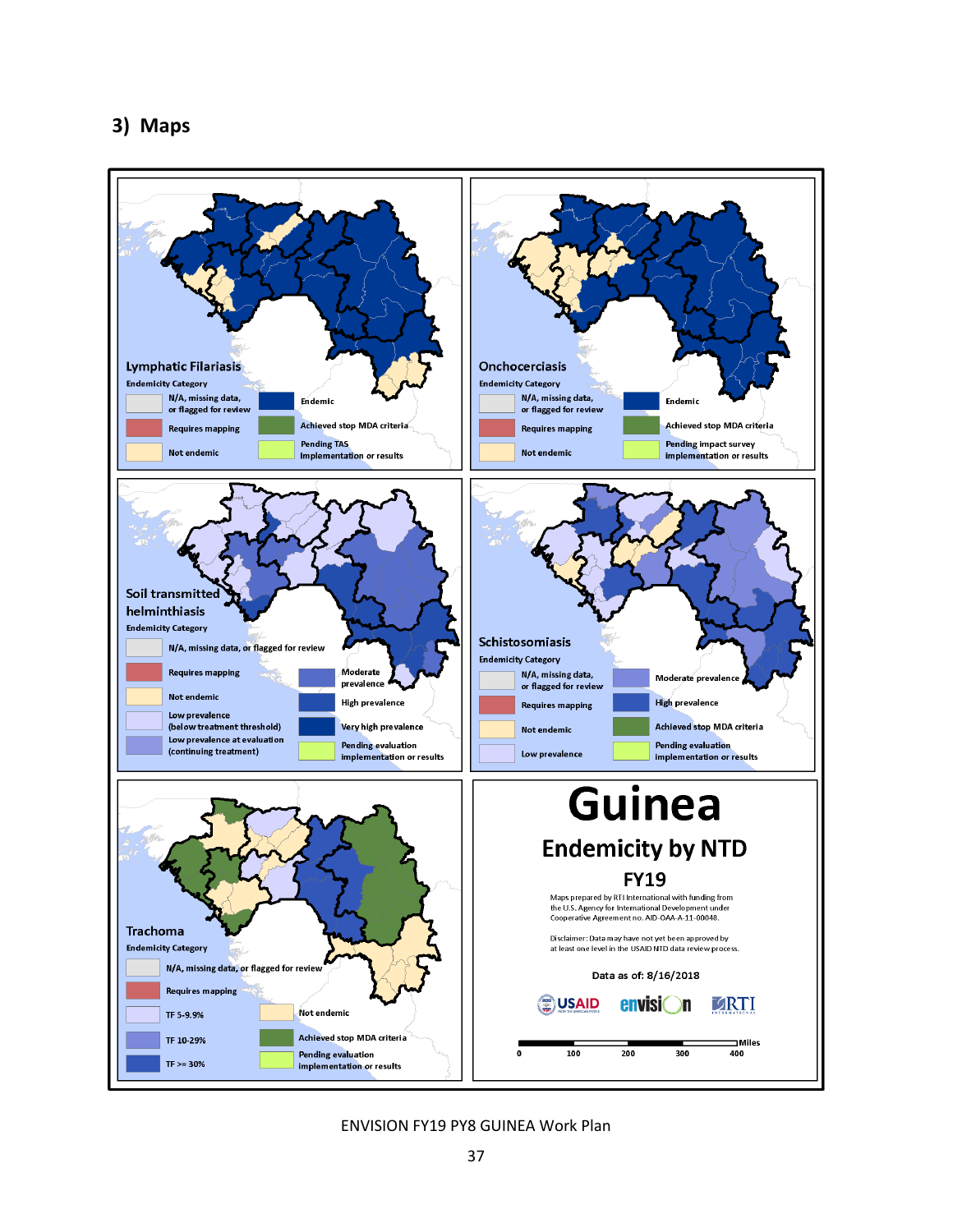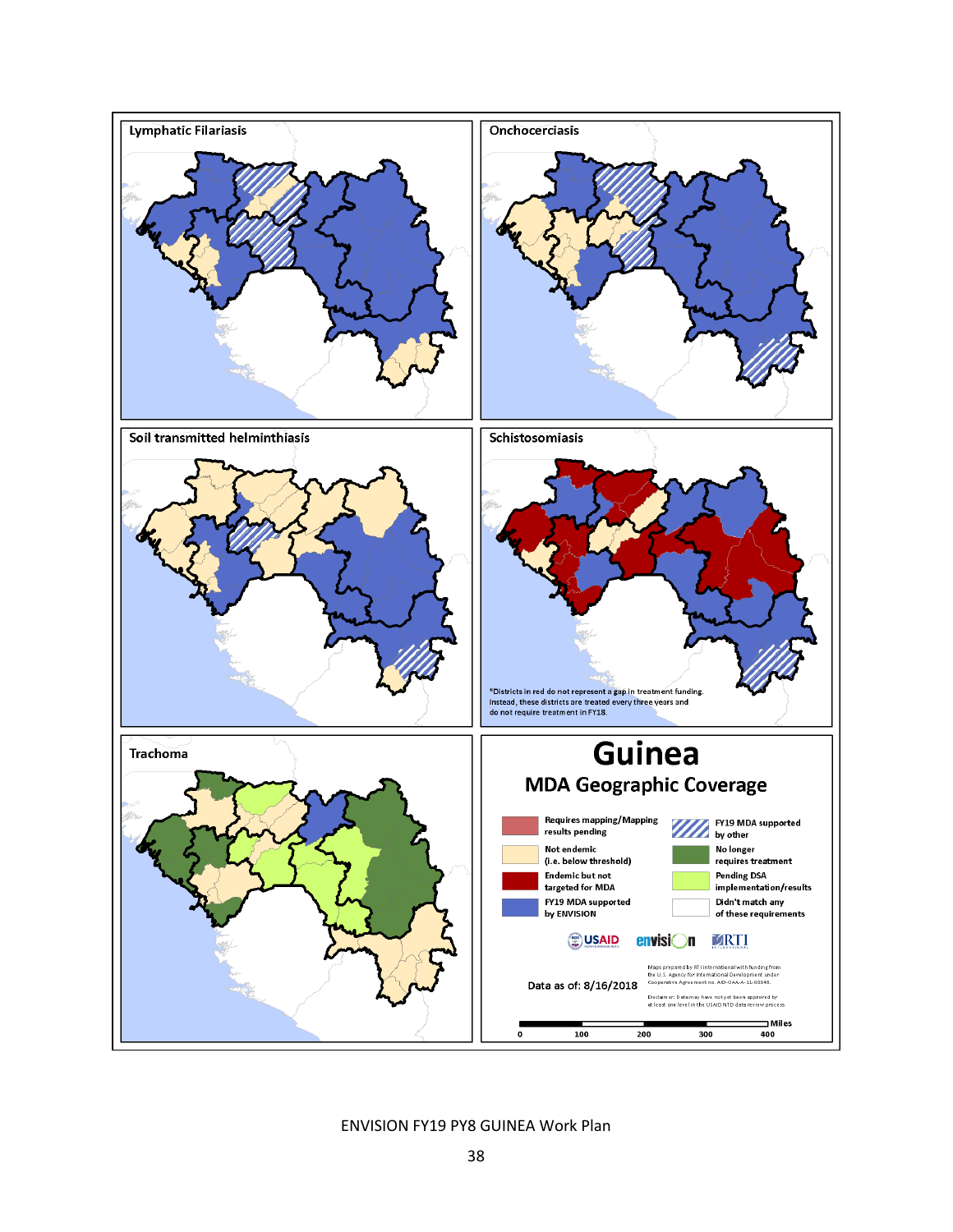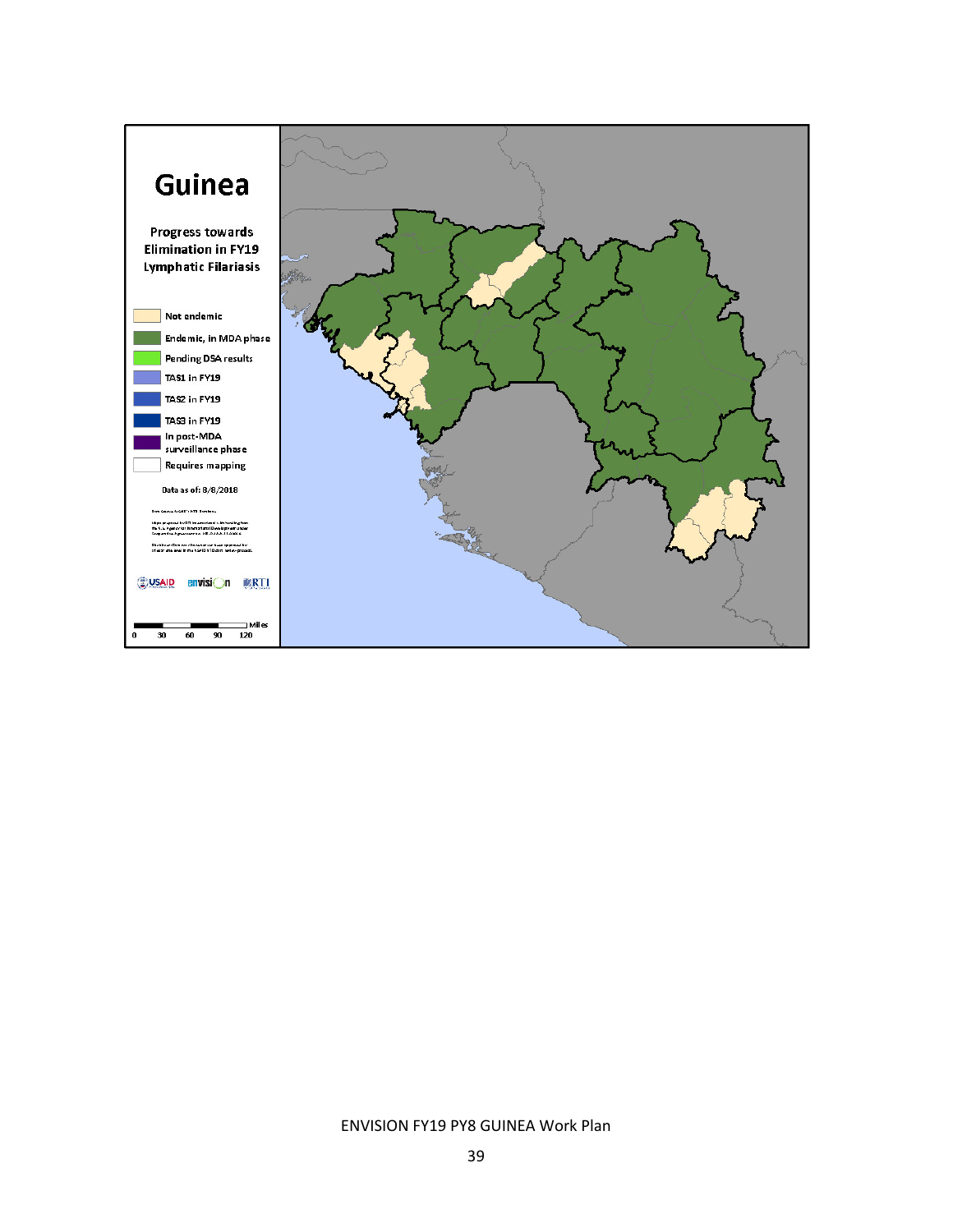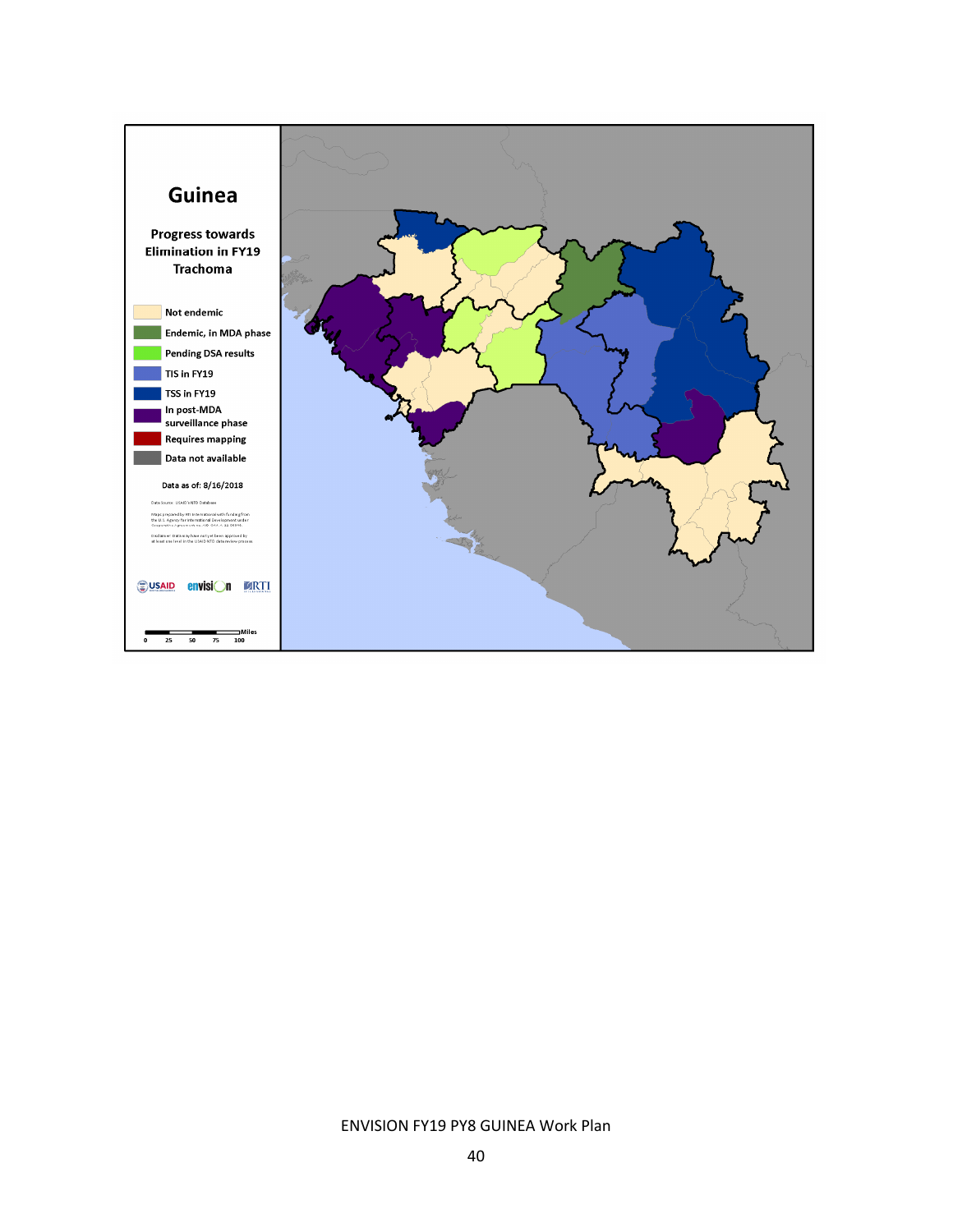## APPENDIX 1: Work Plan Timeline

| <b>FY19 Activities</b>                                                          |  |  |  |  |  |  |  |  |  |
|---------------------------------------------------------------------------------|--|--|--|--|--|--|--|--|--|
| <b>Project Assistance</b>                                                       |  |  |  |  |  |  |  |  |  |
| <b>NTD Secretariat</b>                                                          |  |  |  |  |  |  |  |  |  |
| <b>NTD Secretariat</b>                                                          |  |  |  |  |  |  |  |  |  |
| Building Advocacy for Sustainable National NTD Program                          |  |  |  |  |  |  |  |  |  |
| Involvement of Water, Sanitation, and Hygiene (WASH) partners in NTD activities |  |  |  |  |  |  |  |  |  |
| Participation in MOH/partners strategic meetings                                |  |  |  |  |  |  |  |  |  |
| Mapping                                                                         |  |  |  |  |  |  |  |  |  |
| N/A                                                                             |  |  |  |  |  |  |  |  |  |
| <b>MDA Coverage</b>                                                             |  |  |  |  |  |  |  |  |  |
| Procure dose poles                                                              |  |  |  |  |  |  |  |  |  |
| <b>MDA</b> Implementation                                                       |  |  |  |  |  |  |  |  |  |
| Training manual, registers, SAE reporting forms                                 |  |  |  |  |  |  |  |  |  |
| Social Mobilization to Enable NTD Program Activities                            |  |  |  |  |  |  |  |  |  |
| NTD Open House (National NTD Day)                                               |  |  |  |  |  |  |  |  |  |
| Orientation workshop for leaders                                                |  |  |  |  |  |  |  |  |  |
| MDA campaign launch ceremonies                                                  |  |  |  |  |  |  |  |  |  |
| National and local broadcasting of health messages                              |  |  |  |  |  |  |  |  |  |
| Town criers                                                                     |  |  |  |  |  |  |  |  |  |
| Mobile sound system                                                             |  |  |  |  |  |  |  |  |  |
| Production and use of IEC materials                                             |  |  |  |  |  |  |  |  |  |
| <b>Training</b>                                                                 |  |  |  |  |  |  |  |  |  |
| Training of trainers and supervisors                                            |  |  |  |  |  |  |  |  |  |
| Training of health center staff, teachers and CDDs                              |  |  |  |  |  |  |  |  |  |
| Training of external MDA supervisors                                            |  |  |  |  |  |  |  |  |  |
| Training for TIS/TSS surveyors                                                  |  |  |  |  |  |  |  |  |  |
| Drug Supply Management and Procurement                                          |  |  |  |  |  |  |  |  |  |
| Drug storage (PCG warehouses)                                                   |  |  |  |  |  |  |  |  |  |
| Drug importation                                                                |  |  |  |  |  |  |  |  |  |
| Drug transport from national warehouse to district level                        |  |  |  |  |  |  |  |  |  |
| Drug transport from health districts to distribution points                     |  |  |  |  |  |  |  |  |  |
| Reverse supply chain                                                            |  |  |  |  |  |  |  |  |  |
| <b>Supervision for MDA</b>                                                      |  |  |  |  |  |  |  |  |  |
| Supervision of LF/OV/STH/SCH/Trachoma MDA                                       |  |  |  |  |  |  |  |  |  |
| <b>External MDA supervision</b>                                                 |  |  |  |  |  |  |  |  |  |
| Monitoring and Evaluation                                                       |  |  |  |  |  |  |  |  |  |
| Trachoma impact survey (TIS)                                                    |  |  |  |  |  |  |  |  |  |
| Trachoma surveillance survey (TSS)                                              |  |  |  |  |  |  |  |  |  |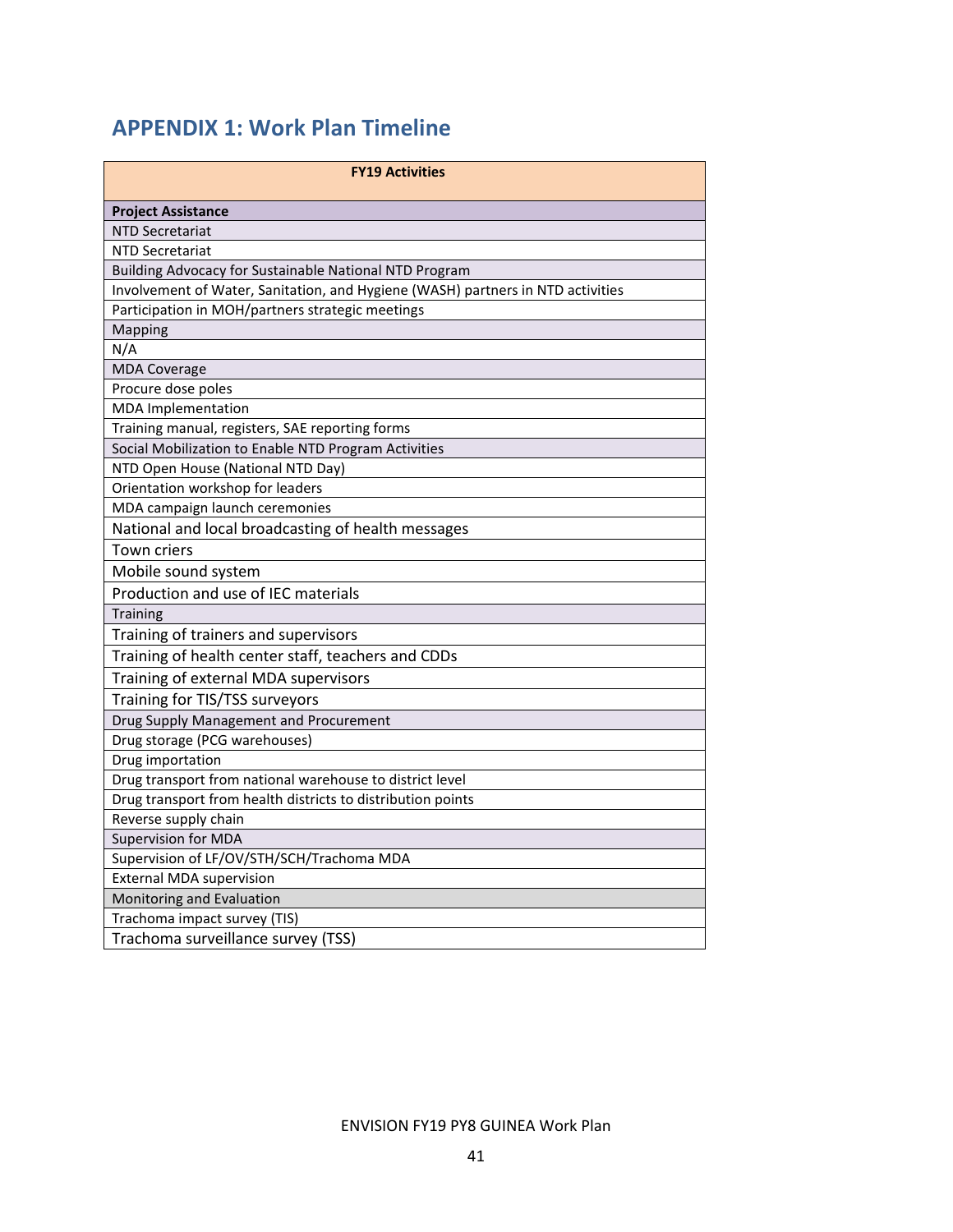| <b>FY19 Activities</b>                            |
|---------------------------------------------------|
| Supervision for Monitoring and Evaluation and DSA |
| Supervision of TIS                                |
| Supervision of TSS                                |
| Dossier Development                               |
| Trachoma Dossier Development Workshop A           |
| <b>STTA</b>                                       |
| Local Consultant for OV Elimination Workshop      |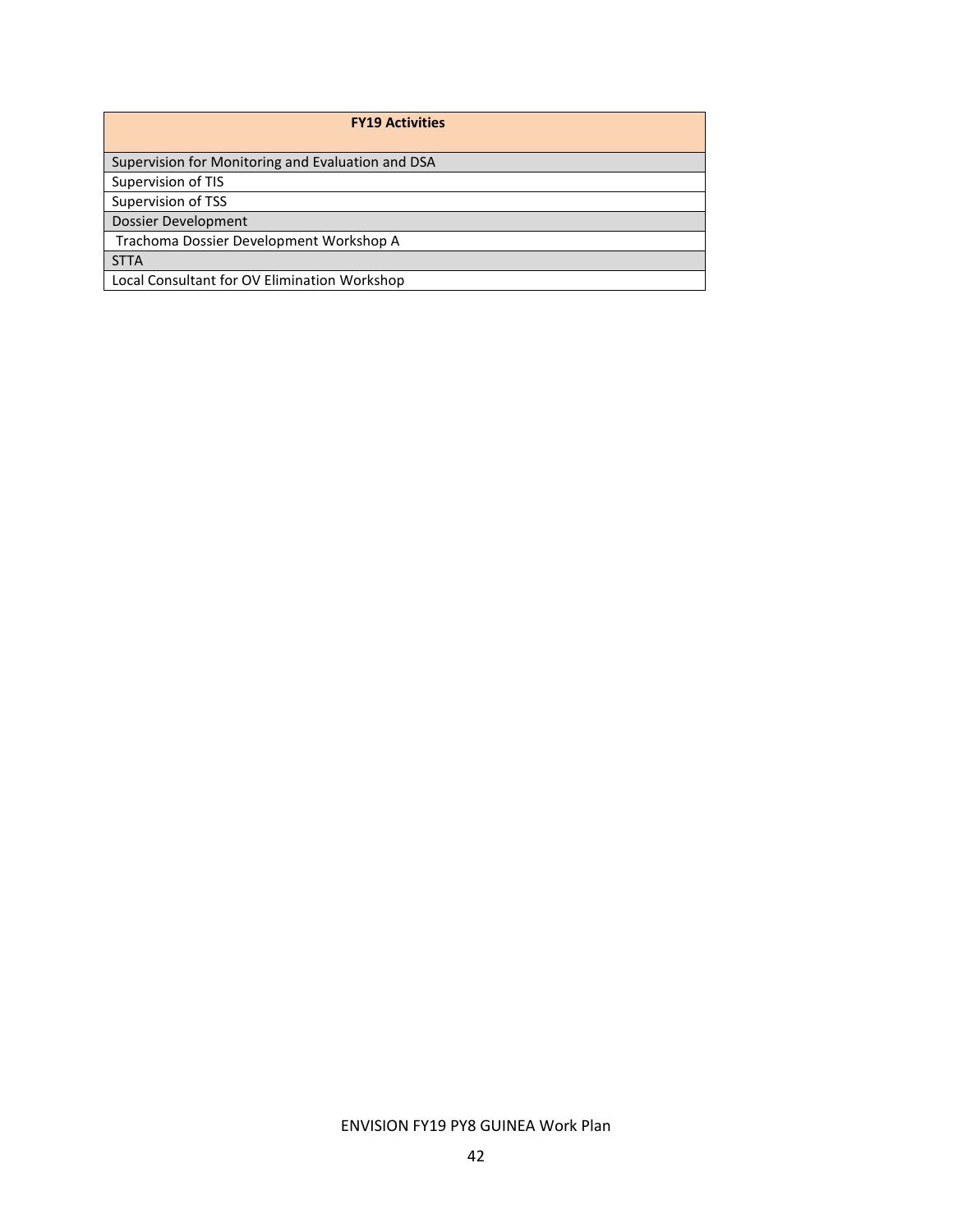## APPENDIX 3. Table of USAID-Supported Regions and Districts in FY19

|                         | <b>Region</b> | <b>Health</b><br><b>Districts</b> | Map-<br>ping<br>(list<br>disease<br>/s) | <b>Baseline</b><br>sentinel<br>sites (list<br>disease/s) | <b>MDA</b>       |                  |                  |            |            | <b>DSA</b><br>(list type: TAS 2, TSS, etc.) |    |            |            |            |
|-------------------------|---------------|-----------------------------------|-----------------------------------------|----------------------------------------------------------|------------------|------------------|------------------|------------|------------|---------------------------------------------|----|------------|------------|------------|
|                         |               |                                   |                                         |                                                          | LF.              | OV               | <b>SCH</b>       | <b>STH</b> | <b>TRA</b> | LF                                          | OV | <b>SCH</b> | <b>STH</b> | <b>TRA</b> |
| $\mathbf 1$             |               | Boffa                             |                                         |                                                          |                  |                  |                  |            |            |                                             |    |            |            |            |
| $\mathbf 2$             | Boké          | Boké                              |                                         |                                                          | $\boldsymbol{X}$ |                  |                  |            |            |                                             |    |            |            |            |
| $\overline{\mathbf{3}}$ |               | Fria                              |                                         |                                                          |                  |                  |                  |            |            |                                             |    |            |            |            |
| $\overline{\mathbf{4}}$ |               | Gaoual                            |                                         |                                                          | $\chi$           | $\chi$           | $\chi$           |            |            |                                             |    |            |            |            |
| 5                       |               | Koundara                          |                                         |                                                          | $\chi$           | $\chi$           |                  |            |            |                                             |    |            |            | <b>TSS</b> |
| $\,6\,$                 |               | Dixinn                            |                                         |                                                          |                  |                  |                  |            |            |                                             |    |            |            |            |
| $\boldsymbol{7}$        | Conakry       | Kaloum                            |                                         |                                                          |                  |                  |                  |            |            |                                             |    |            |            |            |
| $\,8\,$                 |               | Matam                             |                                         |                                                          |                  |                  |                  |            |            |                                             |    |            |            |            |
| $\boldsymbol{9}$        |               | Matoto                            |                                         |                                                          |                  |                  |                  |            |            |                                             |    |            |            |            |
| $10\,$                  |               | Ratoma                            |                                         |                                                          |                  |                  |                  |            |            |                                             |    |            |            |            |
| $11\,$                  |               | Dabola                            |                                         |                                                          | $\chi$           | $\boldsymbol{X}$ |                  |            |            |                                             |    |            |            | TIS        |
| 12                      | Faranah       | Dinguiraye                        |                                         |                                                          | $\chi$           | $\chi$           | $\chi$           |            | $\chi$     |                                             |    |            |            |            |
| 13                      |               | Faranah                           |                                         |                                                          | $\chi$           | $\chi$           | $\chi$           | $\chi$     | $\chi$     |                                             |    |            |            |            |
| 14                      |               | Kissidougou                       |                                         |                                                          | $\chi$           | $\chi$           | $\chi$           | $\chi$     |            |                                             |    |            |            | <b>TIS</b> |
| 15                      |               | Kankan                            |                                         |                                                          | $\chi$           | $\boldsymbol{X}$ |                  | $\chi$     |            |                                             |    |            |            | <b>TSS</b> |
| 16                      | Kankan        | Kérouané                          |                                         |                                                          | $\chi$           | $\boldsymbol{X}$ | $\pmb{X}$        | $\chi$     |            |                                             |    |            |            |            |
| 17                      |               | Kouroussa                         |                                         |                                                          | $\chi$           | $\chi$           |                  | $\chi$     |            |                                             |    |            |            | <b>TIS</b> |
| 18                      |               | Mandiana                          |                                         |                                                          | $\chi$           | $\boldsymbol{X}$ |                  | $\chi$     |            |                                             |    |            |            | <b>TSS</b> |
| 19                      |               | Siguiri                           |                                         |                                                          | $\boldsymbol{X}$ | $\chi$           | $\chi$           |            |            |                                             |    |            |            | <b>TSS</b> |
| 20                      |               | Coyah                             |                                         |                                                          |                  |                  |                  |            |            |                                             |    |            |            |            |
| 21                      |               | Dubréka                           |                                         |                                                          |                  |                  |                  |            |            |                                             |    |            |            |            |
| 22                      | Kindia        | Forécariah                        |                                         |                                                          | $\boldsymbol{X}$ | $\chi$           |                  | $\chi$     |            |                                             |    |            |            |            |
| 23                      |               | Kindia                            |                                         |                                                          | X                | $\boldsymbol{X}$ | X                | X          |            |                                             |    |            |            |            |
| $24\,$                  |               | Telimélé                          |                                         |                                                          | $\boldsymbol{X}$ |                  |                  | $\chi$     |            |                                             |    |            |            |            |
| 25                      |               | Beyla                             |                                         |                                                          | $\boldsymbol{X}$ | $\boldsymbol{X}$ | $\chi$           | $\chi$     |            |                                             |    |            |            |            |
| $26\,$                  | N'Zérékoré    | Guéckédou                         |                                         |                                                          | $\chi$           | $\chi$           | $\boldsymbol{X}$ | $\chi$     |            |                                             |    |            |            |            |
| $\overline{27}$         |               | Lola                              |                                         |                                                          |                  |                  |                  |            |            |                                             |    |            |            |            |
| 28                      |               | Macenta                           |                                         |                                                          | $\chi$           | $\chi$           | $\pmb{X}$        | $\pmb{X}$  |            |                                             |    |            |            |            |
| 29                      |               | N'Zérékoré                        |                                         |                                                          |                  |                  |                  |            |            |                                             |    |            |            |            |
| $30\,$                  |               | Yomou                             |                                         |                                                          |                  |                  |                  |            |            |                                             |    |            |            |            |